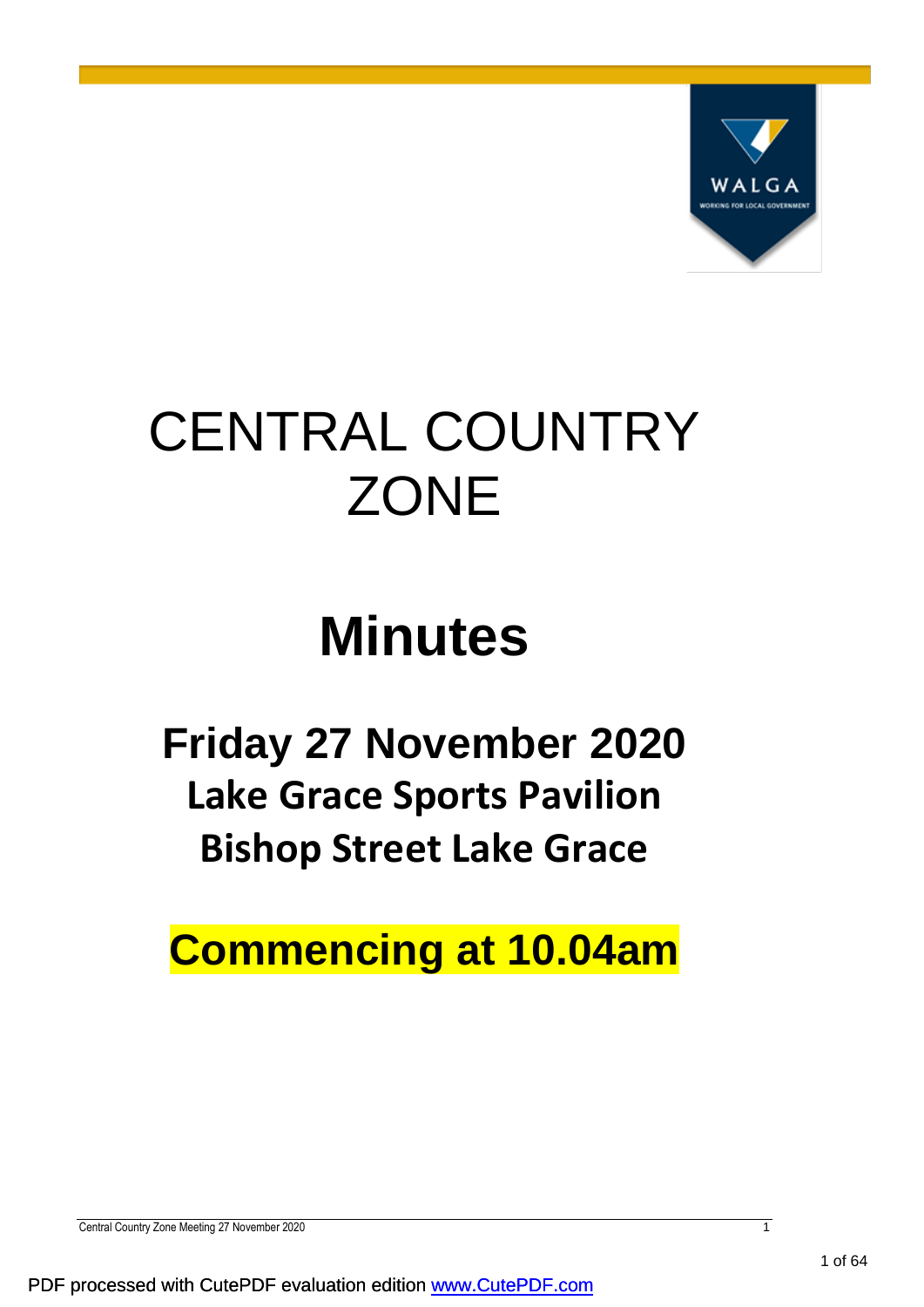# **Table of Contents**

| 1.0  |                                               |                                                                                                                                                                                                                                                                            |     |  |
|------|-----------------------------------------------|----------------------------------------------------------------------------------------------------------------------------------------------------------------------------------------------------------------------------------------------------------------------------|-----|--|
|      | 1.1                                           | Announcement by the Zone President, Cr Brett McGuiness regarding COVID-19 Rules for the                                                                                                                                                                                    |     |  |
|      | 1.2                                           |                                                                                                                                                                                                                                                                            |     |  |
| 2.0  |                                               |                                                                                                                                                                                                                                                                            |     |  |
| 3.0  |                                               |                                                                                                                                                                                                                                                                            |     |  |
| 4.0  |                                               |                                                                                                                                                                                                                                                                            |     |  |
|      | 4.1                                           | Mr Dale Chapman, Manager Commercial Management WALGA - Remodelling of WALGA                                                                                                                                                                                                |     |  |
|      | 4.2<br>4.3<br>4.4<br>4.5                      | Mr Robert Cossart, CEO Wheatbelt Development Commission (WDC) - WDC Strategic Plan  6<br>Ms Mandy Walker, Director RDA Wheatbelt - Wander the Wheatbelt Project (Attachment)  6                                                                                            |     |  |
|      |                                               | Mr Craig Manton, Wheatbelt Regional Manager, Main Roads WA (Attachment)  6                                                                                                                                                                                                 |     |  |
| 5.0  | 5.1<br>5.2<br>5.3                             | Confirmation of Minutes from the Zone Meeting held Friday 28 August 2020 (Attachment) 7<br>Business Arising from the Minutes of the Zone Meeting held Friday 28 August 2020  7<br>Minutes of the Executive Committee Meeting held Wednesday 4 November 2020 (Attachment) 7 |     |  |
| 6.0  |                                               | WESTERN AUSTRALIAN LOCAL GOVERNMENT ASSOCIATION (WALGA)<br><b>BUSINESS</b>                                                                                                                                                                                                 |     |  |
|      | 6.1<br>6.2<br>6.3<br>6.4<br>6.5<br>6.6<br>6.7 |                                                                                                                                                                                                                                                                            |     |  |
| 7.0  |                                               |                                                                                                                                                                                                                                                                            |     |  |
|      | 7.1                                           |                                                                                                                                                                                                                                                                            |     |  |
| 8.0  |                                               | <b>ZONE REPORTS.</b>                                                                                                                                                                                                                                                       | .33 |  |
|      | 8.1                                           |                                                                                                                                                                                                                                                                            |     |  |
|      | 8.2<br>8.2.1                                  | Minutes of Local Government Agricultural Freight Group Meeting Friday 10 July 2020                                                                                                                                                                                         |     |  |
|      | 8.3                                           |                                                                                                                                                                                                                                                                            |     |  |
| 9.0  |                                               |                                                                                                                                                                                                                                                                            |     |  |
|      | 9.1<br>9.2<br>9.3<br>9.4<br>9.5               | Review of the Central Country Zone Constitution and Standing Orders (Attachments)  35<br>Template Noongar Heritage Agreement for Local Government Aboriginal and the Cultural                                                                                              |     |  |
| 10.0 |                                               | ZONE BUSINESS - OTHER BUSINESS/URGENT BUSINESS 46                                                                                                                                                                                                                          |     |  |
|      |                                               |                                                                                                                                                                                                                                                                            |     |  |
| 11.0 |                                               |                                                                                                                                                                                                                                                                            |     |  |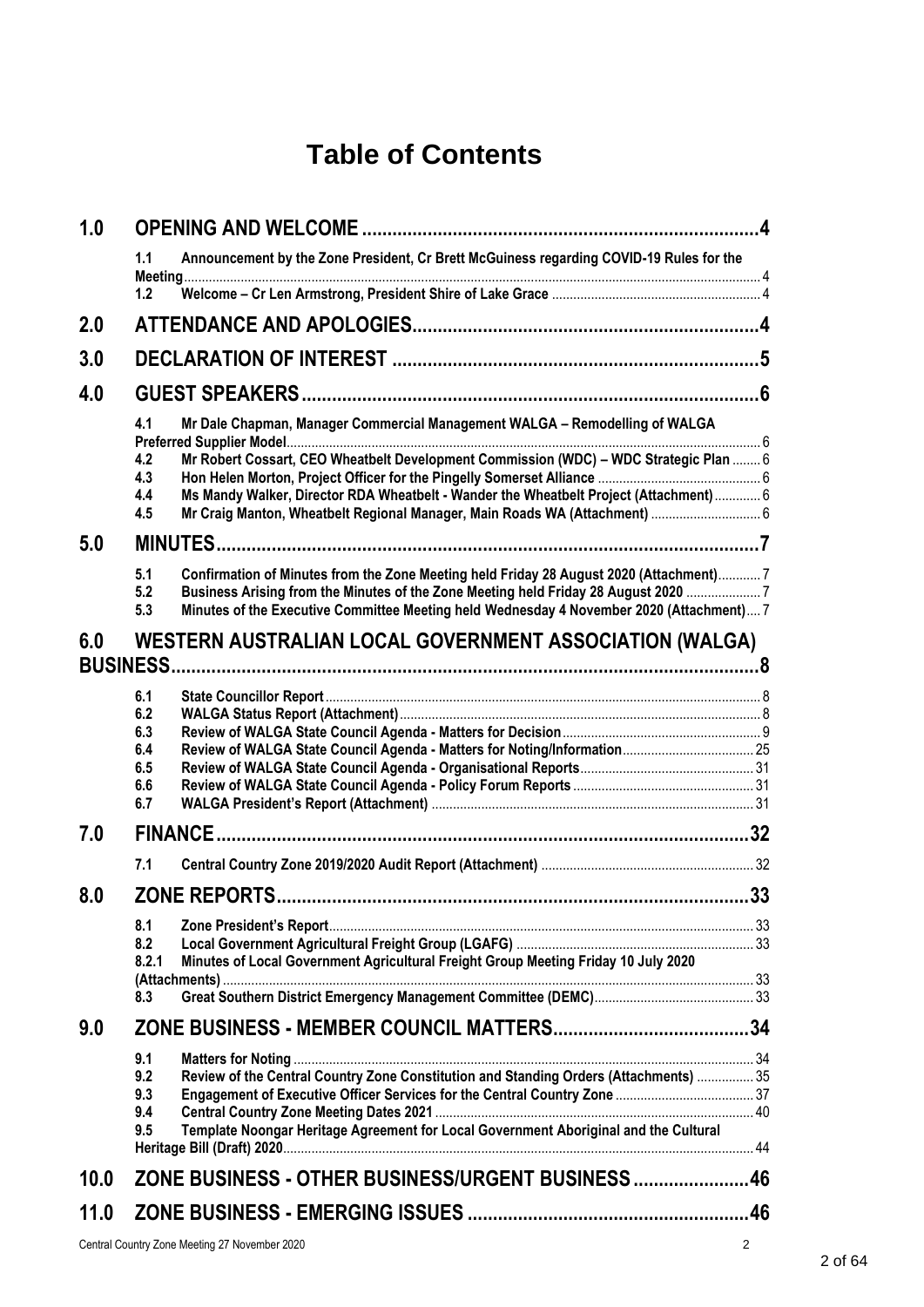|      | 11.1         | ROADS 2040: Development Strategies for Regionally Significant Local Roads  46 |  |
|------|--------------|-------------------------------------------------------------------------------|--|
| 12.0 |              |                                                                               |  |
| 13.0 |              |                                                                               |  |
|      | 13.1<br>13.2 | Department of Local Government, Sport and Cultural Industries (DLGSC) 48      |  |
|      | 13.3<br>13.4 |                                                                               |  |
| 14.0 |              |                                                                               |  |
| 15.0 |              |                                                                               |  |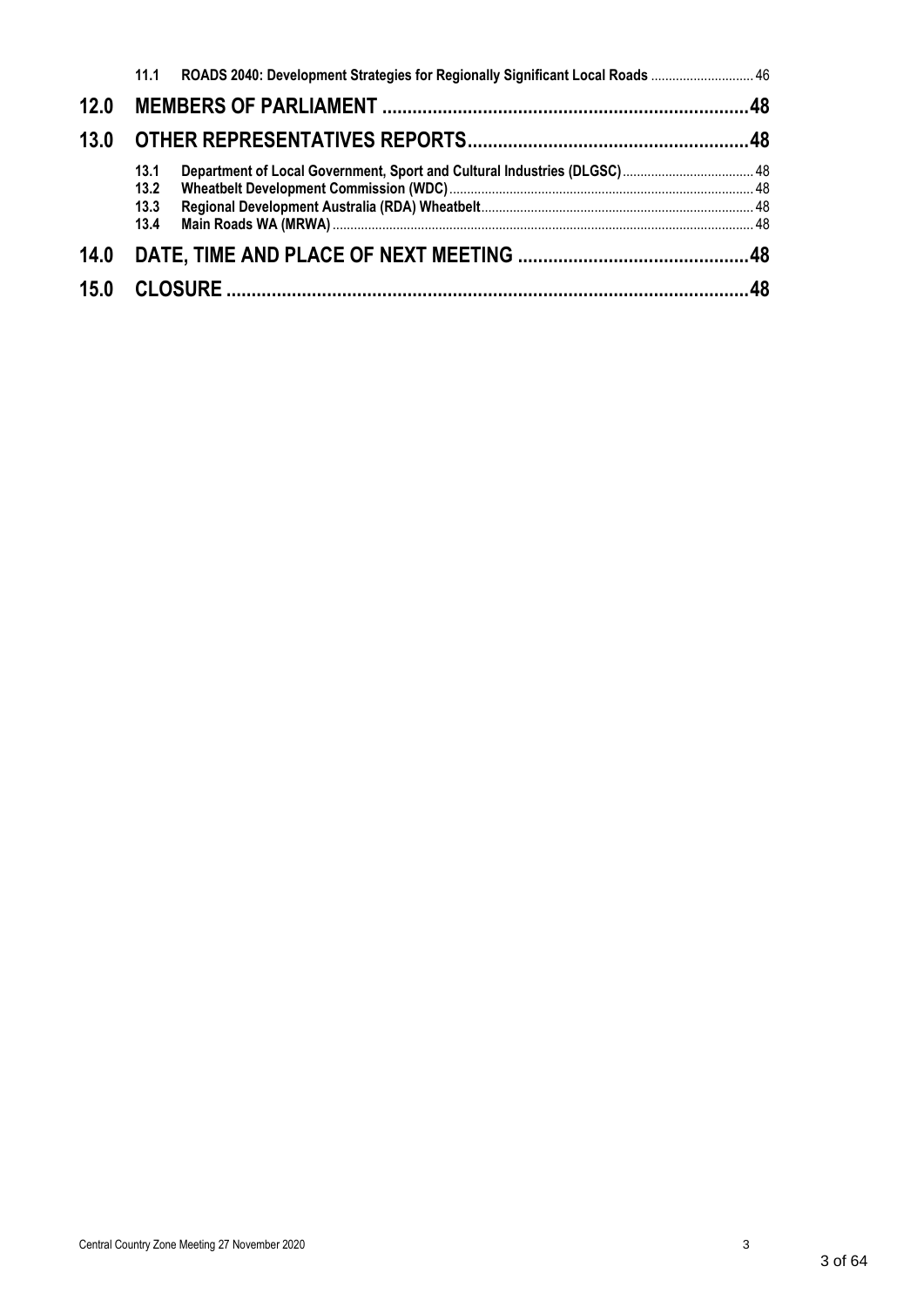# **Minutes**

# **Central Country Zone of WALGA**

# **Friday 27 November 2020, commencing at 10.04am**

# <span id="page-3-0"></span>**1.0 OPENING AND WELCOME**

# <span id="page-3-1"></span>**1.1 Announcement by the Zone President, Cr Brett McGuiness regarding COVID-19 Rules for the Meeting**

Zone President Cr McGuinness opened the meeting at 10.04am, welcoming all in attendance and asked all delegates to review the COVID-19 Plan for the Lake Grace Sports Pavilion.

# <span id="page-3-2"></span>**1.2 Welcome – Cr Len Armstrong, President Shire of Lake Grace**

Cr Len Armstrong, President Shire of Lake Grace extended a welcome to delegates and guests.

# <span id="page-3-3"></span>**2.0 ATTENDANCE AND APOLOGIES**

## **Attendance**

Cr Brett McGuinness (Chair) Councillor, Shire of Quairading Cr Don Davis President, Shire of Beverley Cr Chris Pepper Deputy President, Shire of Beverley Mr Stephen Gollan CEO, Shire of Beverley Cr Katrina Crute **President**, Shire of Brookton Cr Neil Walker Deputy President, Shire of Brookton Mr Ian D'Arcy CEO, Shire of Brookton Cr Des Hickey **President, Shire of Corrigin** Cr Mike Weguelin **Deputy President, Shire of Corrigin** Cr Mark Conley **President, Shire of Cuballing** Mr Gary Sherry **CEO**, Shire of Cuballing Cr Marilyn Hasleby Councillor, Shire of Dumbleyung Cr Barry West President, Shire of Kulin Cr Grant Robins Deputy President, Shire of Kulin Mr Garrick Yandle **CEO**, Shire of Kulin Cr Len Armstrong President, Shire of Lake Grace Mr Alan George Ceorge Ceo, Shire of Lake Grace Mr Chris Paget **DECO**, Shire of Lake Grace Cr Tim Wiese **Deputy President, Shire of Narrogin** Mr Frank Ludovico Executive Manager Corporate and Community Services, Shire of Narrogin Cr Bill Mulroney President, Shire of Pingelly Ms Julie Burton CEO, Shire of Pingelly Cr Jo Haythornthwaite Deputy President, Shire of Quairading Mr Nathan Gilfellon **A/CEO**, Shire of Quairading Cr Phillip Blight **President, Shire of Wagin** President, Shire of Wagin Mr Bill Atkinson CEO, Shire of Wagin Cr Ian Turton President, Shire of Wandering Mr Barry Gibbs A/CEO Shire of Wandering Cr Kevin King President, Shire of West Arthur Ms Nicole Wasmann **Michael Michael CEO**, Shire of West Arthur<br>Cr Julie Russell **Criminal Criminal Criminal Criminal** President. Shire of Wickepin President, Shire of Wickepin Mr Mark Hook CEO, Shire of Wickepin Cr Jarrad Logie **President, Shire of Williams** President, Shire of Williams Mr Geoff McKeown CEO, Shire of Williams

Central Country Zone Meeting 27 November 2020 4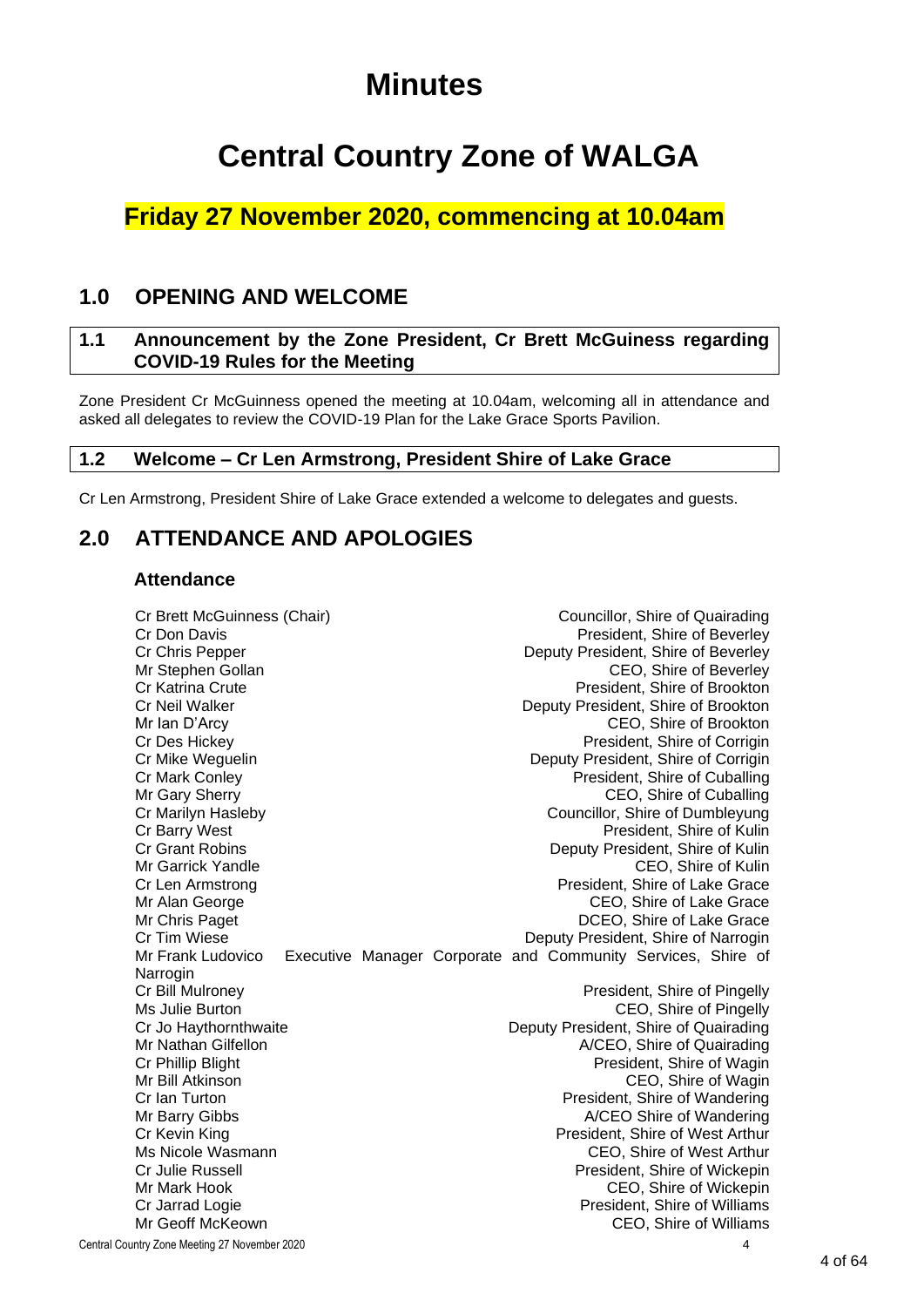Mr Bruce Wittber, Joint Executive Officer Ms Helen Westcott, Joint Executive Officer

## **WALGA Representatives**

Ms Jo Burges, Intergovernmental, Relations and Risk Mr Dale Chapman, Manager Commercial Management

## **Department of Local Government, Sport and Cultural Industries Representative**

Ms Jenifer Collins, Manager Wheatbelt

#### **Main Roads WA Representatives**

Mr Craig Manton, Wheatbelt Regional Manager Mr Brad Pearce, Operations Manager Narrogin

#### **Regional Development Australia (RDA) Wheatbelt**

Ms Mandy Walker, Director RDA Wheatbelt

#### **Wheatbelt Development Commission**

Mr Robert Cossart, CEO Ms Kristen Twine, Project and Research Officer

#### **Guests**

Ms Helen Morton, Project Officer Pingelly Somerset Alliance

## **Apologies**

Ms Natalie Manton, CEO Shire of Corrigin Cr Eliza Dowling, Deputy President Shire of Cuballing Cr Julie Ramm, President Shire of Dumbleyung Cr Ross Chappell, Deputy President Shire of Lake Grace President Leigh Ballard, President Shire of Narrogin Mr Dale Stewart, CEO Shire of Narrogin Cr Jackie McBurney, Deputy President Shire of Pingelly Cr Greg Ball, Deputy President Shire of Wagin Cr Julie McFall, Councillor Shire of West Arthur Cr Sarah Hyde, Councillor Shire of Wickepin

Hon Mia Davies MLA, Member for Central Wheatbelt Hon Martin Aldridge MLC, Member for Agricultural Region Hon Laurie Graham MLC, Member for Agricultural Region

Mr Rick Wilson MP, Member for O'Connor

Ms Jodie Holbrook, Director Local Government Policy & Engagement Department of Local Government, Sport and Cultural Industries

# <span id="page-4-0"></span>**3.0 DECLARATION OF INTEREST**

Nil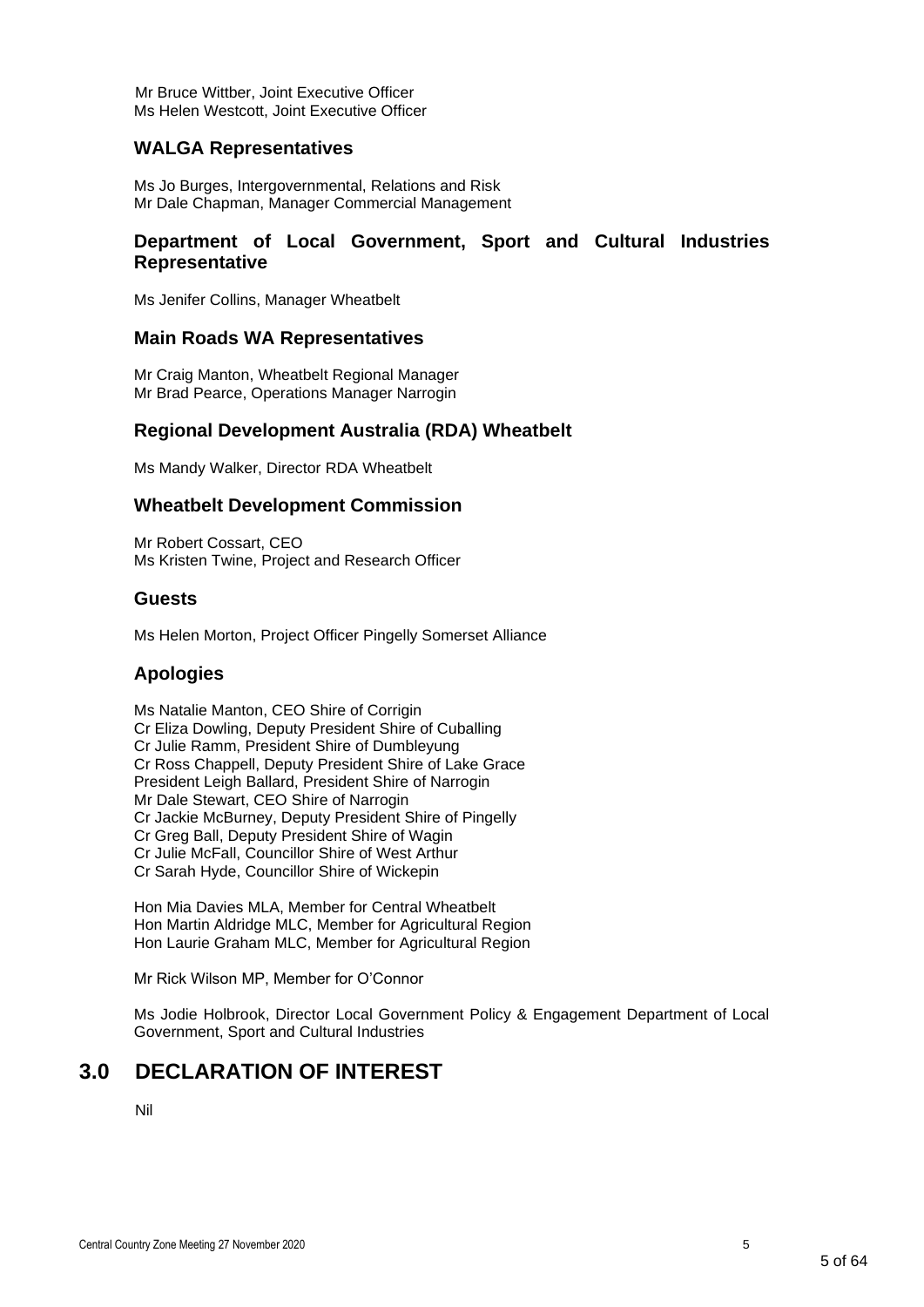# <span id="page-5-0"></span>**4.0 GUEST SPEAKERS**

# <span id="page-5-1"></span>**4.1 Mr Dale Chapman, Manager Commercial Management WALGA – Remodelling of WALGA Preferred Supplier Model**

As Member Councils are aware, the WALGA Preferred Supplier Program has recently undergone a major review and restructure. Key features of this review include WALGA:

- Undertaking a review and redrafting of its Panel Term and Conditions:
- Reducing the number of Preferred Supplier Panels from 38 to 11;
- No longer running tenders for local governments, instead establishing a new panel for the delivery of tender management services; and
- Establishing a Commercial Management Team.

Dale Chapman, Manager Commercial Management will provide Member Councils with an overview of the changes to the Preferred Supplier Model.

# <span id="page-5-2"></span>**4.2 Mr Robert Cossart, CEO Wheatbelt Development Commission (WDC) – WDC Strategic Plan**

Mr Rob Cossart, CEO Wheatbelt Development Commission, has requested time to meet and discuss with Member Councils the WDC's Strategic Plan.

# <span id="page-5-3"></span>**4.3 Hon Helen Morton, Project Officer for the Pingelly Somerset Alliance**

The Shire of Pingelly requested an opportunity to present to Member Councils on its Staying in Place Project.

The work is being undertaken through the Pingelly Somerset Alliance. Formed in 2016 to create an aged focused organisation in Pingelly, the Alliance enables the community to have input and an impact on aged care decisions and accommodation options in Pingelly.

The presentation will be made by Helen Morton, the Alliance's Project Officer.

## <span id="page-5-4"></span>**4.4 Ms Mandy Walker, Director RDA Wheatbelt - Wander the Wheatbelt Project (Attachment)**

Mandy Walker the RDA Wheatbelt's Regional Director has requested time to provide a short PowerPoint presentation regarding its Wander the Wheatbelt Project. The presentation will include showing Member Councils a mockup of the website to be used.

A copy of the PowerPoint presentation used forms an attachment to the minutes.

## <span id="page-5-5"></span>**4.5 Mr Craig Manton, Wheatbelt Regional Manager, Main Roads WA (MRWA) (Attachment)**

Mr Craig Manton, Wheatbelt Regional Manager MRWA, provided an update on total expenditure from 2017 to 2020 and estimated funding for 2020/2021 together with details of major capital project.

A copy of the PowerPoint presentation used forms an attachment to the minutes.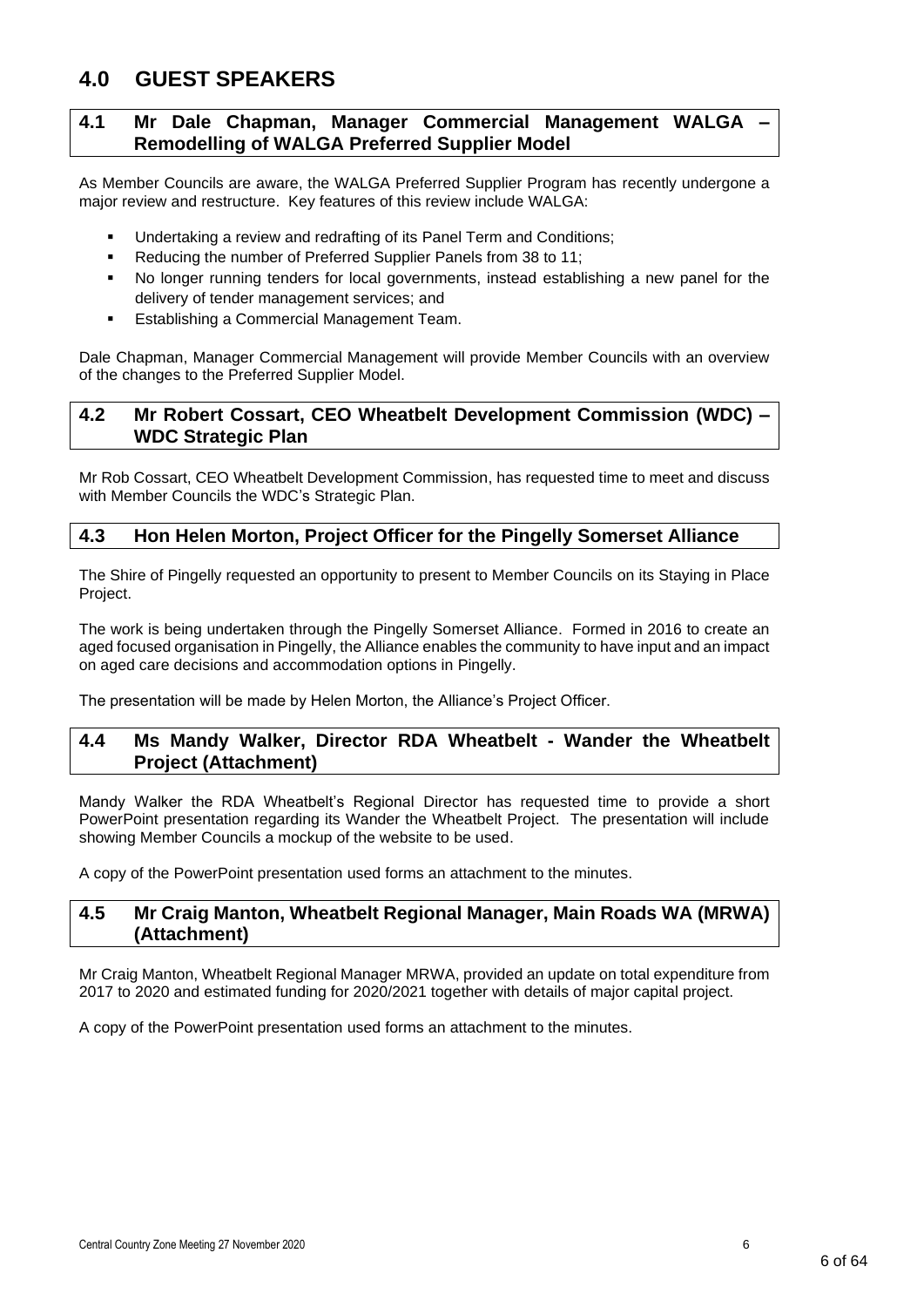# <span id="page-6-0"></span>**5.0 MINUTES**

# <span id="page-6-1"></span>**5.1 Confirmation of Minutes from the Zone Meeting held Friday 28 August 2020 (Attachment)**

#### **RECOMMENDATION:**

That the Minutes of the Meeting of the Central Country Zone held Friday 28 August 2020 be confirmed as a true and accurate record of the proceedings.

**RESOLUTION: Moved: Cr Crute Seconded: Cr Mulroney That the Minutes of the Meeting of the Central Country Zone held Friday 28 August 2020 be confirmed as a true and accurate record of the proceedings.**

**CARRIED**

## <span id="page-6-2"></span>**5.2 Business Arising from the Minutes of the Zone Meeting held Friday 28 August 2020**

Nil

# <span id="page-6-3"></span>**5.3 Minutes of the Executive Committee Meeting held Wednesday 4 November 2020 (Attachment)**

Presenting the Minutes of the Executive Committee Meeting held Wednesday 4 November 2020

#### **Executive Officer Comment:**

Any recommendations from the meeting are included as separate agenda items.

#### **RECOMMENDATION:**

That the Minutes of the Central Country Zone Executive Committee Meeting held Wednesday 4 November 2020 be received.

**RESOLUTION: Moved: Cr Russell Seconded: Cr Crute That the Minutes of the Central Country Zone Executive Committee Meeting held Wednesday 4 November 2020 be received.**

#### **CARRIED**

**Footnote: With respect to Agenda Item 5.8, the Executive Officer is to meet with Mr Manton from MRWA on Wednesday 2 December 2020.**

**11.54am Meeting adjourned for short break**

**12.06pm Meeting resumed**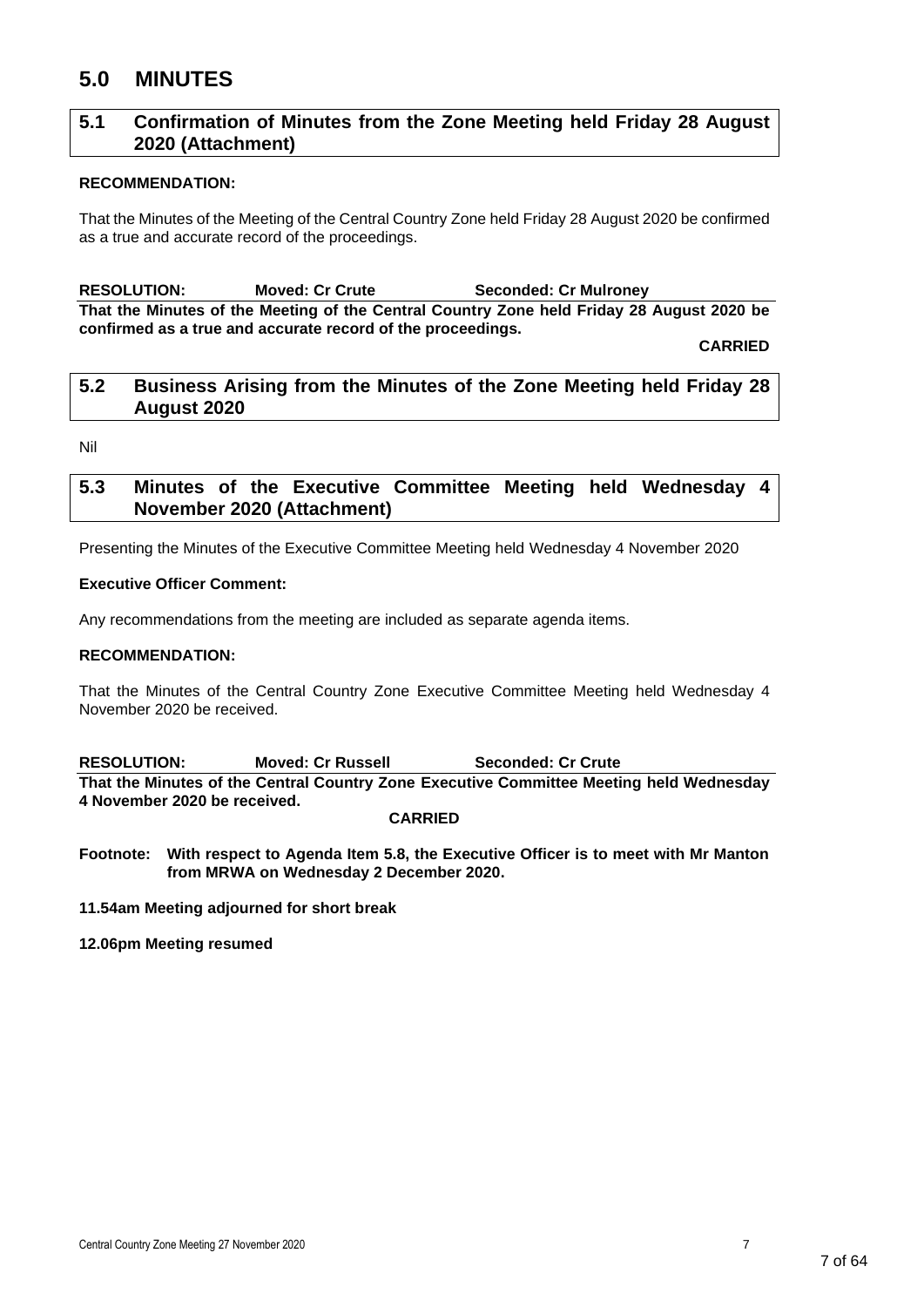# <span id="page-7-0"></span>**6.0 WESTERN AUSTRALIAN LOCAL GOVERNMENT ASSOCIATION (WALGA) BUSINESS**

*Zone delegates to consider the Matters for Decision contained in the WA Local Government Association State Council Agenda and put forward resolutions to Zone Representatives on State Council*

## <span id="page-7-1"></span>**6.1 State Councillor Report**

Cr Phillip Blight

# **Central Country Zone State Councillor Report WALGA State Council Meeting September 2020**

The following comments/notes are provided on the WALGA State Council Meeting held 2 September 2020 to highlight the main points.

Most items on the agenda followed the CC Zone's positions except:

#### **5.5 Local Government Review Panel Final Report (05-034-01-0001 TB**

There was substantial debate mainly focused on how to handle this issue. Several zones recorded their desire for more time to consider their response.

An alternate motion was proposed and passed:

**Moved: Cr Paul Kelly Seconded: President Cr Karen Chappel**

#### **That WALGA:**

**1. Acknowledges the panel report and the recommendations received from Zones and continue to work with the Government to undertake further consultation on the recommendations contained therein;**

**2. Requests a formal commitment from the Minister for Local Government that the Local Government Sector be consulted on the Draft Local Government Bill in line with the State / Local Government Partnership Agreement and that WALGA actively participates in the legislative drafting process to develop the new Local Government Act; and** 

**3. Strongly encourages individual Local Governments to consider responding to the recommendations of the panel report and advise WALGA of their submissions by 31 October 2020.**

#### **RESOLUTION 119.4/2020 CARRIED**

By now delegates should have seen the collective work done by WALGA staff titled: Advocacy Paper: Positions for a New Local Government Act

## <span id="page-7-2"></span>**6.2 WALGA Status Report (Attachment)**

Presenting the Status Report for November 2020

#### **RECOMMENDATION:**

That the Central Country Zone notes the:

- State Councillor Report; and
- **WALGA Status Report.**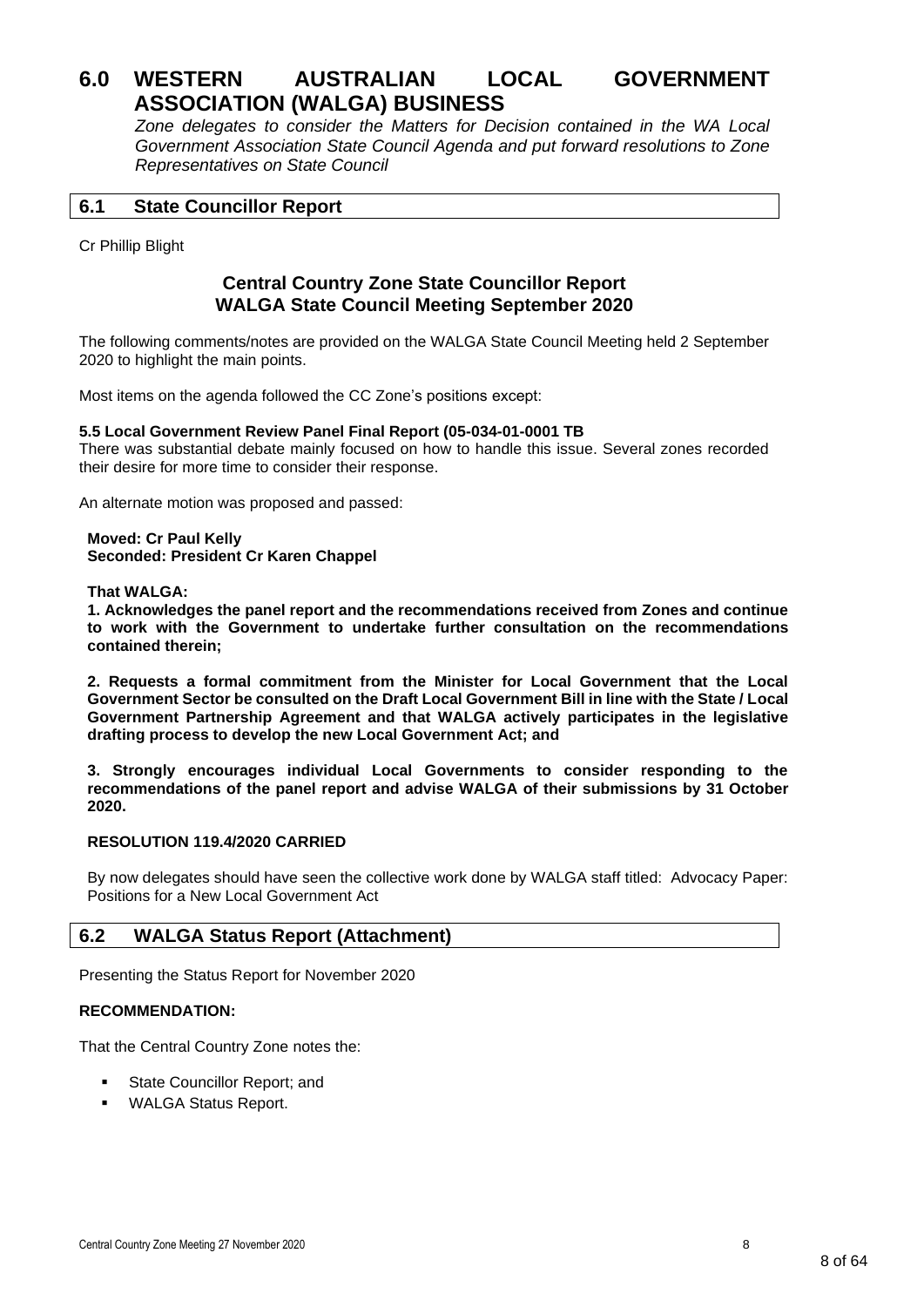**That the Central Country Zone notes the:**

- **State Councillor Report: and**
- **WALGA Status Report.**

**CARRIED**

## <span id="page-8-0"></span>**6.3 Review of WALGA State Council Agenda - Matters for Decision**

From Executive Officer

#### **Background:**

WALGA State Council meets five times each year and as part of the consultation process with Member Councils circulates the State Council Agenda for input through the Zone structure.

The Zone is able to provide comment or submit an alternate recommendation that is then presented to the State Council for consideration.

#### **5.1 Local Government Act Review Advocacy Paper – Key Issues From Recent Inquiries into Local Government (05-034-01-0001 TL)**

#### **WALGA Recommendation:**

That:

- 1. Ongoing advocacy relating to the Review of the *Local Government Act 1995* be noted; and,
- 2. The Advocacy Positions for a New Local Government Act*: Key issues from recent Inquiries into Local Government* – be endorsed.

#### **Executive Officer Comment:**

WALGA has developed an Advocacy Paper focusing on key issues identified in the final reports of three recent Local Government Inquiries:

- 1. [Final Report of the Local Government Review Panel](https://www.dlgsc.wa.gov.au/docs/default-source/local-government/local-government-review-panel-final-report.pdf?sfvrsn=acefce14_1)
- 2. [Report of the Inquiry into the City of Perth](https://www.dlgsc.wa.gov.au/docs/default-source/local-government/inquiries/city-of-perth/copi_volume-1-4.pdf?sfvrsn=cdfa5ec4_3)
- 3. [Select Committee into Local Government Final Report](https://www.parliament.wa.gov.au/Parliament/commit.nsf/(Report+Lookup+by+Com+ID)/D0945E0944747068482585EA001F7481/$file/lo.lgi.200922.rpf.001.xx.002.002.pdf)

The three reports make recommendations relating to a range of topics and issues relevant to the Review of the Local Government Act.

Each report can be accessed by following the links shown above.

The Advocacy Paper aims to highlight strategic policy issues, leveraging previous detailed policy development work, at a key stage of Phase Two of the Review of the *Local Government Act 1995.*

WALGA's Advocacy Paper is contained within Item 5.1 of the WALGA State Council Agenda which can be accessed by following the link shown below:

<https://walga.asn.au/About-WALGA/Structure/State-Council/Agendas-and-Minutes>

The policy positions encapsulated in the Advocacy Paper are consistent with WALGA's existing policy positions.

The Advocacy Paper addresses the issues listed below:

- New Local Government Act
- **Legislative Intent**
- **Intergovernmental Cooperation**
- **Elections**
- **Rating Exemptions**
- **Fees and Charges**
- **Road Funding**
- **Regional Collaboration**

Central Country Zone Meeting 27 November 2020 9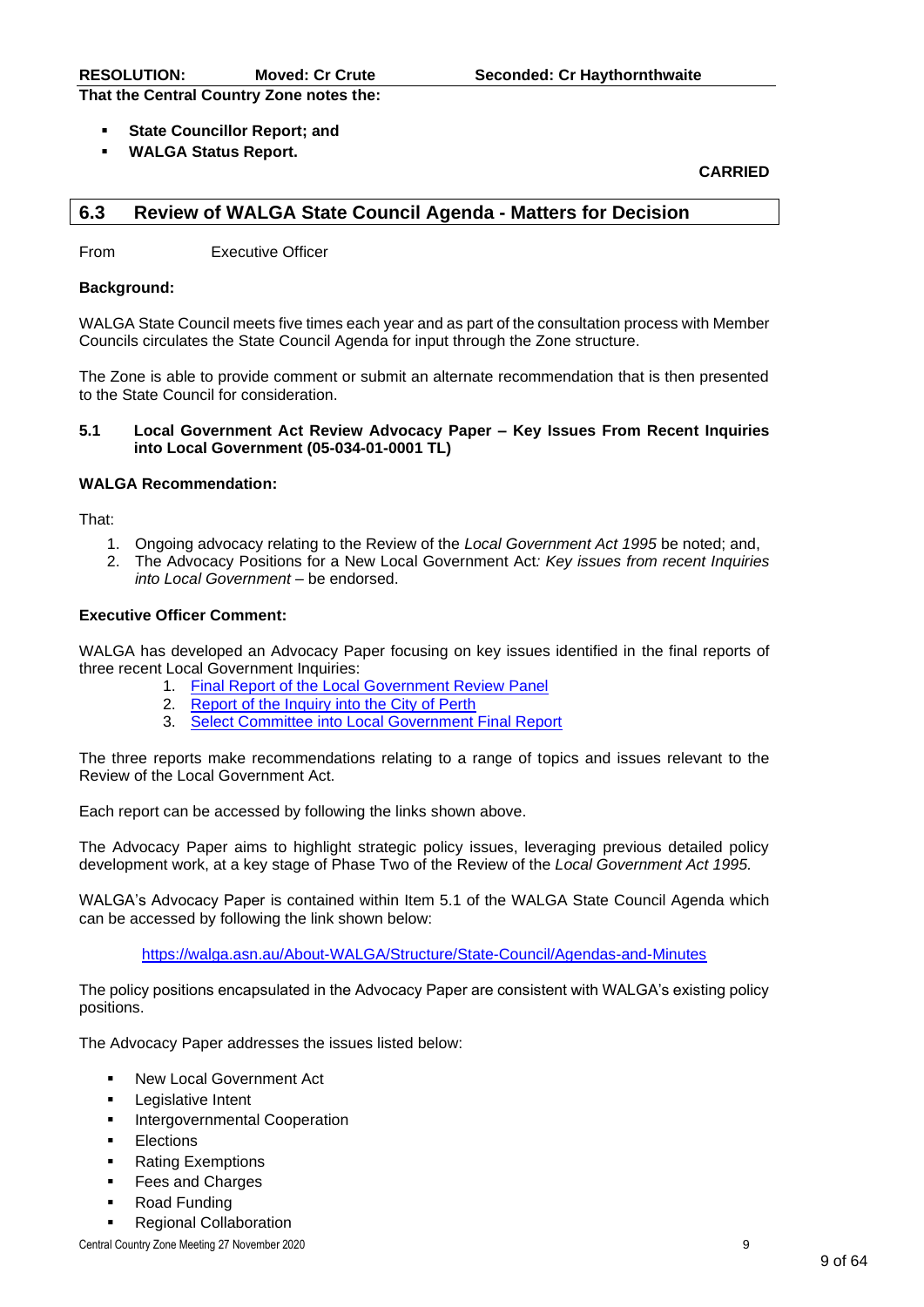- **Community Engagement**
- Roles and Responsibilities
- **External Oversight**
- **Financial Management and Procurement**
- **Accountability and Audit**

WALGA's objective in preparing the Advocacy Paper is to:

- Ensure the Local Government sector's key concerns are prominent during Stage Two of the Local Government Act Review;
- **EXECT** Leverage the timing and inherent legitimacy of the three key reports to highlight ongoing strategic advocacy priorities;
- Concentrate engagement at the strategic policy level, rather than the detail of specific proposals that may or may not represent government policy, and
- Link to WALGA's state election advocacy campaign.

The recommendations contained within the Advocacy Paper cover each of the issues detailed above and are aligned to key sector policy positions. For the convenience of Zone Delegates each is listed below.

New Local Government Act

#### **That the State Government prepare a new Local Government Act as a priority.**

Legislative Intent

**That the following key principles be embodied in the Local Government Act:**

- **1. Uphold the general competence principle currently embodied in the Local Government Act**
- **2. Provide for a flexible, principles-based legislative framework**
- **3. Promote a size and scale compliance regime**
- **4. Promote enabling legislation that empowers Local Government to carry out activities beneficial to its community taking into consideration Local Governments' role in creating a sustainable and resilient community through:**
	- **i. Economic development**
	- **ii. Environmental protection, and**
	- **iii. Social advancement**
- **5. Avoid red tape and 'de-clutter' the extensive regulatory regime that underpins the Local Government Act, and**
- **6. The State Government must not assign legislative responsibilities to Local Governments unless there is provision for resources required to fulfil the responsibilities.**

Intergovernmental Cooperation

**That a Partners in Government Agreement promoting a collaborative partnership approach be signed by the Premier, Minister for Local Government and Local Government leaders at the commencement of each term of the State Government.**

#### Elections

**The Local Government sector supports:**

- **1. Four year terms with a two year spill**
- **2. Greater participation in Local Government elections**
- **3. The option to hold elections through:**
	- **Online voting**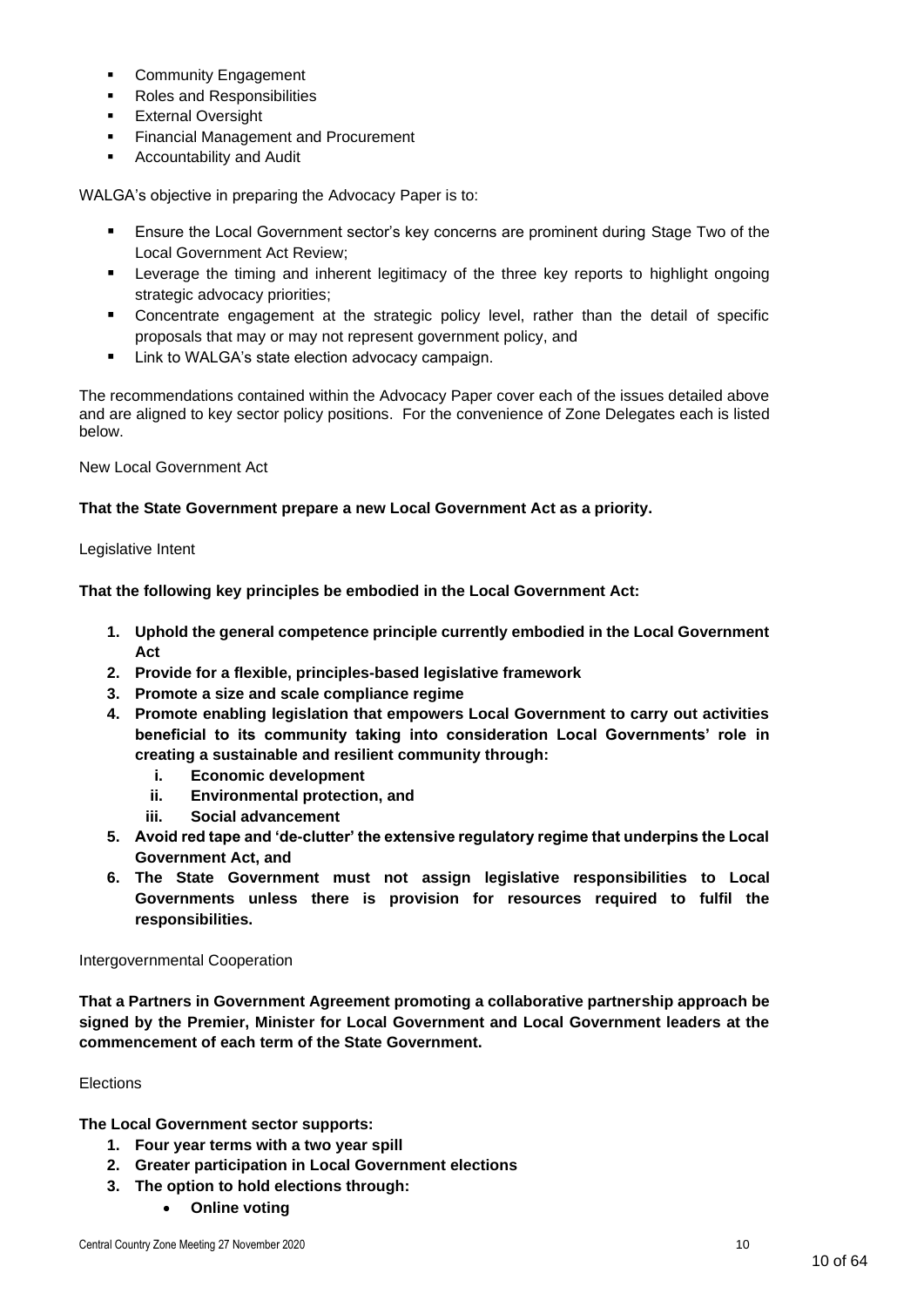- **Postal voting, and**
- **In-person voting**
- **4. Voting at Local Government elections to be voluntary**
- **5. The first past the post method of counting votes**
- **6. Local Governments being enabled to determine the number of Elected Members required on the Council between six and 15 (including the Mayor/President)**
- **7. Local Governments to determine if the Mayor or President is elected by the Council or the community at large.**
- **8. Continuation of the property franchise.**

#### Rating Exemptions

**That an independent review of all rate exemptions be undertaken.**

Fees and Charges

**That:**

- **1. An independent review be undertaken to remove fees and charges from legislation and regulation and,**
- **2. Local Government be empowered to set fees and charges for Local Government services.**

#### Road Funding

**That the Government returns to Local Government at least 27 percent of motor vehicle licence fee collections.**

#### Regional Collaboration

**That:**

- **1. Local Governments be empowered to form single and joint subsidiaries, and beneficial enterprises, and**
- **2. Compliance requirements of Regional Councils be reviewed and reduced.**

#### Community Engagement

**The Local Government sector supports:**

- **1. Responsive, aspirational and innovative community engagement principles**
- **2. Encapsulation of aims and principles in a community engagement policy, and**
- **3. The option of hosting an Annual Community Meeting to present on past performance and outline future prospects and plans.**

#### Roles and Responsibilities

**That clarification of roles and responsibilities for mayors/presidents, councillors and CEO's be considered in conjunction with the separation of powers between the Council as governing body and the administration of the Local Government.**

External Oversight

**The Local Government sector supports:**

- **1. Establishing an Office of the Independent Assessor to replace the Standards Panel to provide an independent body to receive, investigate and assess complaints against elected members and undertake inquiries.**
- **2. Remove the CEO from being involved in processing complaints.**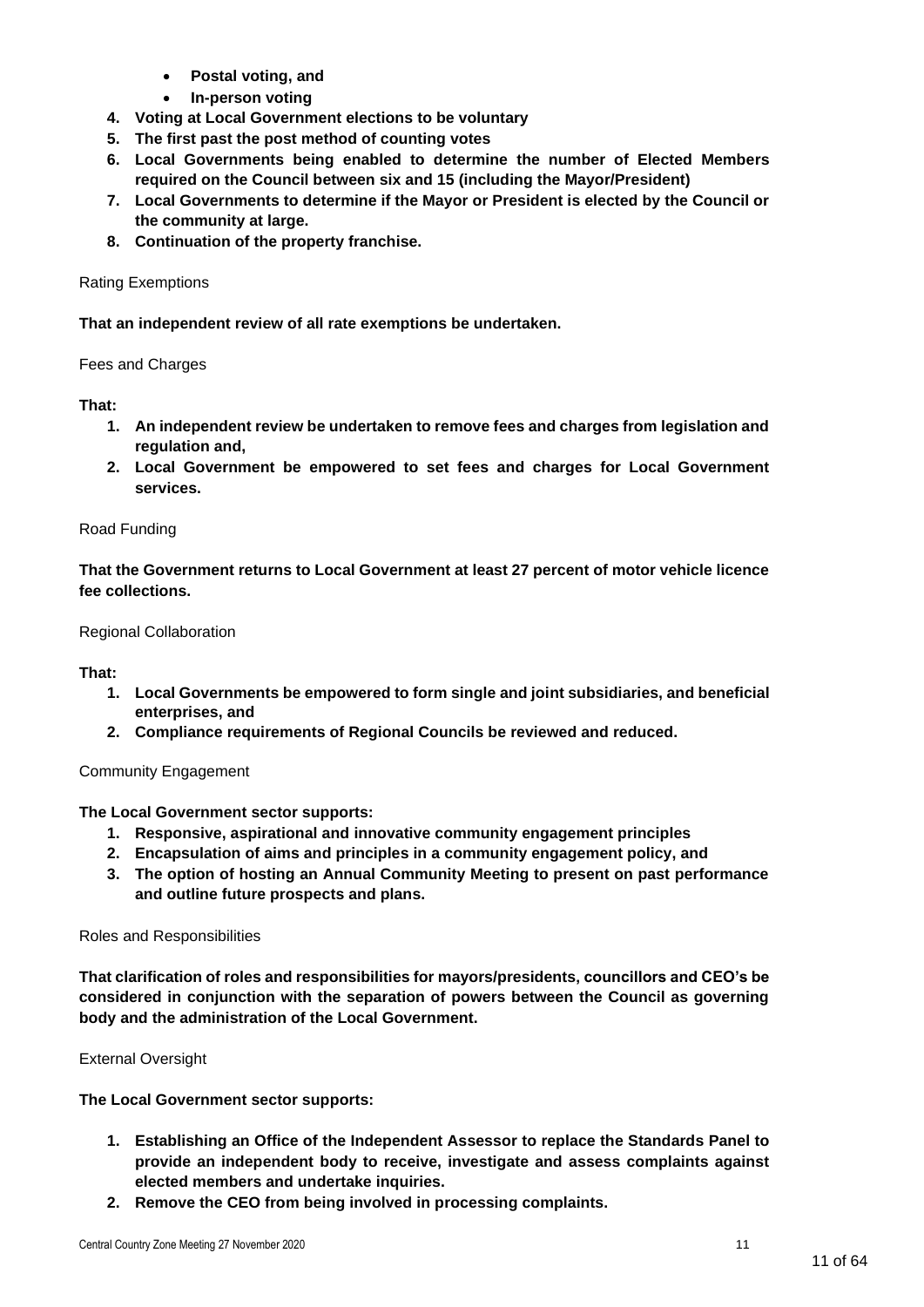**3. That an early intervention framework of monitoring to support local governments be provided.**

Financial Management and Procurement

**That the Local Government sector:**

- **1. Requests the Minister for Local Government to direct the Department of Local Government to prepare a Model set of Financial Reports for the Local Government sector, in consultation with the Office of the Auditor General;**
- **2. Requests the Department of Local Government to re-assess the amount of detail required to be included in annual financial reports, in particular for small and medium sized entities as suggested by the Office of Auditor General;**
- **3. Supports Local Governments being able to use freehold land to secure debt;**
- **4. Supports Building Upgrade Finance being permitted for specific purposes such as cladding, heritage and green improvements;**
- **5. Supports the alignment of Local Government procurement thresholds, rules and policies with the State Government.**

#### Accountability and Audit

**That audit committees of Local Government, led and overseen by the Council, have a clearly defined role with an Elected Member majority and chair.**

#### **ZONE COMMENT:**

#### **RECOMMENDATION:**

That the Central Country Zone:

- 1. Note WALGA's ongoing advocacy relating to the Review of the *Local Government Act 1995*;
- 2. Endorse all the Advocacy Positions for a New Local Government Act*: Key issues from recent Inquiries into Local Government* other than those considered separately.

**RESOLUTION: Moved: Cr Blight Seconded: Cr Turton That the Central Country Zone alter the WALGA Recommendation to read as follows:**

#### **That:**

- **1. Ongoing advocacy relating to the Review of the Local Government Act 1995 be noted; and;**
- **2. The Advocacy Positions for a New Local Government Act: Key issues from recent Inquiries into Local Government – be endorsed subject to the following:**
	- **Intergovernmental Cooperation** 
		- **Local Government Position include that LG Professionals not be a signatory to any future Partners in Government Agreement (currently known as the State Local Partnership Agreement); and**
	- **Roles and Responsibilities Local Government Position be amended to read:** *That clarification of roles, responsibilities and powers for Mayors/Presidents, Councillors and CEO's be considered to ensure that there is no ambiguity.*

**CARRIED**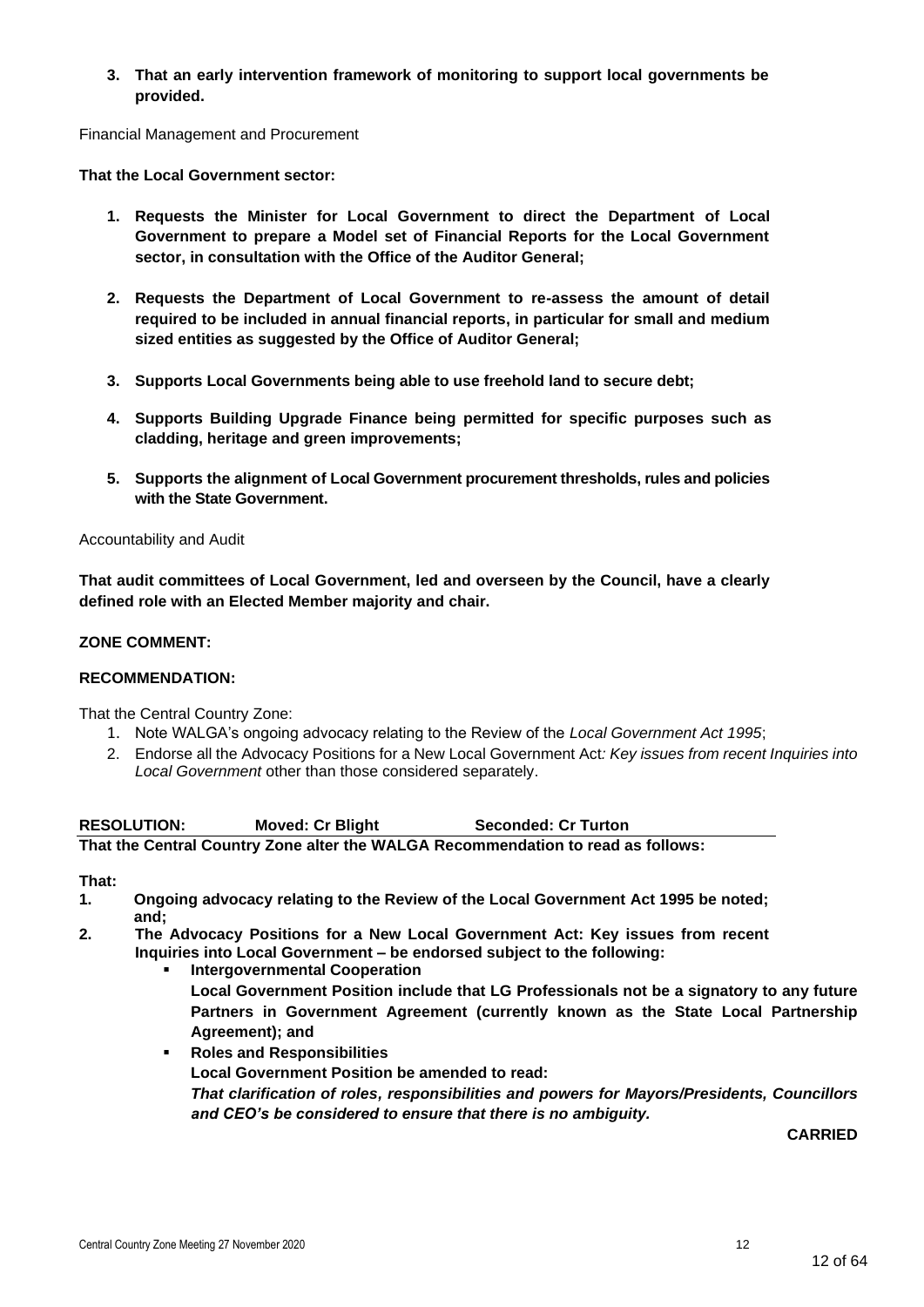### **5.2 Submission – Registration of Building Engineers in WA (05-015-02-0010 VJ)**

#### **WALGA Recommendation**

That WALGA:

- 1. Advise the Department of Mines Industry Regulation and Safety (DMIRS) that the registration of Building Engineers in WA is supported.
- 2. Request that DMIRS also consider the registration of Electrical Engineers, Façade Engineers, Energy Assessors, Bush Fire Consultants, Access consultants, Swimming pool, Patio installers and Demolition contractors.
- 3. Request that DMIRS clarify that dilapidation reports may only be undertaken by Registered Engineers.
- 4. Provide this report to Department of Mines Industry Regulation and Safety as feedback on the Consultation Regulatory Impact Statement.

#### **Executive Officer Comment:**

The information detailed below is a summary of that provided in the WALGA State Council item.

Since 2017, WALGA has been advocating for the registration of technical experts within the building approval and construction process. Concerns with technical specialists providing incorrect information on critical aspects such as fire safety, wind ratings and cyclone suitability, has resulted in numerous problems over the years for ratepayers. The ACT and WA are the only jurisdictions with no regulatory requirements for building-related engineers. All other jurisdictions regulate engineers in the building industry to varying degrees through building or occupational licensing legislation.

In July 2020, Department of Mines Industry Regulation and Safety (DMIRS) released a Consultation Regulatory Impact Statement (CRIS) which focused on the registration of Building Engineers in WA. Consultation on the CRIS opened on 8 July 2020, closing on 3 December.

The Consultation Regulatory Impact Statement (CRIS) proposes to amend the *Building Services (Registration) Act 2011* to require the following categories of engineers to be registered to carry out building engineering work: civil engineers; structural engineers; hydraulic engineers; mechanical engineers; geotechnical engineers and fire safety engineers. The proposals in the CRIS are aligned with the national registration model being developed by the Australian Building Codes Board.

The CRIS seeks responses to a total of 23 questions, primarily focused on the professional qualifications, ongoing professional development processes, and registration costs and funding arrangements to establish the registration process. Broad support of the registration of the proposed categories of building related engineers is provided as it aligns with previous WALGA policy positions.

At its 30 April 2020 meeting, the Central Metropolitan Zone considered a report on the process surrounding Dilapidation Reports and recommended that "WALGA lodge a submission to State Government, in support for formal registration of practitioners conducting dilapidation reports to industry standards". The concerns of the Central Metropolitan Zone are not covered within this CRIS. If the new registration process specifically indicates that dilapidation reports can only be undertaken by one of these qualified professionals, then this may be a solution. Clarity is therefore required when DMIRS prepares the upcoming Decision Regulatory Impact Statement.

Finally, the CRIS released addresses the registration of Structural and Fire Engineers, however, the registration of Electrical and Façade Engineers, Energy Assessors, Bush Fire consultants and Access consultants has not been considered in this paper.

Feedback was also sought from members on other professions or businesses that should be registered; the registration of swimming pool and patio installers, and demolition contractors would also assist in improving the rigor around these professionals involved in the building process.

This report was circulated to Local Government Building Surveyors for comments, with feedback received from officers at the Cities of Perth, Joondalup and Melville.

The proposed recommendation is aligned with the March 2017 State Council meeting (Resolution 7.1/2017).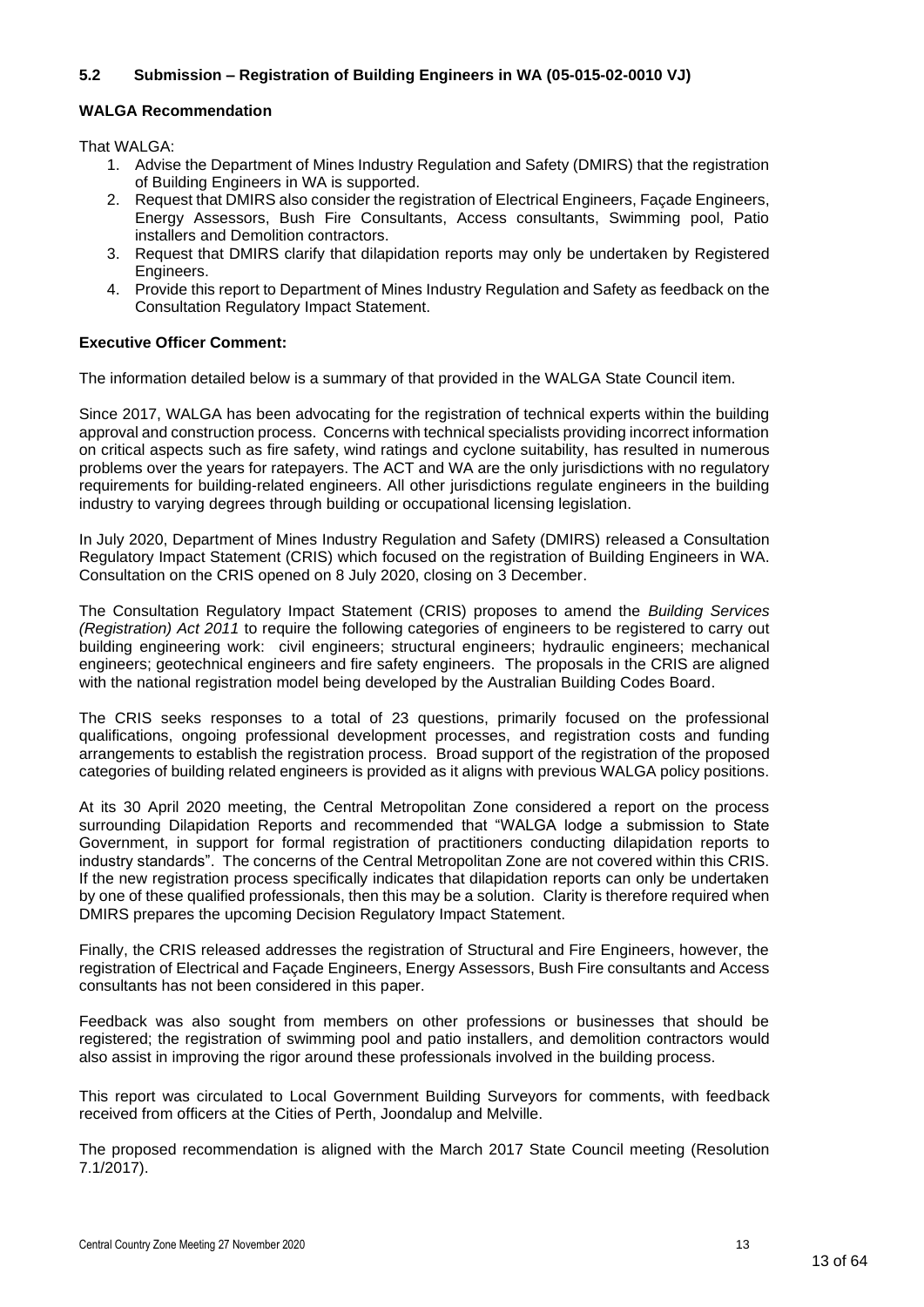## **ZONE COMMENT:**

Zone supports the WALGA recommendation

#### **5.3 Family and Domestic Violence and the Role of Local Governments (05-086-03-0004 MM)**

#### **WALGA Recommendation**

That:

- 1. WA Local Governments recognise the prevalence, seriousness and preventable nature of family and domestic violence and the roles that Local Governments can play in addressing gender equity and promoting respectful relationships in their local community.
- 2. WALGA advocates to the State Government:
	- a. to define and communicate the role, responsibilities and expectations of Local Governments in family and domestic violence.
	- b. for adequate funding for family and domestic violence programs and services, particularly in regional areas.
	- c. for appropriate resources and funding be allocated to Local Governments to implement any particular roles and actions addressing family and domestic violence as defined in the State Strategy.
	- d. to provide support to Local Government in the broader rollout of the Prevention Toolkit for Local Government.
	- e. to continue advocacy to the Commonwealth Government for additional funding and support.
- 3. WALGA organises presentations for Local Governments that address family and domestic violence, as part of relevant events or webinars.

#### **Executive Officer Comment:**

The information detailed below is a summary of that provided in the WALGA State Council item.

Family and domestic violence is an ongoing pattern of behaviours intended to coerce, control or create fear between family members or in current or past intimate partner relationships.

In December 2011 WALGA State Council endorsed a submission to the State Government's former 'Enough is Enough Interpersonal Violence Prevention Strategy', along with adopting a now outdated set of principles that aligned with that Strategy at the time - RESOLUTION 144.7/2011.

During 2019 WALGA received requests from both the South West Country Zone to analyse the role of Local Governments in addressing family and domestic violence.

In response to these requests, a discussion paper has been prepared. The discussion paper encompasses the roles of all three levels of Government and comparison across States and Territories as well as Local Government Associations. The discussion paper can be found by following the link shown below:

#### [https://walga.asn.au/getattachment/Documents/Item-5-3-attachment-Local-Government-and-FDV-](https://walga.asn.au/getattachment/Documents/Item-5-3-attachment-Local-Government-and-FDV-Discussion-Paper-FINAL.PDF?lang=en-AU)[Discussion-Paper-FINAL.PDF?lang=en-AU](https://walga.asn.au/getattachment/Documents/Item-5-3-attachment-Local-Government-and-FDV-Discussion-Paper-FINAL.PDF?lang=en-AU)

Historically Local Governments around Australia have not had a defined role and are not legislatively obligated to address family and domestic violence, except for Victorian Local Governments. The Commonwealth Government however recognises the role of Local Governments in the primary prevention of family and domestic violence outlined in the National Plan, as well as through the release of the Prevention Toolkit for Local Government which was piloted in five Local Governments across Australia, including the City of Mandurah.

Some WA Local Governments with capacity are taking action by developing policies and delivering community initiatives targeted towards the primary prevention of family and domestic violence. This includes installing 'purple benches' to raise awareness of the issue in partnership with the Women's Council for Domestic and Family Violence Services WA.

The State Government developed and released the State Strategy in July 2020 without the opportunity for Local Governments and WALGA to provide input. WALGA's main role therefore is to advocate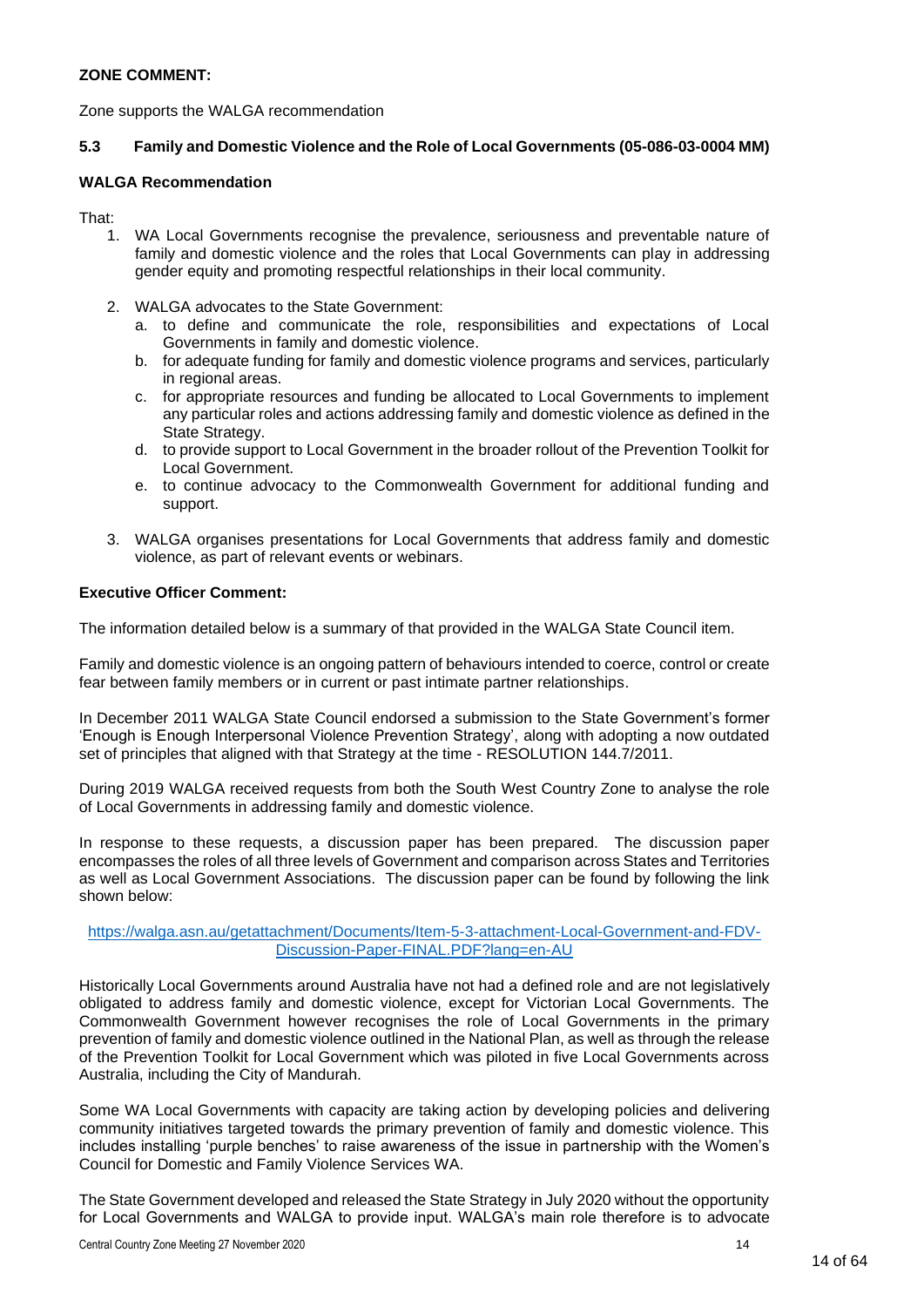rather than administer a specific program or network, as there are no specific funding commitments from the State Government to Local Governments and there is an absence of legislation compelling Local Government to address the issue unlike in Victoria. The survey conducted by WALGA with 26 Local Government responses, supports the position that WALGA should strengthen advocacy efforts including updating the outdated 2011 WALGA State Council endorsed policy position to align with current approaches and evidence.

The analysis in the discussion paper recommends that WALGA should strengthen advocacy efforts, including updating the outdated 2011 WALGA State Council endorsed policy position.

In August 2020 the discussion paper was provided to the South West Country Zone and the East Metropolitan Zone for consideration. Both of the Zones supported progressing the recommendations from this paper, with a minor amendment from the East Metropolitan Zone.

In September 2020 all Local Governments were then provided an opportunity to review and provide further comment on the discussion paper for a period of five weeks, with the feedback received being incorporated. Feedback was received from the City of Swan and the City of Wanneroo, as well as the community alliance 'Peel Says No to Violence' which the City of Mandurah supports.

#### **ZONE COMMENT:**

Zone supports the WALGA recommendation

#### **RECOMMENDATION:**

That the Central Country Zone requests that WALGA organises a presentation that address family and domestic violence to be delivered at the February 2021 Meeting of the Zone.

| <b>RESOLUTION:</b> | <b>Moved: Cr Blight</b> | <b>Seconded: Cr Walker</b>                                                       |
|--------------------|-------------------------|----------------------------------------------------------------------------------|
|                    |                         | That the Central Country Zone alter the WALGA Recommendation to read as follows: |

**That:**

- **1. WA Local Governments recognise the prevalence, seriousness and preventable nature of family and domestic violence.**
- **2. WALGA advocates to the State Government:**
	- **a. for adequate funding for family and domestic violence programs and services, particularly in regional areas.**
	- **b. for appropriate resources and funding to be allocated to implement any particular roles and actions addressing family and domestic violence as defined in the State Strategy.**
	- **c. to continue advocacy to the Commonwealth Government for additional funding and support.**

**CARRIED**

#### **5.4 Underground Power (05-049-02-0001 ID)**

#### **WALGA Recommendation**

That Local Government supports the:

- 1. continuation of cooperative arrangements between the State Government, Western Power and Local Government to progressively replace the overhead electricity distribution network in residential areas with underground power.
- 2. development of a new approach to identifying and prioritizing areas for investment in underground power, initiated by the need to invest in the overhead network to meet safety, reliability and capability requirements.
- 3. development of a new approach to allocating State Government resources to facilitate projects proceeding in areas with a high electricity network need and lower economic capacity of ratepayers while retaining a commitment to funding an average of 25% of program costs.
- 4. opportunity for Local Governments to initiate projects to convert areas to underground power be retained with Western Power to continue to contribute the amount recoverable as an efficient investment as calculated by the New Facilities Investment Test (NFIT).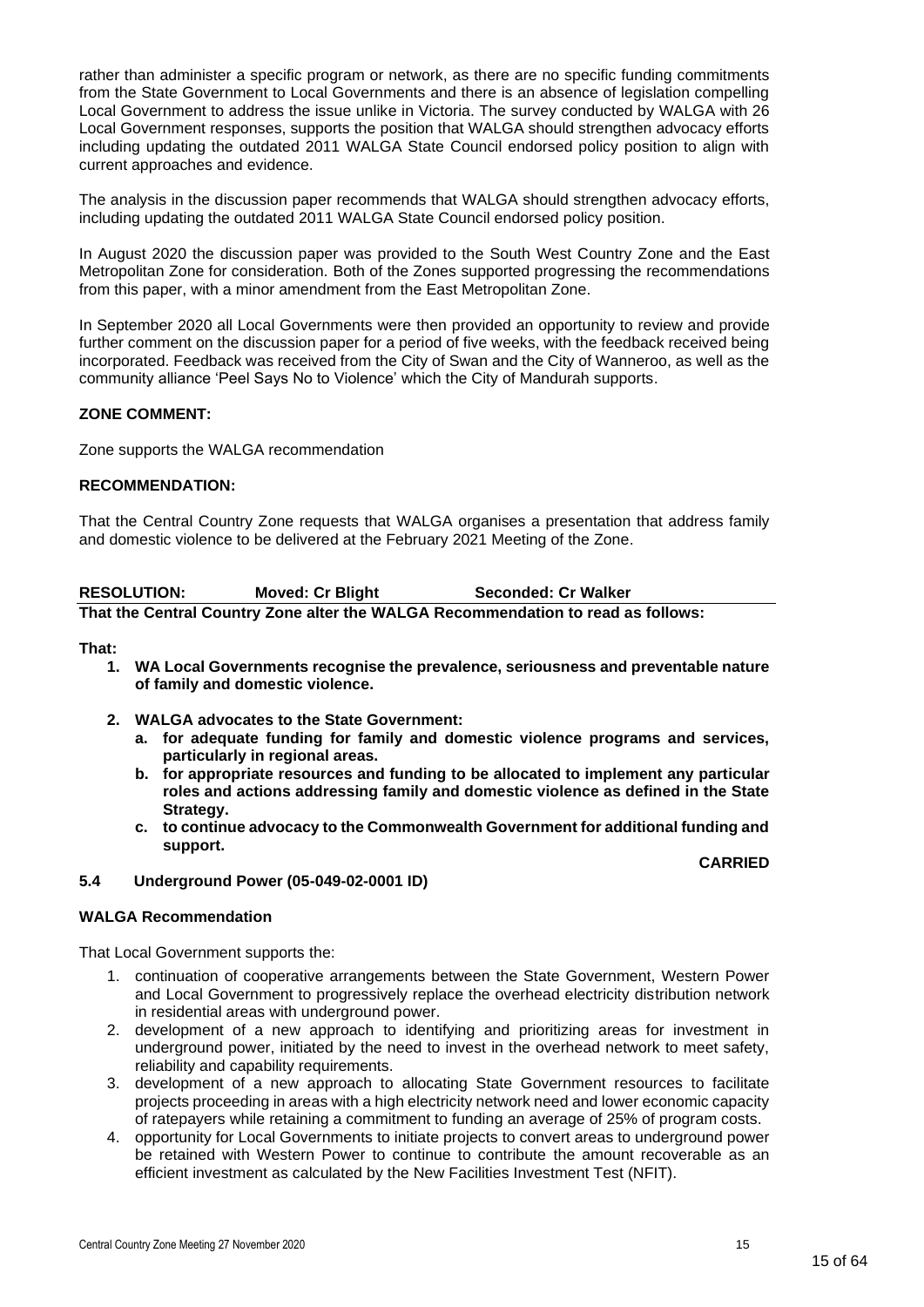#### **Executive Officer Comment:**

The information detailed below is a summary of that provided in the WALGA State Council item, which informs the recommendation for this item.

Since 1996 Local Governments, Western Power and the State Government have worked together to replace overhead electricity distribution wires with underground cables. At the conclusion of the current Round 6 of the State Underground Power Program (SUPP), it is anticipated that 70 Major Residential Projects will have been completed, converting approximately 105,000 residences to underground power. All new residential subdivisions are required to have underground power distribution. Nearly 60% of residential properties in the Perth metropolitan area are now served by underground power. However, there remains more than 350,000 residential properties in Perth and 90,000 properties in regional urban areas that have overhead power connections.

A program to retrospectively provide underground power in residential areas has enjoyed bi-partisan political support for 25 years.

In its Executive Summary, WALGA makes the following comments:

- The last projects identified under Round 6 of the State Underground Power Program will be completed in late 2022.
- It is timely for the Association to review its policy position in relation to underground power and formulate an advocacy position for future investment.
- The current, competitive process is unlikely to be sustainable, as conversion to underground power the inner, coastal and river front suburbs is nearly completed. The current costs borne by householders (50 – 90% of project costs) are too high in lower socio economic areas.
- Western Power will need to invest significantly in parts of the network particularly that built between 1950 and 1980. Investing the avoided costs of this renewal in replacing the overhead network with underground power, offers the potential to significantly reduce the costs faced by residents.
- The State Government should continue to financially support underground power, targeting investment in those areas with high network need and lower financial capacity of ratepayers.

#### **ZONE COMMENT:**

Zone supports the WALGA recommendation

#### **5.5 CEO Recruitment and Selection, Performance Review and Termination Standards Regulations (05-034-01-0001 JM)**

#### **WALGA Recommendation:**

- 1. That WALGA support the establishment of CEO Recruitment, Selection and Performance Review Standards subject to:
	- a) removal from the Regulations the requirement to re-advertise CEO positions after 10 year's continual service;
	- b) Encouraging, rather than mandating, the involvement of an independent person in the CEO Recruitment and Selection Process;
	- c) The retention of Regulation 18C of the *Local Government (Administration) Regulations;*
	- d) Deletion of the requirement under Regulation 18FB(4) to provide a copy of a council resolution certifying compliance with the CEO standards to the Departmental CEO;
	- e) The conduct of an independent assessment of potential industrial and employment law consequences arising from the proposed regulations under Schedule 2, Division 4 'Standards for termination of employment of CEOs'; and
	- f) Deferral of Regulation 18FC pending an independent assessment of the Schedule 2, Division 4 'Standards for termination of employment of CEOs'.
- 2. Seek that the CEO Recruitment and Selection, Performance Review and Termination Working Group be reconvened to oversee the development of CEO Standards Regulations.

#### **Note: The recommendation shown above differs from the one emailed by the Executive Officer to Member Councils on Friday 20 November 2020. This version provided by**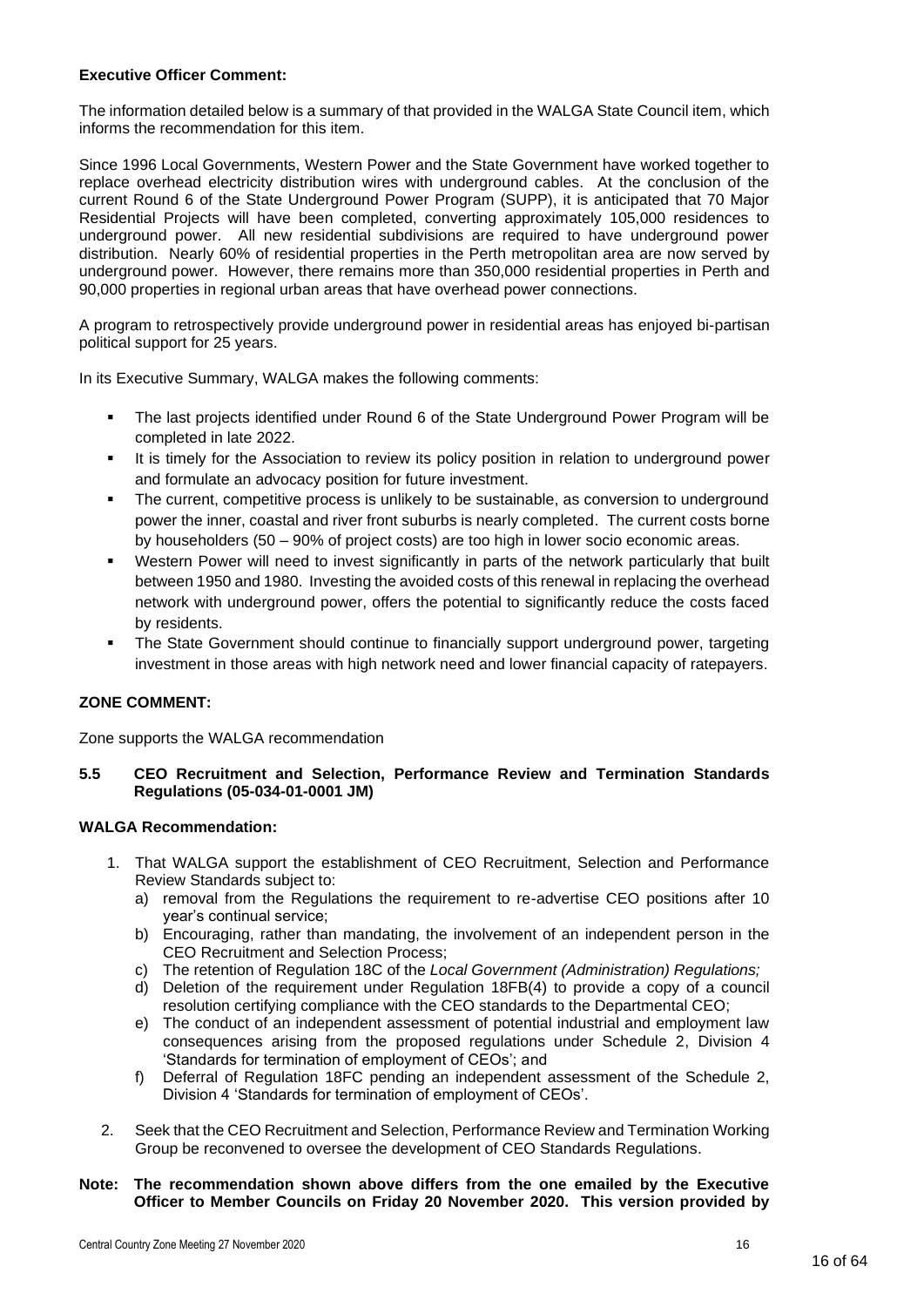#### **WALGA to the Executive Officer was a final draft and not the final recommendation as provided above.**

#### **Executive Officer Comment:**

The text shown in italics is taken directly from the WALGA State Council Agenda.

#### *Executive Summary*

- *The Local Government Legislation Amendment Act 2019 was proclaimed in July 2019. This Act contemplated the introduction of model CEO Standards for recruitment, performance review and termination (Sec. 5.39A) and mandatory Code of Conduct for Elected Members, Committee Members and Candidates (Sec. 5.103)*
- *The Department of Local Government, Sport and Cultural Industries conducted a process in*  relation to the proposed CEO Standards, with State Council adopting an advocacy position in *December 2019.*
- *The Department released draft Local Government (Administration) Amendment Regulations 2020 in October 2020, and agreed to extend consultation with the sector to permit WALGA Zones and State Council to provide comment.*

#### *Attachment*

*The Draft Local Government (Administration) Amendment Regulations 2020 can be found [here.](https://www.dlgsc.wa.gov.au/local-government/strengthening-local-government/public-consultations/local-government-act-review#consultation)*

#### *Background*

*Prior to the proclamation of the Local Government Legislation Amendment Act 2019, the Department established a Working Group to assist develop the CEO Standards. Following is a precis of the timeline of consultation on the Model Standards for CEO Recruitment, Performance and Termination:*

- ➢ *March 2019 : Working Group formed by Department involving WALGA, LG Professionals, Public Sector Commission, Ombudsman. First draft CEO Standards discussed at meeting of 28 March 2019;*
- ➢ *May 2019 : Second draft released to Working Group. Sector consultation proposed for late May 2019. Working Group did not adopt preferred model and no further meetings were held;*
- ➢ *September 2019 : Departmental Circular 9 announced consultation on the draft CEO Standards (and Mandatory Code of Conduct);*
- ➢ *October 2019 : WALGA released Draft Submission on CEO Standards for Sector consultation;*
- ➢ *December 2019 : WALGA Zones provided feedback leading to State Council resolution 145.7/2019:*

*That WALGA:*

- *1. Request the CEO Recruitment and Selection, Performance Review and Termination Working Group be reconvened by the Department of Local Government, Sport and Cultural Industries; and*
- *2. Refer the following matters to the Working Group for consideration:*
	- *(a) Removal from the Model Standards the requirement to readvertise CEO positions after 10 years of continuous service;*
	- *(b) Encouraging, rather than mandating, the involvement of an independent person in the CEO Recruitment and Selection Process;*
	- *(c) Reconsideration of the proposal for independent review of the recruitment process;*
	- *(d) Support the role of the Department of Local Government, Sport and Cultural Industries as the regulator for monitoring and compliance; and*
	- *(e) Further investigate a role for a Local Government Commissioner.*
- *3. Recommend the Working Group develop endorsed Model Standards for further consultation with the Local Government sector.*

Central Country Zone Meeting 27 November 2020 17 17 *Following the communication of the above advocacy positions, WALGA communicated with the Department throughout 2020 to seek advice on progress and encouragement of a collaborative approach. Despite informal reassurances, the release of the draft Regulations in October 2020 was the first instance of a formal communication between the Department and WALGA.*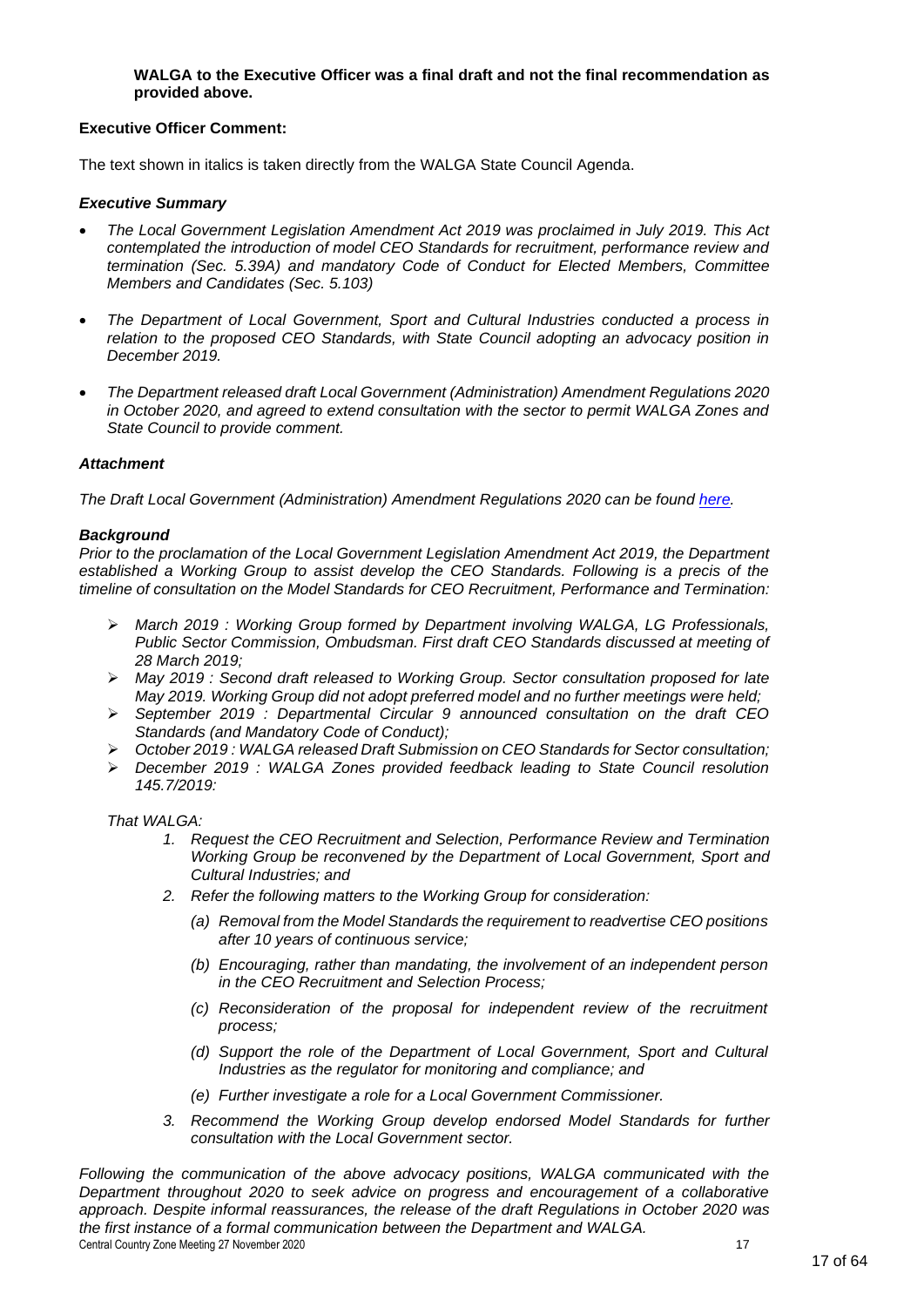*WALGA subsequently released an InfoPage on 30 October 2020, whilst strongly objecting to the unreasonably short timeframe permitted for feedback. On 6 November, WALGA advised the sector of the Department's agreement to extend the consultation period from 13 November 2020 to 6 December 2020.* 

*At the time of writing, WALGA received a response from the following Local Governments:*

*Shire of Bruce Rock City of Canning Shire of Carnamah Shire of Dowerin City of Gosnells City of Greater Geraldton City of Joondalup City of Kalamunda Shire of Kent City of Kwinana Shire of Laverton Shire of Leonora Shire of Manjimup Shire of Mingenew Shire of Murray Shire of Narrogin Shire of Ngaanyatjarraku Shire of Plantagenet Shire of Shark Bay Shire of Waroona Shire of Upper Gascoyne Shire of Yilgarn*

The CEO Standards will be introduced by amending the Local Government (Administration) *Regulations and the prescription of Model Standards for CEO Recruitment, Performance and Termination in a new Schedule 2.* 

#### *Comment*

*The above timeline associated with the development of the CEO Standards is highly material to the commentary that follows. In essence, the proposed CEO Standards presented to the sector in 2019*  form the basis for the development of the draft Regulations without any apparent consideration of *WALGA's advocacy positions.*

*For this reason, the concerns that WALGA expressed to the Department on behalf of the sector in 2019 remain and it is therefore both unfortunate and inevitable that recent sector feedback on the CEO Standards mirror the same concerns in evidence in State Council resolution 145.7/2019.*

*In addition to the aforementioned State Council advocacy position, member feedback raised additional concerns that are summarized below:*

#### *CEO Recruitment*

#### - *Deletion of Regulation 18C 'Selection and appointment process for CEOs*

*Currently a Local Government is required to approve a process for the selection and appointment of a CEO under Regulation 18C of the Local Government (Administration) Regulations 1996. The deletion of this provision, which is both unexplained and not contemplated in the Department's earlier consultation, is not supported as it provides opportunity for a clear and transparent process to be developed and adopted by Council. This remains an important feature of the CEO recruitment process and is not replaced in the Local Government (Administration) Amendment Regulations 2020. It is therefore recommended that Regulation 18C be retained.* 

- *New Regulation 18FB 'Certification of compliance with adopted standards for CEO recruitment'*
- *New Regulation 18FC 'Certification of compliance with adopted standards for CEO termination'*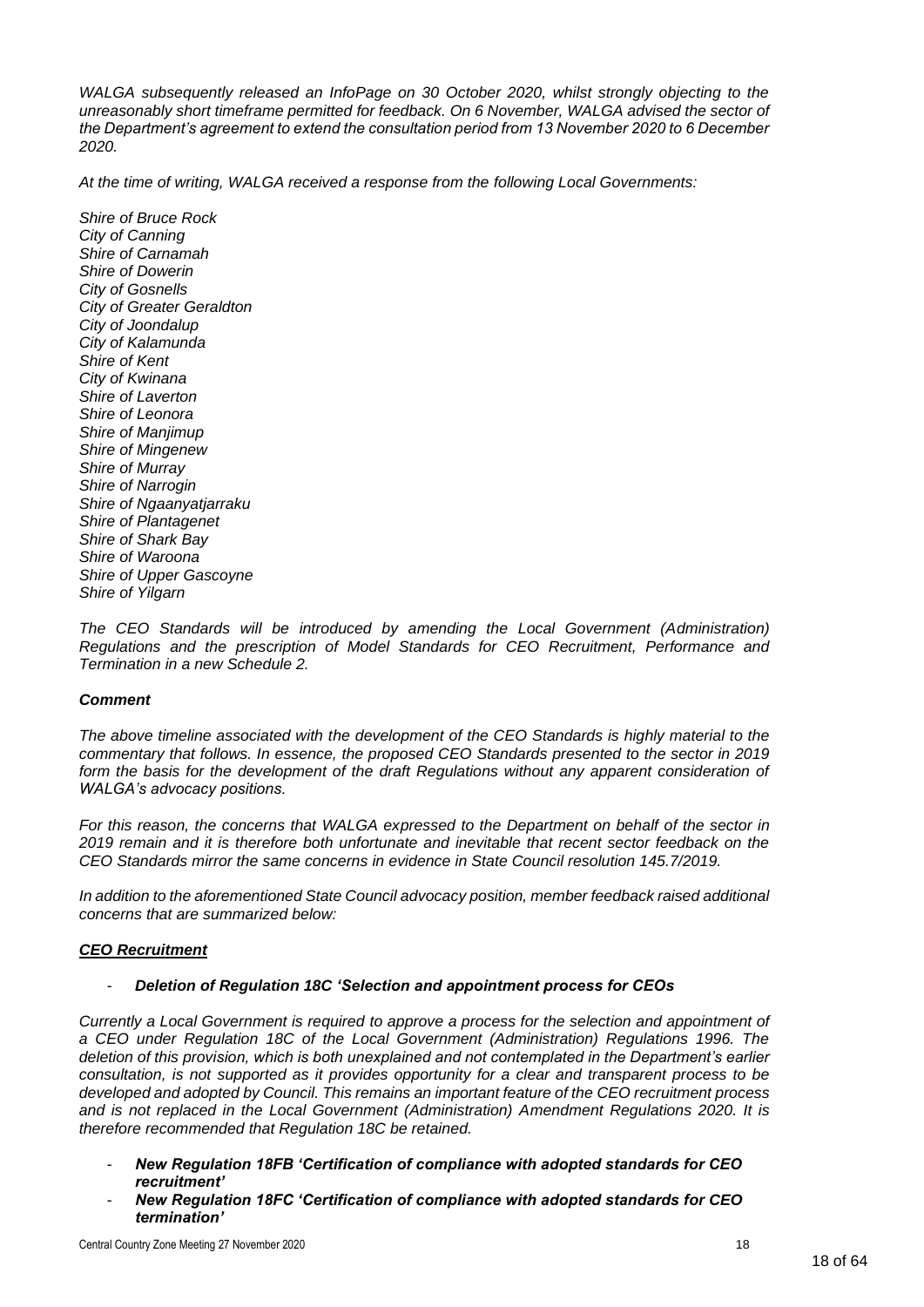*Regulation 18FB(4) introduces a requirement for certification of compliance with the adopted standards for CEO recruitment to be sent to the Departmental CEO. This was not proposed in the Department's 2019 consultation.*

*Regulation 18FC(4) introduces a similar requirement, but related to compliance with adopted standards for CEO termination. A proposal that there be an independent review of termination was contemplated in the Department's 2019 consultation, with State Council resolving:*

*'Reconsideration of the proposal for independent review of the recruitment process'*

#### *Regulation 18FB(4)*

*There is no evident benefit in requiring Local Governments to provide a copy of certification of process to the Departmental CEO. The CEO standards require the recruitment process to publicly advertised and the Minutes of Council meetings are now required to appear on a Local Government's official website under recent introduction of Section 5.96A(1)(f) of the Act. The Minutes are therefore readily accessible to the Department and the proposed regulatory requirement is both inefficient and indicative of unnecessary red tape. It is therefore recommended that Regulation 18FB(4) be deleted.*

#### *Regulation 18FC*

*This Report highlights concerns with the proposed CEO termination standards, recommending an independent assessment. It is therefore recommended that Regulation 18FC be deferred until the terminations standards achieve an independent warranty in terms of compliance with industrial and employee law frameworks.* 

#### - *Schedule 2, Clause 8 'Establishment of selection panel for appointment of CEO'*

*This provision will mandate the involvement of an external panel member, being neither a council member or employee of the Local Government; the panel is not required to be formed under Section 5.8 of the Local Government Act as a committee of Council, and therefore the Code of Conduct will not apply to an external participant. Additionally, there is no requirement for a Local Government to engage a suitably qualified, independent licensed employment consultant to assist in the process.*

#### - *Schedule 2, Clause 9 'Recommendation by selection panel' and Clause 10 'New process to be commenced if no suitable applicants'*

*Particular sector feedback identified concern with the following provision under Clause 9(2)(b): 'if the selection panel considers that none of the applicants are suitable for appointment to the position of CEO – advise the local government of that fact'*

*The apparent authority for the selection panel to determine an unsuccessful outcome to the CEO recruitment process is confirmed by Clause 10(1):*

*'If the selection panel advises the local government under clause 9(2)(b) that the selection panel considers that none of the applicants are suitable for appointment to the position of CEO, the local government must carry out a new recruitment and selection process for the position in accordance with these standards.'*

*Clause 10 therefore mandates that Council is bypassed in determining the suitability of applicants for the role and 'must' (which denotes the lack of any discretion) restart the recruitment and selection process on the advice of the selection panel.* 

*Should Clauses 9 and 10 remain unchanged, it is predictable that a local government will appoint a majority, or all, council members to the selection panel to ensure the Council effectively makes the determination that no candidate is suitable, thus ensuring the decision to restart the recruitment and selection process is a decision of Council. The inefficiency of such an outcome is self-evident.*

#### *CEO Performance Review*

#### - *Schedule 2, Clause 13 'Recruitment to be undertaken on expiry of certain CEO contracts'*

*WALGA's InfoPage of 2 November 2020 contained the following commentary on CEO contracts:*

*Section 5.39(2)(b) of the Local Government Act already limits CEO contracts to a maximum of 5 years and Councils have general competence powers to consider whether to renew the incumbent's contract*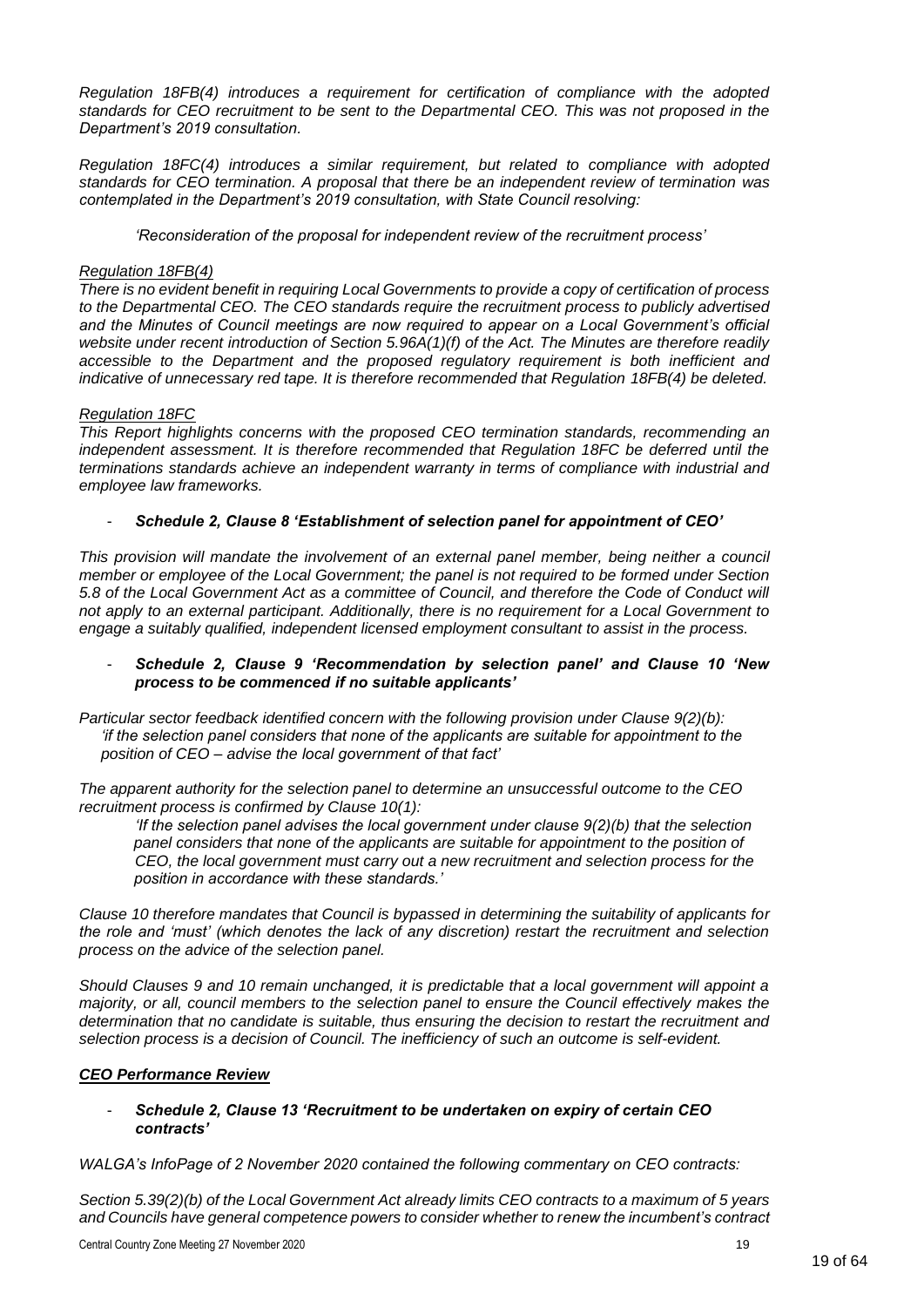*or advertise the position. Suggesting that a Council must re-advertise the position of a CEO after 10 or more years is likely to prove unworkable or counterproductive in any case as:*

- *Councils conducting a selection process known to involve an incumbent CEO will risk allegations of non-compliance with Section 5.40 of the Local Government Act 'Principles affecting Local Government employees' due to actual or perceived bias, nepotism and lack of merit and equity in relation to other applicants;*
- *May result in highly performing incumbent CEOs actively seeking alternative employment as the 10-year horizon approaches, meaning that a CEO that has provided satisfactory or perhaps exemplary service will be unnecessarily lost to the local government;*
- *Where a CEO is re-employed as a consequence of re-advertising after the 10 year period, this process would incur unnecessary costs and time waste for the local government, distracting from achieving its strategic objectives and may further entrench perceptions that contracts are for life, thus negating the very purpose of this proposal.*

*Further, Division 3 of the Draft Regulations seeks to improve the capacity of local governments to effectively manage CEO employment. This is a far more appropriate and adapted mechanism to address a perceived issue of 'contracts for life', by ensuring that the performance of CEOs, whether long serving or newly appointed, is appropriately assessed and managed.*

*WALGA therefore recommends the removal from the Regulations of the requirement to re-advertise CEO positions after 10 or more year's continual service.*

## *CEO Termination*

*WALGA's Employee Relations service has reviewed the proposed termination standards in the context the contemporary industrial and employment frameworks in providing the following comment:*

- *The manner in which the regulations have been drafted presumes termination will be the outcome of a disciplinary / performance management process;*
- *The regulations indicate that if you follow these steps a CEO can be terminated. Following these regulations will not reduce industrial risk nor guarantee a fair and just process;*
- *The language used, for example 'impartial, transparent and procedural fairness' is open to inconsistent interpretation;*
- The level of detail in the draft regulations does not contemplate employment law or the *framework set out in State and Federal legislation with respect to employment and may give rise to a conflict.*

*WALGA is concerned the proposed termination standards are foreseeably problematic and with potential for unintended consequences to arise. It is therefore recommended that there be an independent assessment of the proposed CEO termination provisions, to identify, ameliorate and warranty against potential industrial and employment law consequences.* 

The Executive Officer in providing comment on the WALGA recommendation draws on an extensive career across both the public and local government sectors.

The task of any advocacy group to be heard by government is difficult and even more so when its message is not one the government of the day wishes to hear. Such is the situation WALGA finds itself in with regard to the current changes proposed to the *Local Government (Administration) Amendment Regulations 2020*.

Because of this the Executive Officer does not believe simply seeking the removal of a clause, which may be strongly supported by the State Government, without offering a viable alternative, is fraught with difficulties. Simply opposing the changes is not enough, particularly given the Minister through the Department of Local Government, Sport and Cultural Industries has declined, based on the timeline in the report, to enter into any discussions to hear or debate the sector's concerns. It is clear the State Government intends to keep this clause.

Given that the Working Group established to assist in developing the Model Standards for CEO Recruitment, Performance and Termination has not met in almost a year it is clear that the State Government does not wish to hear any views other than its own. WALGA appears to have been "sidelined" on this important issue.

Central Country Zone Meeting 27 November 2020 20 It is therefore critical that WALGA offers a viable alternate position to at least, in part, soften the effect of changes to the regulations. The issue of the requirement to re-advertise CEO positions after 10 or more years continual service is a case in point. Whilst still opposing the inclusion of this clause perhaps WALGA should put forward an argument to provide for a transition arrangement before this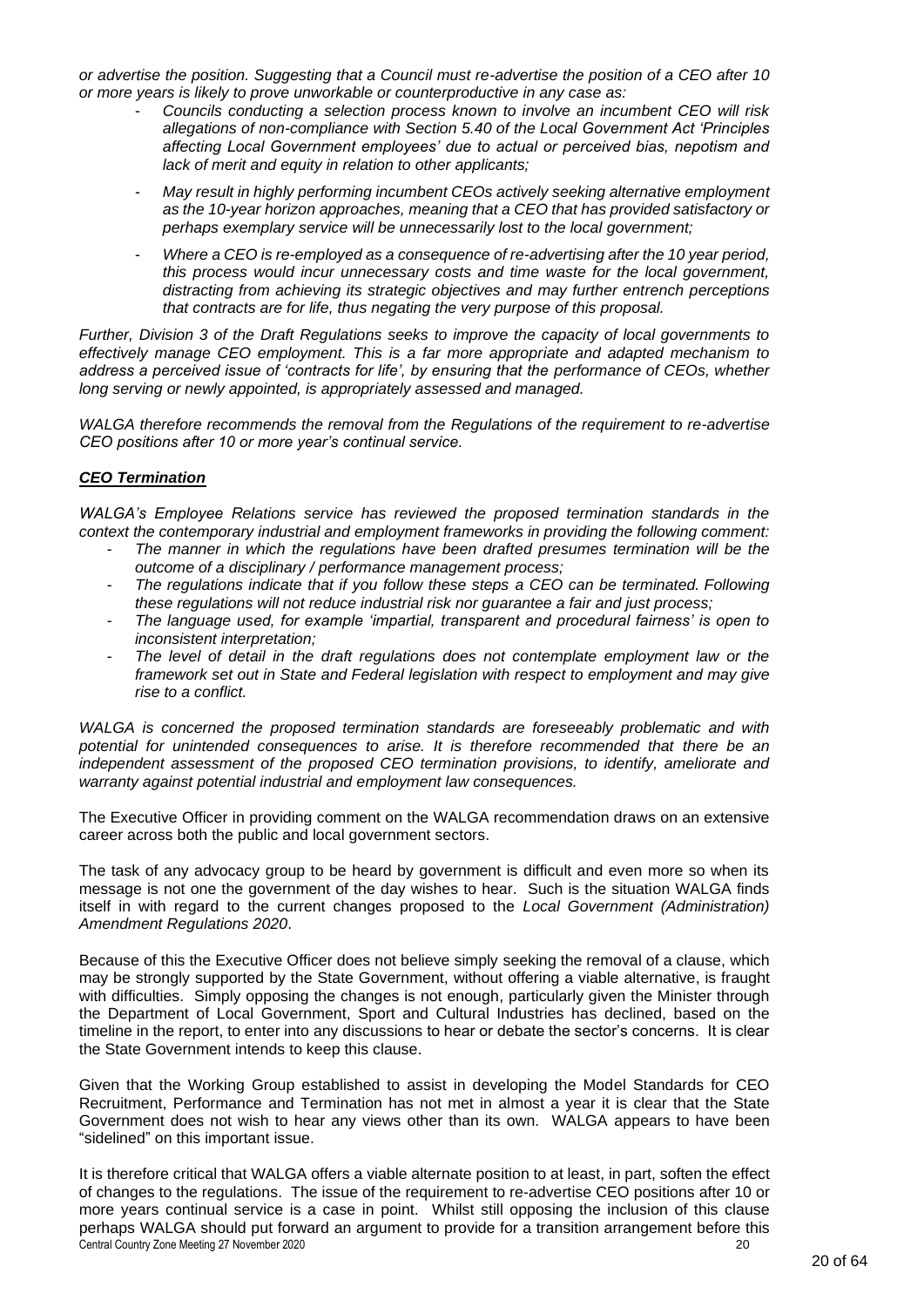clause is applied fully. This would help those Councils with long-serving CEOs (more than 10 years) who may be nearing the end of a contract.

Similarly, with WALGA's request for the deferral of Regulation 18FC pending an independent assessment of the Schedule 2, Division 4 'Standards for termination of employment of CEOs'. Consideration should be given to whether a viable alternative can be developed by WALGA to allow the State Government to consider a different approach.

#### **ZONE COMMENT:**

Zone supports the WALGA recommendation

#### **5.6 Model Code of Conduct for Council Members, Committee Members and Candidates Regulations (05-034-01-0001 JM)**

#### **WALGA Recommendation**

That WALGA generally supports the *Local Government (Model Code of Conduct) Regulations 2020*  with *the following recommendations:* 

- a) Amend Division 2, Clause 4(d) to read *'identify and appropriately manage any conflict of interest';*
- b) Does not support the inclusion of local level complaints about alleged behavioural breaches and Local Governments dealing with complaints provisions in Division 3, Clauses 10 and 11; and
- c) Supports an external oversight body to manage local level complaints involving council members as prefaced in the *Local Government Review Panel Report, City of Perth Inquiry Report* and *Select Committee into Local Government Report,* to be considered in a future Local Government Act.

#### **Executive Officer Comment:**

The text shown in italics is taken directly from the WALGA State Council Agenda.

#### *Executive Summary*

- *In December 2019, State Council adopted an advocacy position in response to proposals released for public consultation by the Department in October 2019;*
- *The draft Local Government (Model Code of Conduct) Regulations 2020 ('Model Code') was released for comment by the Department of Local Government, Sport and Cultural Industries on 30 October 2020;*
- *In addition to introducing a mandatory Model Code of Conduct, the draft Regulations will repeal and replace the current Local Government (Rules of Conduct) Regulations 2007.*

#### *Attachment*

*The Draft Local Government (Model Code of Conduct) Regulations 2020 can be found [here.](https://www.dlgsc.wa.gov.au/local-government/strengthening-local-government/public-consultations/local-government-act-review#regulations2020)* 

#### *Background*

*Prior to the proclamation of the Local Government Legislation Amendment Act 2019, the Department established a Working Group to assist develop the Model Code. Following is a precis of the timeline of consultation:*

- ➢ *February 2019 : Working Group formed by Department involving WALGA, LG Professionals, Public Sector Commission, Ombudsman with preliminary meeting held on 18 February 2019;*
- ➢ *April 2019 : First draft Model Code released to Working Group and no further meetings were held;*
- ➢ *September 2019 : Departmental Circular 9 announced consultation on the draft Model Code;*
- ➢ *October 2019 : WALGA released Draft Submission on Model Code for Sector consultation;*
- ➢ *December 2019 : WALGA Zones provided feedback leading to State Council resolution 144.7/2019:*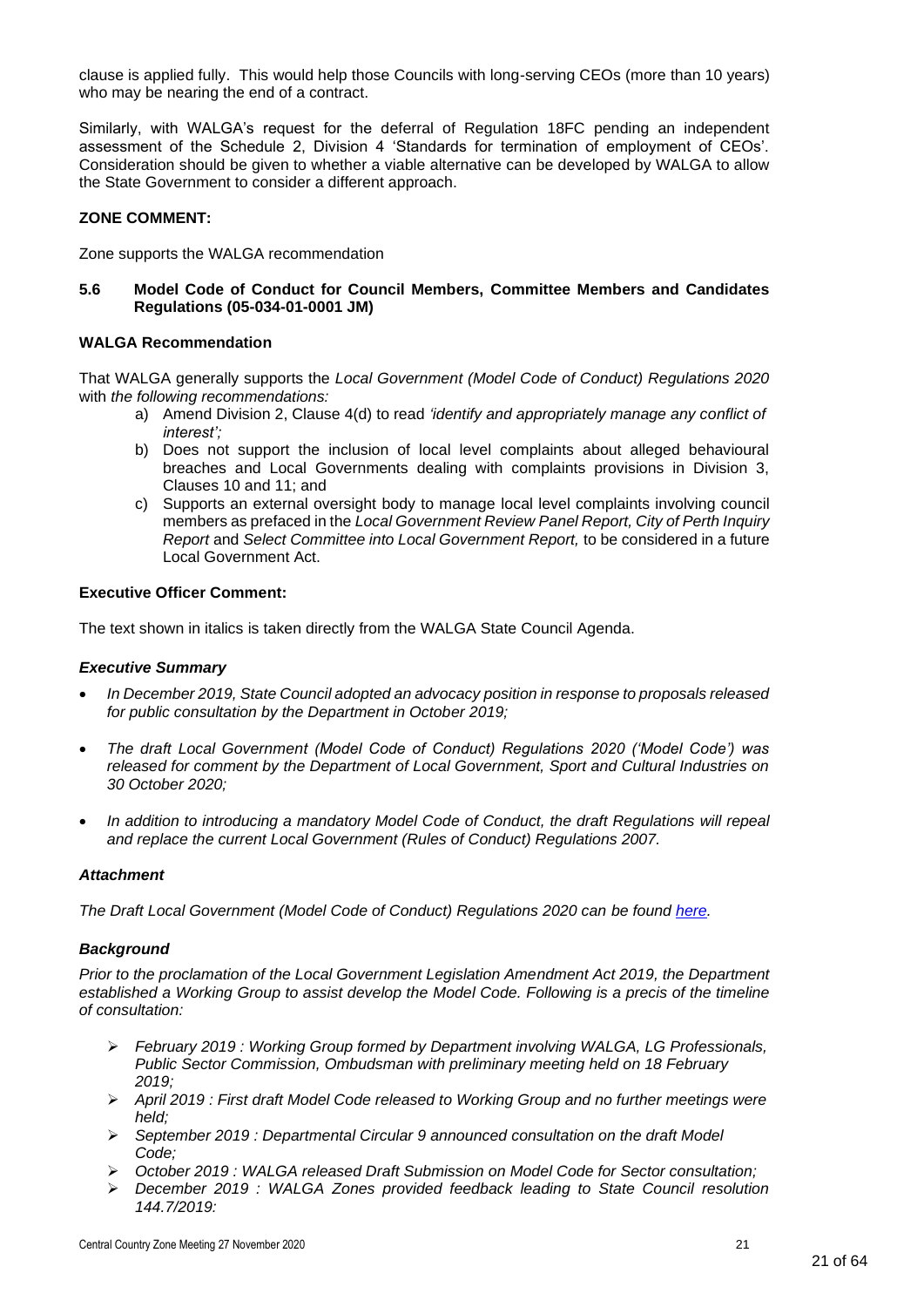*That WALGA:*

- *1. Request the Mandatory Code of Conduct Working Group be reconvened by the Department of Local Government, Sport and Cultural Industries;*
- *2. Refer the following matters to the Working Group for further consideration:*
	- *(a) Part A – Principles - Supported*
	- *(b) Part B – Behaviours*
		- *i. ensuring principles of natural justice can be adequately upheld in all circumstances;*
		- *ii. training opportunities that will assist Council Members determine complaint outcomes under Part B;*
		- *iii. development of a template Complaints Management Policy;*
		- *iv. reconsider the purpose of allowing 'any person' to make a complaint;*
		- *v. ensuring Committee Members and Candidates are included in Part B; and*
		- *vi. re-naming 'Rules' to an appropriate term throughout Part B.*
		- *vii Develop a complaint process that is carried out by DLGSC or another party (which must be external of the local government). For any breach of the Code (being part b or part c) and where the Council, Mayor/President or CEO are not the decision makers in determining whether the breach has or has not occurred and/or whether any action is required.*
	- *(c) Part C – Rules of Conduct*
		- *i. review the rationale for creating a new Rule of Conduct breach where three or more breaches of Part B – Behaviours are found and the Local Government resolves to refer the matter to the Local Government Standards Panel; and*
		- *ii. review the proposal to amend the definition of an 'interest' relating to Impartiality Interests from the present definition in Regulation 11 of the Local Government (Rules of Conduct) Regulations.*
		- *iii. Develop a complaint process that is carried out by DLGSC or another party (which must be external of the local government). For any breach of the Code (being part b or part c) and where the Council, Mayor/President or CEO are not the decision makers in determining whether the breach has or has not occurred and/or whether any action is required.*
		- *iv Review the appropriateness of the elements of the rule of conduct to only apply to a person who is a Council Member or Candidate both at the time of the conduct and at the time of the panel decision.*
- *3. Recommend the Working Group develop an endorsed Mandatory Code of Conduct for further consultation with the Local Government sector*

*The development of the Model Code then followed a similar path to the CEO Standards, in that WALGA communicated with the Department throughout 2020 to seek advice on progress of State Council's advocacy position and encouraged a collaborative approach. Despite informal*  reassurances, the release of the draft Model Code in October 2020 was the first instance of a formal *communication between the Department and WALGA.* 

*WALGA subsequently released an InfoPage on 6 November 2020, whilst strongly objecting to the unreasonably short timeframe permitted for feedback. On 6 November, WALGA advised the sector of the Department's agreement to extend the consultation period of 13 November 2020 to 6 December 2020.* 

*At the time of writing, WALGA received a response from the following Local Governments:*

*City of Busselton Shire of Carnamah City of Canning City of Greater Geraldton City of Joondalup Shire of Manjimup Shire of Mt Marshall Shire of Murray Shire of Plantagenet*

Central Country Zone Meeting 27 November 2020 22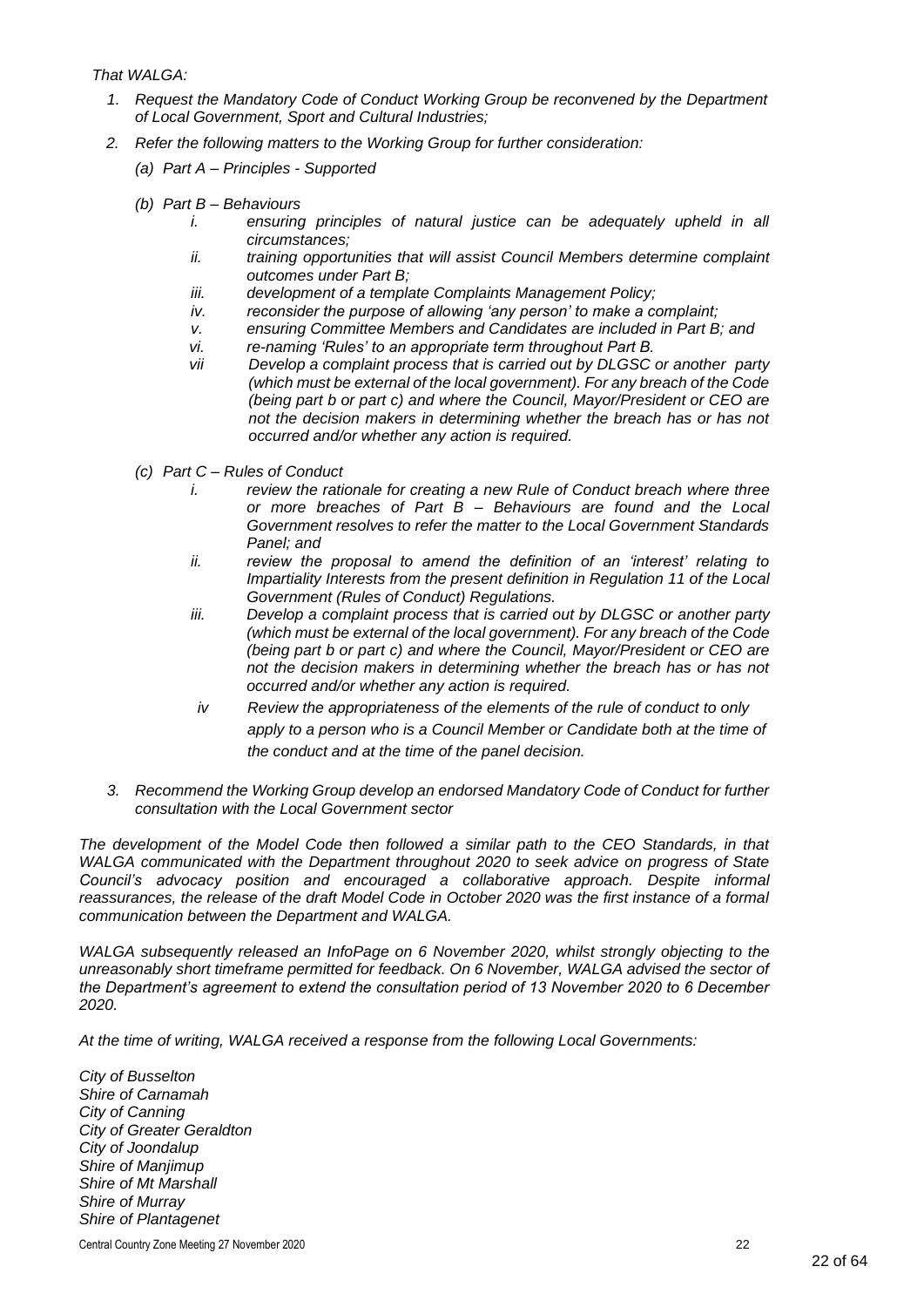*Shire of Shark Bay Shire of Waroona Shire of Yilgarn*

*The Model Code will be result in the repeal and replacement of the Local Government (Rules of Conduct) Regulations.*

#### *Comment*

*The Model Code will be given effect by the introduction of Schedule 1 of the Local Government (Model Code of Conduct) Regulations 2020:*

- *Division 2- General Principles [Section 5.103(2)(a)]*
- *Division 3 – Behaviour [Section 5.103(2)(b)]*
- *Division 4 – Rules of Conduct [Section 5.103(2)(c)]*

*Member feedback received at the time of writing is summarized in the comments below:*

#### *Division 2 – General Principles*

*Feedback indicates the General Principles expressed in Division 2 are adequate, with the exception of Division 2, Clause 4(d):*

*;identify and appropriately manage any conflict of interest including by the refusal of gifts that may give the appearance of a conflict of interest or an attempt to corruptly influence behaviour'.*

*The Local Government Legislation Amendment Act 2019 made substantial changes to the gift declaration requirements affecting council members and CEOs, and introduced an additional provision that permits council member attendance at events that are encompassed in a Local Government policy. It is the sector's view that modernized gift provisions adequately and clearly define the responsibilities associated with receiving and declaring gifts and attendance at events, with noncompliance representing a serious breach of the Local Government Act.*

#### *Division 3 - Behaviour*

- *Division 3, Clause 10 'Complaints about alleged breach'*
- *Division 3, Clause 11 'Local government to deal with complaints'*

*State Council's 2019 resolution identified the potential for the impartiality of the local level complaints handling process to be affected by actual or perceived factionalism:*

*'The Mandatory Code informs that the complaints handling process must observe the principles of natural justice (the hearing rule; the bias rule; the evidence rule). A number of*  respondents commented that if a Council became factionalised, whether actual or perceived, *it may hinder application of natural justice (e.g. the bias rule) when dealing with complaints or lead to a rash of complaint upon complaint.'*

*Since that time, the Local Government Review Panel Report (Recommendations 57 to 59), City of Perth Inquiry Report (Recommendation 323 – 332) and Select Committee into Local Government Report (Recommendation 25) collectively propose some form of external oversight which will*  encompass dealing with complaints involving elected members and the removal of the administration, *particularly the CEO, from involvement.* 

*The Report Recommendations were formulated during the hiatus in consultation by the Department on the Model Code and it is arguable that Division 3, Clauses 10 and 11 are now surpassed by*  recognition that an independent approach to local level complaint handling is an optimal outcome, and *one that is likely to feature in consideration of a future Local Government Act.* 

*It is therefore recommended that the local level complaint provisions Division 3, Clauses 10 and 11*  be deleted from the draft Regulations, and be considered as a matter for external oversight in the *development of a future Local Government Act.* 

#### *Division 4 – Rules of Conduct*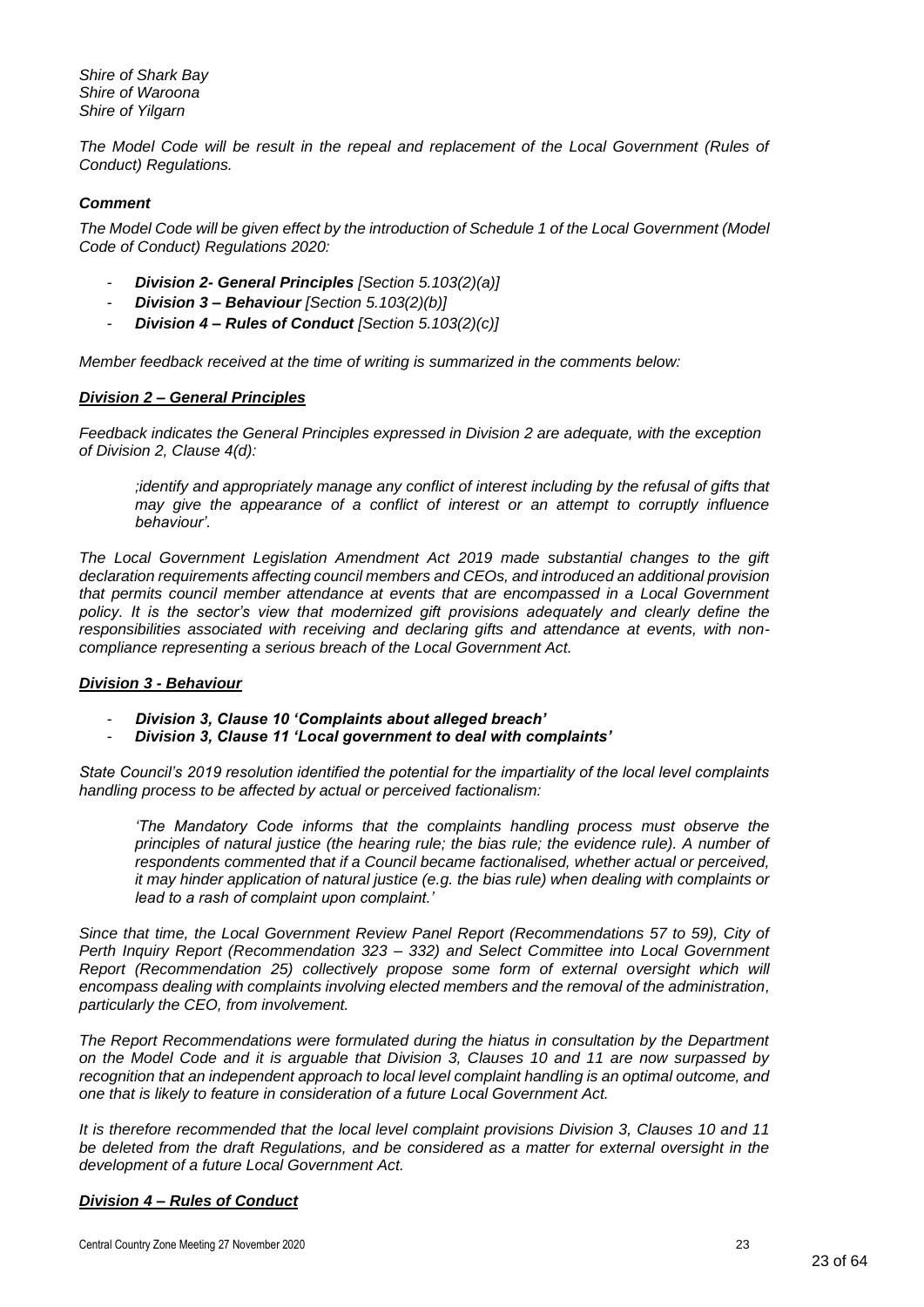State Council resolved in 2019 that there be reconsideration of a proposal to create a new Rule of *Conduct for continued behavioural breaches under Division 3:*

*'review the rationale for creating a new Rule of Conduct breach where three or more breaches of Part B – Behaviours are found and the Local Government resolves to refer the matter to the Local Government Standards Panel'*

*It is noted that Division 4 does not contain a provision for this purpose.*

#### - *Division 4, Clause 19 'Disclosure of interests'*

*State Council resolved in 2019 that there be reconsideration of a proposal to amend the definition of 'impartiality interest':* 

*'review the proposal to amend the definition of an 'interest' relating to Impartiality Interests from the present definition in Regulation 11 of the Local Government (Rules of Conduct) Regulations.'*

*It is noted the definition of 'impartiality interest' in Division 4, Clause 19 remains as currently worded in the Local Government (Rules of Conduct) Regulations 2007.*

#### **ZONE COMMENT:**

Zone supports the WALGA recommendation

#### **RECOMMENDATION:**

That the Central Country Zone endorses all recommendations being matters contained in the WALGA State Council Agenda other than those recommendations separately considered.

**RESOLUTION: Moved: Cr Mulroney Seconded: Cr Haselby That the Central Country Zone endorses all recommendations being matters contained in the WALGA State Council Agenda other than those recommendations separately considered. CARRIED**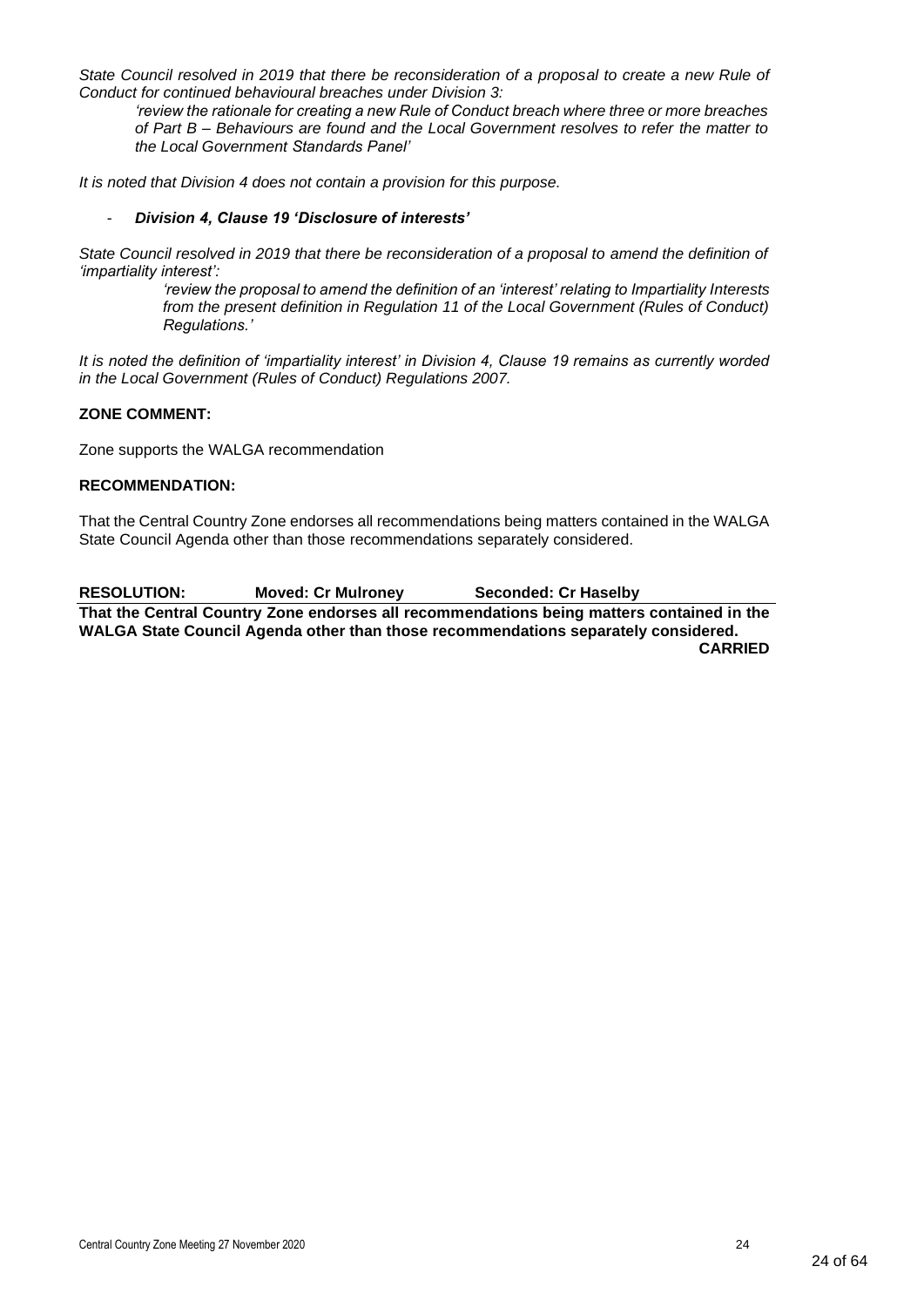# <span id="page-24-0"></span>**6.4 Review of WALGA State Council Agenda - Matters for Noting/Information**

#### **6.1 Submission to the Infrastructure WA State Infrastructure Strategy Discussion Paper (05-085-03-0001 DM)**

#### **WALGA Recommendation**

That the endorsed Submission to the Infrastructure WA State Infrastructure Strategy Discussion Paper be noted.

#### **Executive Officer Comment:**

The following is the Executive Summary from the item in the WALGA State Council Agenda.

- *WALGA has prepared a submission in response to the Infrastructure WA (IWA) Discussion Paper to guide the development of a State Infrastructure Strategy.*
- *The Discussion Paper focusses on the guiding principles, objectives, methodology and governance for the development of the strategy, as well as opportunities and challenges over the medium to long term. It does not consider specific infrastructure projects, but is focused on the broader strategic framework.*
- *WALGA's submission advocates for the following issues.*
	- *1. A sound strategic framework to guide the development of the State Infrastructure Strategy. This should contain a number of key elements including:* 
		- *A long-term vision for infrastructure in WA which is underpinned by the broader vision for our State and its economy, environment and social fabric. The vision should be developed in consultation with the community.*
		- Infrastructure needs should be considered as a whole, rather than examining specific *regions or projects in isolation. The Strategy should recognise the interconnectivity of systems and flows of people and goods.*
		- The strategy should bring together existing plans for the state (for example, regional *plans, land use, transport, community plans etc.), to ensure alignment and consistency. Any existing plans should be reviewed to ensure that they remain relevant and fit for purpose.*
		- The strategy should be developed based on a robust and objective assessment of *evidence including data, stakeholder engagement and other analysis to determine the most pressing needs and priorities.*
	- *2. An integrated approach to infrastructure planning and provision across all levels of Government and the private sector. The Discussion Paper makes little reference to the role that Local Government plays in the planning and delivery of infrastructure, with the focus instead in on infrastructure owned and delivered by the State Government agencies, GTEs and statutory authorities.*
	- *3. Local Government plans to be used to inform the State Infrastructure Strategy through a bottom up approach. Local Governments have extensive community and land use plans that provide valuable local level insights to inform the Strategy.*
	- *4. Clear targets to measure progress against the State Infrastructure Strategy. The objectives identified in the Discussion Paper are appropriate but broad, and should be distilled into clear targets to ensure that progress in achieving the Strategy can be clearly measured.*
	- *5. A focus on technology, data and digital connectivity as a key objective to underpin the State Infrastructure Plan. Digital technology will have significant implications for both our economy and community going forward, and appropriate digital connectivity should be designed and built into all public infrastructure.*
	- *6. Innovative solutions to deliver on the state's future infrastructure needs in a fiscally constrained environment, including leveraging funding from other sources such as the private sector and broader policy reforms and non-build solutions. For Local Governments, amendments to the Local Government Act 1995 to allow for the creation of Beneficial*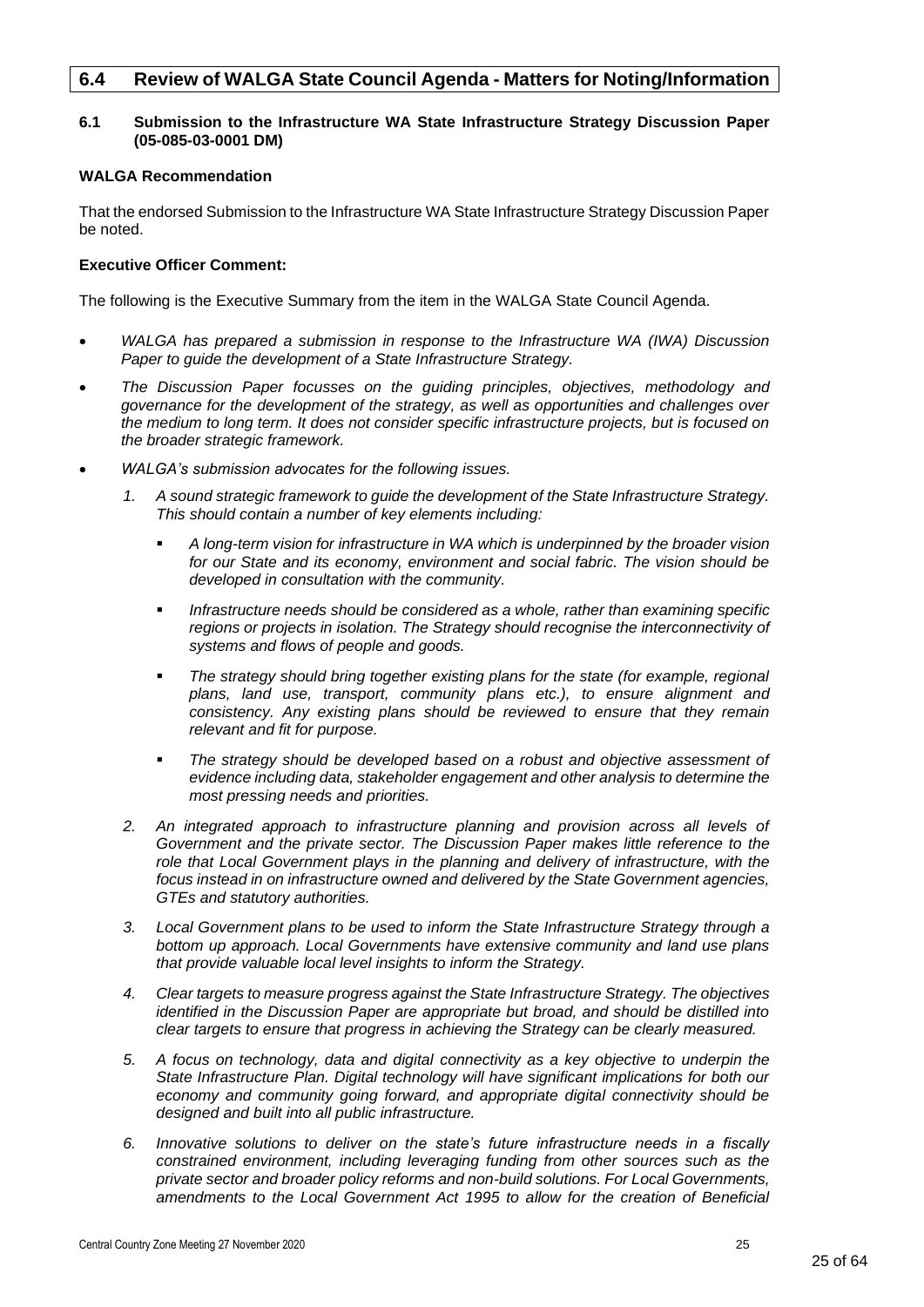*Enterprises will be an important reform to facilitate investment and collaboration with the private sector for infrastructure delivery.*

- *7. A focus on getting the most out of existing infrastructure and improving maintenance. The infrastructure strategy scope should include maximizing the benefits of and minimising the lifecycle costs of existing infrastructure.*
- *8. Prioritisation criteria to not only consider a project's economic impacts, but also the social and environmental implications. There is a need to strike a balance between promoting new economic development and improvements in core service delivery.*
- *9. Resilience of infrastructure to be considered when it is planned, designed, delivered and managed, and should be of an appropriate standard to withstand the known climate change impacts likely to be experienced in the future.*
- *10. Infrastructure WA to explore the use of functional economic regions (which group a number of Local Government areas together based on real economic linkages) as a way to identify and deliver large-scale opportunities across regional borders. In some circumstances, it may be useful to consider a program of work that cuts across regional boundaries to support a particular strategic outcome, rather than individual projects.*
- *11. Greater use of technology to allow people to stay in regional areas and stem the decline in population, but will require access to fast and reliable telecommunications infrastructure.*
- *12. A clear way of facilitating bottom up input from outside of State Government agencies through the engagement process to develop the State Infrastructure Strategy.*
- *The submission also provides commentary on the trends and issues related to the WA economy and infrastructure sectors identified in the Discussion Paper.*

WALGA's submission to the Infrastructure WA State Infrastructure Strategy Discussion Paper can be found by following the link shown below:

[https://walga.asn.au/getattachment/Documents/Item-6-1-attachment-IWA-Discussion-Paper-](https://walga.asn.au/getattachment/Documents/Item-6-1-attachment-IWA-Discussion-Paper-Submission-FINAL.PDF?lang=en-AU)[Submission-FINAL.PDF?lang=en-AU](https://walga.asn.au/getattachment/Documents/Item-6-1-attachment-IWA-Discussion-Paper-Submission-FINAL.PDF?lang=en-AU)

WALGA is broadly supportive of the Discussion Paper.

In developing its submission, WALGA provided the opportunity for the Infrastructure Policy Team and broader membership to provide feedback. WALGA received written feedback from five Local Governments for inclusion in the submission (the Cities of Armadale, Canning, Gosnells and Swan and Shire of Serpentine-Jarrahdale).

The submission was endorsed by the Infrastructure Policy Team and subsequently endorsed by WALGA's State Council via Flying Minute (RES 112.FM/2020), and the submission was forwarded to Infrastructure WA.

#### **6.2 Draft Amendments to the** *Planning and Development (Local Planning Scheme) Regulations 2015* **(05-047-01-0017 VJ)**

#### **WALGA Recommendation**

That the endorsed Submission on the Draft Amendments to the *Planning and Development (Local Planning Scheme) Regulations 2015,* be noted.

#### **Executive Officer Comment:**

The information detailed below is a summary of that provided in the WALGA State Council item, which informs the recommendation for this item.

The WA Planning Commission released draft amendments to the *Planning and Development (Local Planning Schemes) Regulations 2015*, with the public comment period closing on 18 September 2020.

A submission was prepared. It can be viewed by following the following link:

[https://walga.asn.au/getattachment/Documents/Item-6-2-attachment-WALGA\\_Response-to-LPS-](https://walga.asn.au/getattachment/Documents/Item-6-2-attachment-WALGA_Response-to-LPS-Regulations_2020-FINAL-06102.pdf?lang=en-AU)[Regulations\\_2020-FINAL-06102.pdf?lang=en-AU](https://walga.asn.au/getattachment/Documents/Item-6-2-attachment-WALGA_Response-to-LPS-Regulations_2020-FINAL-06102.pdf?lang=en-AU)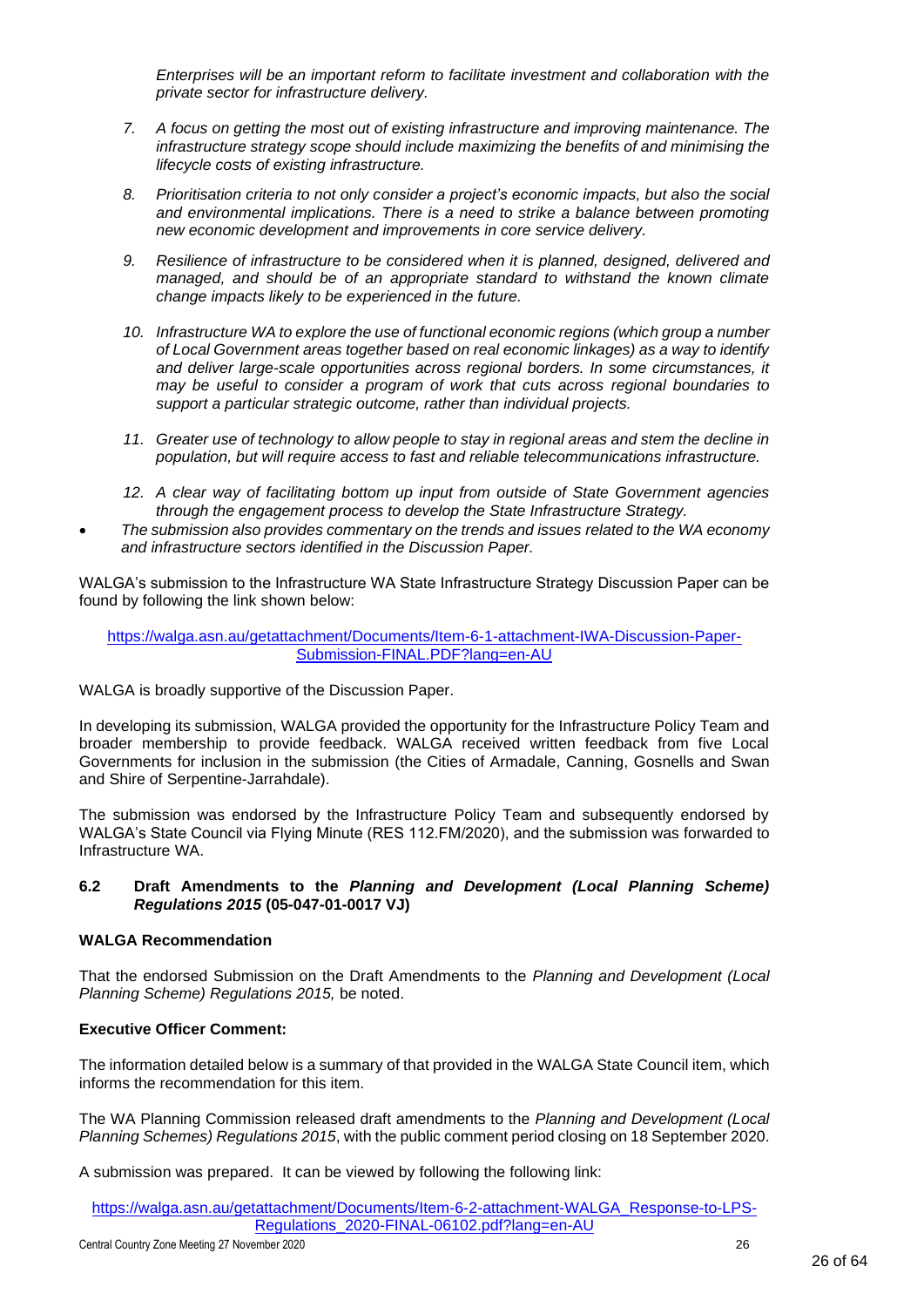The submission was presented to the People and Place Policy Team for feedback on 9 September 2020. Members discussed the complex technical nature of the changes, but supported the submission as the comments have been prepared by both Local Government and WALGA technical officers.

The submission was subsequently endorsed by WALGA's State Council via Flying Minute on 17 September 2020 (**RESOLUTION 137.FM/2020)** and the submission was forwarded to the WAPC to meet the 18 September 2020 deadline.

#### **6.3 Interim Review – State Planning Policy 3.1 Residential Design Codes (05-015-02-0002 CH)**

#### **WALGA Recommendation**

That the endorsed submission on the interim review of State Planning Policy 3.1 Residential Design Codes, be noted.

#### **Executive Officer Comment:**

The information detailed below is a summary of that provided in the WALGA State Council item, which informs the recommendation for this item.

On 11 July 2020, the WA Planning Commission released the interim review of the State Planning Policy 3.1 Residential Design Codes (R-Codes) for public comment. The comment period closed on 10 September 2020.

A submission was prepared to outline the sector's position. A copy of the submission can be found by following the link shown below:

[https://walga.asn.au/getattachment/Documents/Attachment-1-Submission-Interim-RCodes-Review-](https://walga.asn.au/getattachment/Documents/Attachment-1-Submission-Interim-RCodes-Review-2020-Final-v1.pdf?lang=en-AU)[2020-Final-v1.pdf?lang=en-AU](https://walga.asn.au/getattachment/Documents/Attachment-1-Submission-Interim-RCodes-Review-2020-Final-v1.pdf?lang=en-AU)

The submission was endorsed by WALGA's State Council via Flying Minute on 9 September 2020 (RESOLUTION 136.FM/2020), with the submission was forwarded to the WAPC to meet the 10 September 2020 deadline.

#### **6.4 State and Federal Budgets (05-088-03-0001 DM)**

#### **WALGA Recommendation**

That the update on the 2020 Federal and State Budgets be noted.

#### **Executive Officer Comment:**

The State and Federal Budgets were handed down in recent weeks. The Budgets revealed the significant and lasting impact of the COVID-19 pandemic on our economic and financial position.

Documents related to both Budgets can be found by following the links shown below:

[https://walga.asn.au/WalgaWebsite/media/WALGA\\_Media/Comms%20and%20Events/state-budget-](https://walga.asn.au/WalgaWebsite/media/WALGA_Media/Comms%20and%20Events/state-budget-202021v1.pdf)[202021v1.pdf](https://walga.asn.au/WalgaWebsite/media/WALGA_Media/Comms%20and%20Events/state-budget-202021v1.pdf)

#### <https://alga.asn.au/alga-analysis-of-the-2020-21-federal-budget/>

[https://walga.asn.au/getattachment/e262974b-efa9-47e6-a8fe-09d10f5f06ef/WALGA-Economic-](https://walga.asn.au/getattachment/e262974b-efa9-47e6-a8fe-09d10f5f06ef/WALGA-Economic-Briefing-October-2020.pdf)[Briefing-October-2020.pdf](https://walga.asn.au/getattachment/e262974b-efa9-47e6-a8fe-09d10f5f06ef/WALGA-Economic-Briefing-October-2020.pdf)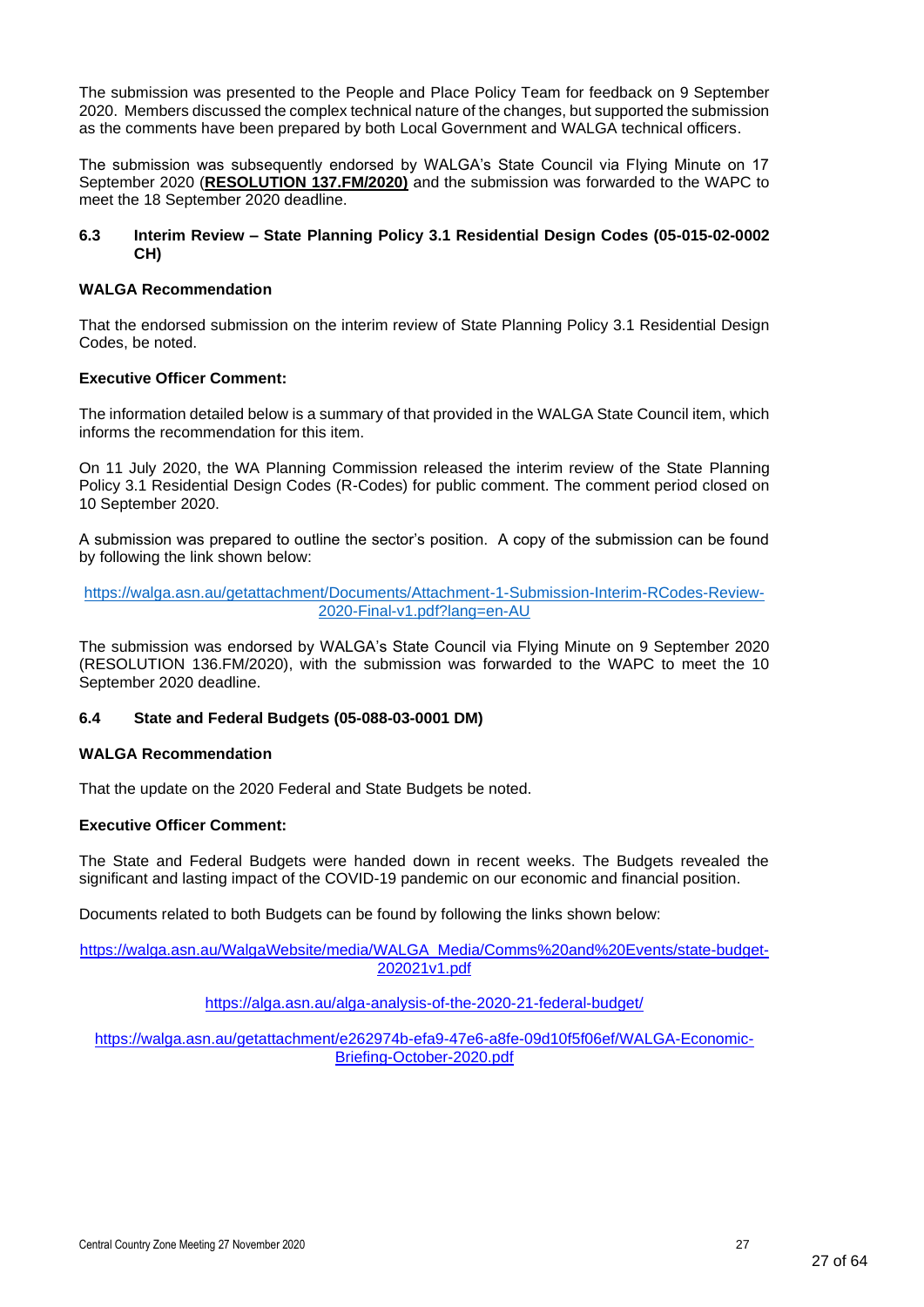#### **6.5 Noongar Heritage Agreement for Local Government (05-032-01-0001 SM)**

#### **Also refer to Agenda Item 10.5**

#### **WALGA Recommendation**

That the update on the Noongar Heritage Agreement for Local Government be noted.

#### **Executive Officer Comment:**

The information detailed below is a summary of that provided in the WALGA State Council item, which informs the recommendation for this item.

Since 2018 WALGA has participated in the South West Native Title Settlement Group (SWNTS Group), which comprises WALGA, SWALSC, the Department of Planning, Lands and Heritage (DPLH), and Department of Premier and Cabinet (DPC). Meeting quarterly, the purpose of the SWNTS Group is to keep Local Government engaged and informed about the progress of the SWNTS. A key priority that the SWNTS Group identified was supporting Local Government to engage more closely and build lasting relationships with local Aboriginal communities, and to comply with the requirements of the *Aboriginal Heritage Act 1972*. To this end, the SWNTS Group agreed to develop a template Noongar Heritage Agreement for Local Government.

A Template Noongar Heritage Agreement for Local Government (NHALG) template has been developed to offer Local Governments an additional tool to assist them to fulfil their obligations under Western Australia's Aboriginal cultural heritage legislation, to build positive relationships with SWALSC and local Aboriginal knowledge holders, and to facilitate a consistent approach to Aboriginal heritage in the SWNTS area. The Template was endorsed in August 2020 by the WALGA State Council.

In October 2020 SWALSC requested that commencement of the NHALG be delayed whilst they determine resourcing requirements to enter into NHALGs in a timely manner.

SWALSC's resourcing issues also mean that they are unable to respond to Local Government's directly on heritage matters and have requested Local Governments within the area of the SWNTS to contact DPLH for heritage advice. Instead SWALSC will advise Local Governments who have heritage enquiries to make contact directly with DPLH.

DPLH upon receipt of a request will continue its current system of providing advice directly to Local Governments which may include:

- Advice on application of the Due Diligence Guidelines (DDG) and the likelihood of impacting heritage:
- Advice on whether a Regulation 10, section 16 or section 18 may or may not be required; and
- Where a survey is being undertaken by Local Government, provide the names of informants for the survey.

Local Governments within the area of the SWNTS are encouraged to send emails to [heritageenquiries@dplh.wa.gov.au](mailto:heritageenquiries@dplh.wa.gov.au) and copy in the South West Heritage team on [swsheritage@dplh.wa.gov.au](mailto:swsheritage@dplh.wa.gov.au) if there are questions on the process.

#### **6.6 Aboriginal Cultural Heritage Bill Consultation (05-032-01-0001 SM)**

#### **Also refer to Agenda Item 10.5**

#### **WALGA Recommendation**

That the update on the consultation on the Aboriginal Cultural Heritage Bill be noted.

#### **Executive Officer Comment:**

The public consultation period for the Aboriginal Cultural Heritage Bill 2020 recently closed. Occurring over more than two years it included consultation with Aboriginal people, industry representatives, heritage professionals and the Western Australian community.

This new legislation will replace the *Aboriginal Heritage Act 1972.*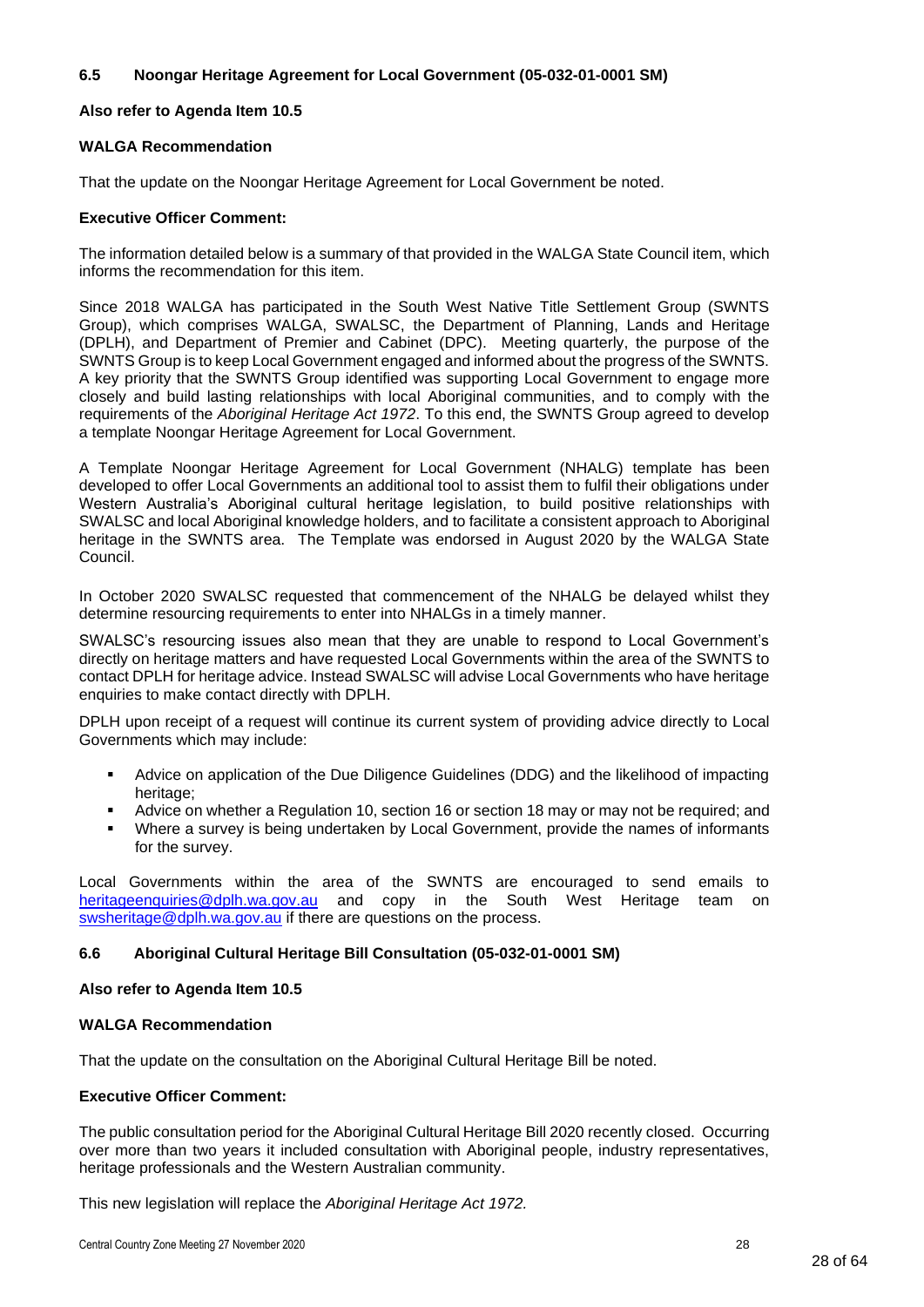The purpose of the Bill is to establish a modern approach to protecting Aboriginal cultural heritage in Western Australia.

WALGA lodged a response to the final round of consultation on 1 October 2020.

Copies of WALGA's submissions made over the entire consultation period can be found by following the links shown below:

*WALGA Aboriginal Heritage Act 1972 – 2018 Review Submission – Stage 1 – July 2018*

[https://walga.asn.au/getattachment/Documents/Item-6-6-Attachment-1-July-2018-WALGA-State-](https://walga.asn.au/getattachment/Documents/Item-6-6-Attachment-1-July-2018-WALGA-State-Council-Aboriginal-Heritag.pdf?lang=en-AU)[Council-Aboriginal-Heritag.pdf?lang=en-AU](https://walga.asn.au/getattachment/Documents/Item-6-6-Attachment-1-July-2018-WALGA-State-Council-Aboriginal-Heritag.pdf?lang=en-AU)

*WALGA Submission – Aboriginal Heritage Act Review Consultation Phase 2 – May 2019* [https://walga.asn.au/getattachment/Documents/Item-6-6-Attachment-2-July-2019-WALGA-State-](https://walga.asn.au/getattachment/Documents/Item-6-6-Attachment-2-July-2019-WALGA-State-Council-Aboriginal-Heritag.pdf?lang=en-AU)[Council-Aboriginal-Heritag.pdf?lang=en-AU](https://walga.asn.au/getattachment/Documents/Item-6-6-Attachment-2-July-2019-WALGA-State-Council-Aboriginal-Heritag.pdf?lang=en-AU)

*WALGA Response to ACHB Consultation Survey – October 2020*

[https://walga.asn.au/getattachment/Documents/Item-6-6-attachment-3-ACHB-Survey-Response-1-](https://walga.asn.au/getattachment/Documents/Item-6-6-attachment-3-ACHB-Survey-Response-1-October-2020.pdf?lang=en-AU) [October-2020.pdf?lang=en-AU](https://walga.asn.au/getattachment/Documents/Item-6-6-attachment-3-ACHB-Survey-Response-1-October-2020.pdf?lang=en-AU)

To quote from the WALGA State Council Agenda:

*In broad terms the sector supports the development of new Aboriginal cultural heritage legislation for Western Australia that recognizes the rights of Aboriginal people to protect their cultural heritage and provides the same rights to Aboriginal people and proponents of activity. Issues raised in WALGA's submissions have highlighted the need for adequate resourcing and governance support to be provided to Aboriginal Cultural Heritage Services and the Aboriginal Cultural Heritage Council; clarification of the relationship between the ACHB and aspects of the Planning and Development Act 2005; the need for further guidance and the development of a support package for Local Government as to their heritage obligations when undertaking particular types of infrastructure works and the definitions of exempt activities; and the need for fees for heritage services to be managed.*

*DPLH will shortly be commencing a twelve month consultation on the development of the Regulations*  to support the ACHB. WALGA will refresh the Sector Reference Group in the coming months and *continue to provide input into that process.* 

#### **6.7 Local Government Animal Welfare in Emergencies Grant Program (06-081-01-0001 EDR)**

#### **WALGA Recommendation**

That State Council note:

- 1. The Local Government Animal Welfare in Emergencies Grant Program is a collaboration between the Department of Primary Industries and Regional Development (DPIRD) and WALGA to build the capacity of Local Government to assist their communities in responding to, and recovering from, emergencies.
- 2. Recipients of the Grant funding have been notified and will commence their projects in November.

#### **Executive Officer Comment:**

To quote from the Executive Summary for this item:

- *The Local Government Animal Welfare in Emergencies Grant Program has been funded by DPIRD and administered by WALGA.*
- *Individual grants up to a maximum of \$10,000, and collaborative grants of up to \$5,000 per Local Governments were made available.*
- *Local Governments will use the funding to prepare or update a Local Government Animal Welfare in Emergencies Plan, procure equipment to house animals in the event of an emergency, host an exercise, facilitate training, or to develop their own project to build their capacity to respond to, and recover from emergencies.*
- *Twenty grants have been funded, including seven in the metropolitan area and thirteen in regional areas.*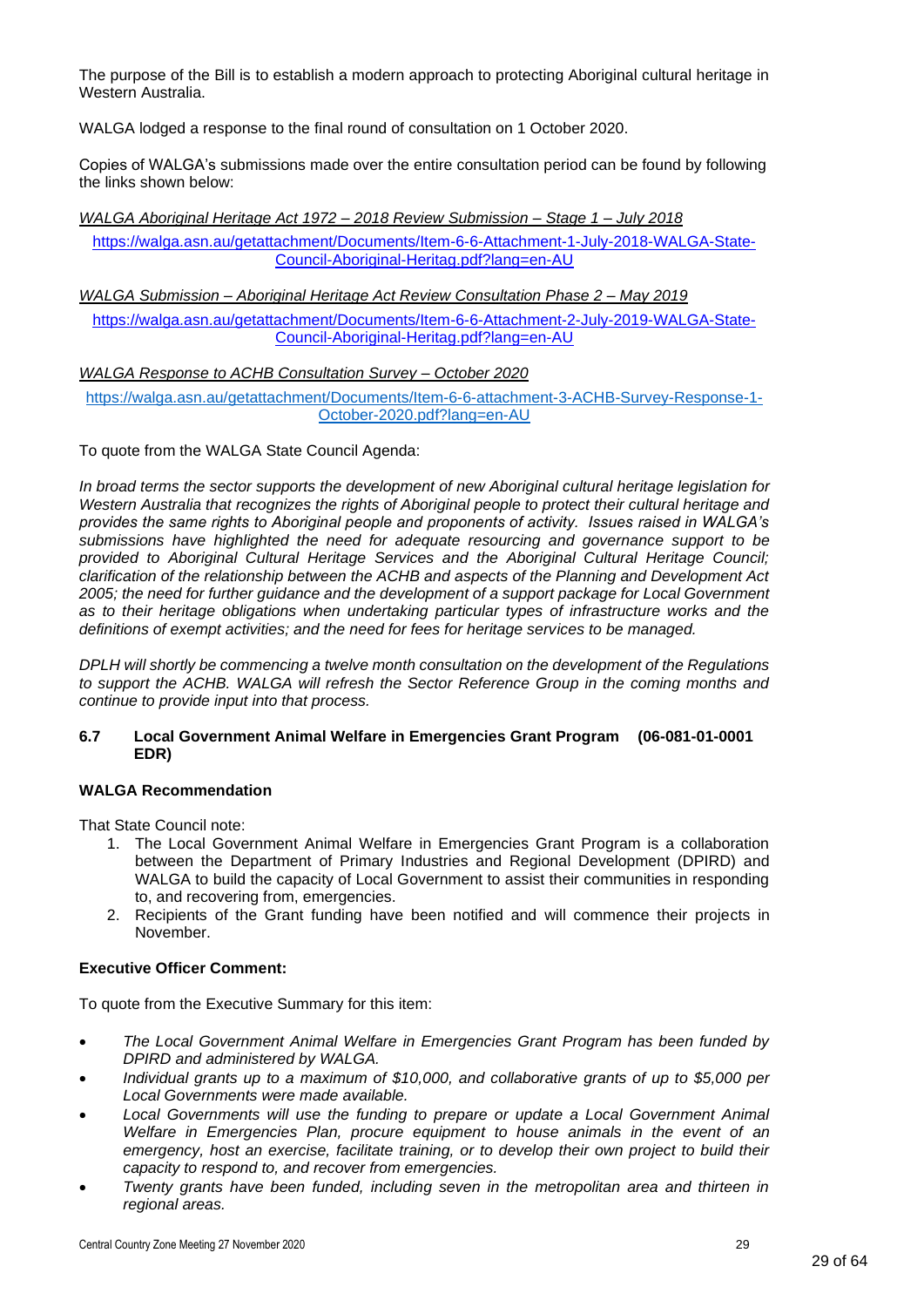The project team, comprising staff from DPIRD and WALGA, assessed the twenty grant applications, with all twenty of the applicants successful in receiving grant funding. Seven Local Government recipients are from the metropolitan area and 13 from the regions, including two collaborative grants.

Grant recipients will have between November 2020 and June 2021 to complete their projects. A full list of grant recipients is available on the WALGA [website.](https://walga.asn.au/Policy-Advice-and-Advocacy/Emergency-Management/Animal-Welfare-in-Emergencies-Grant-Program)

#### **6.8 2020 Annual General Meeting (01-003-02-0003 TL)**

#### **WALGA Recommendation**

That the actions taken on the resolutions from the 2020 WALGA Annual General Meeting be noted.

#### **Executive Officer Comment:**

To quote from the Executive Summary for this item:

- *WALGA's 2020 Annual General Meeting was held on Friday, 25 September 2020*
	- *The meeting resolved for WALGA to take action in relation to two policy issues:*
		- *1. Drought in Western Australia, and*
		- *2. State Owned Unallocated Crown Land (UCL) House Blocks.*
- *Both items are consistent with WALGA Policy Positions and action has been undertaken consistent with the intent of the motions.*

The Minutes from the 2020 WALGA Annual General Meeting can be accessed by following the link shown below:

#### [WALGA 2020 Annual General Meeting Minutes.](https://walga.asn.au/getattachment/56eafb04-63b1-40d4-aaba-ba3760f5effe/Minutes-AGM-2020.pdf)

#### **6.9 COVID-19 - Update**

**Please note: The information in this report is up-to-date as of 30 October 2020. Supplementary information will be provided at Zone and State Council meetings, as well as through other channels, such as the COVID-19 Update from the WALGA President and CEO if required.**

#### **WALGA Recommendation**

That the information contained in this report be noted.

#### **Executive Officer Comment:**

To quote from the Executive Summary for this item:

- *At the time of writing there has been no community transmission of COVID-19 in WA since 11 April. Significant recent increases in WA's active cases are due to returning international travelers in quarantine and crew members of arriving international vessels.*
- *The national picture has improved, with the number of active cases falling, the Victorian outbreak coming under control and restrictions relaxed.*
- *The Premier announced on 30 October that effective 14 November WA will move from a 'hard' to a 'controlled' interstate border, subject to advice from the WA Chief Health Officer. The modified 2 sqm rule (with exemptions) and remote Aboriginal community restrictions will remain in place.*
	- *The State Government's COVID-19 priorities continue to be promoting economic recovery, the development and testing of COVID-19 outbreak and surge plans and ensuring the integrity of the quarantine management system.*
	- *WALGA has continued to provide dedicated COVID-19 support and advocacy for members, including regular updates, webinars, guidance and analysis.*

Central Country Zone Meeting 27 November 2020 30 With an outbreak of COVID-19 linked to a quarantine hotel in Adelaide, Western Australia has reimposed a "hard" border with South Australia.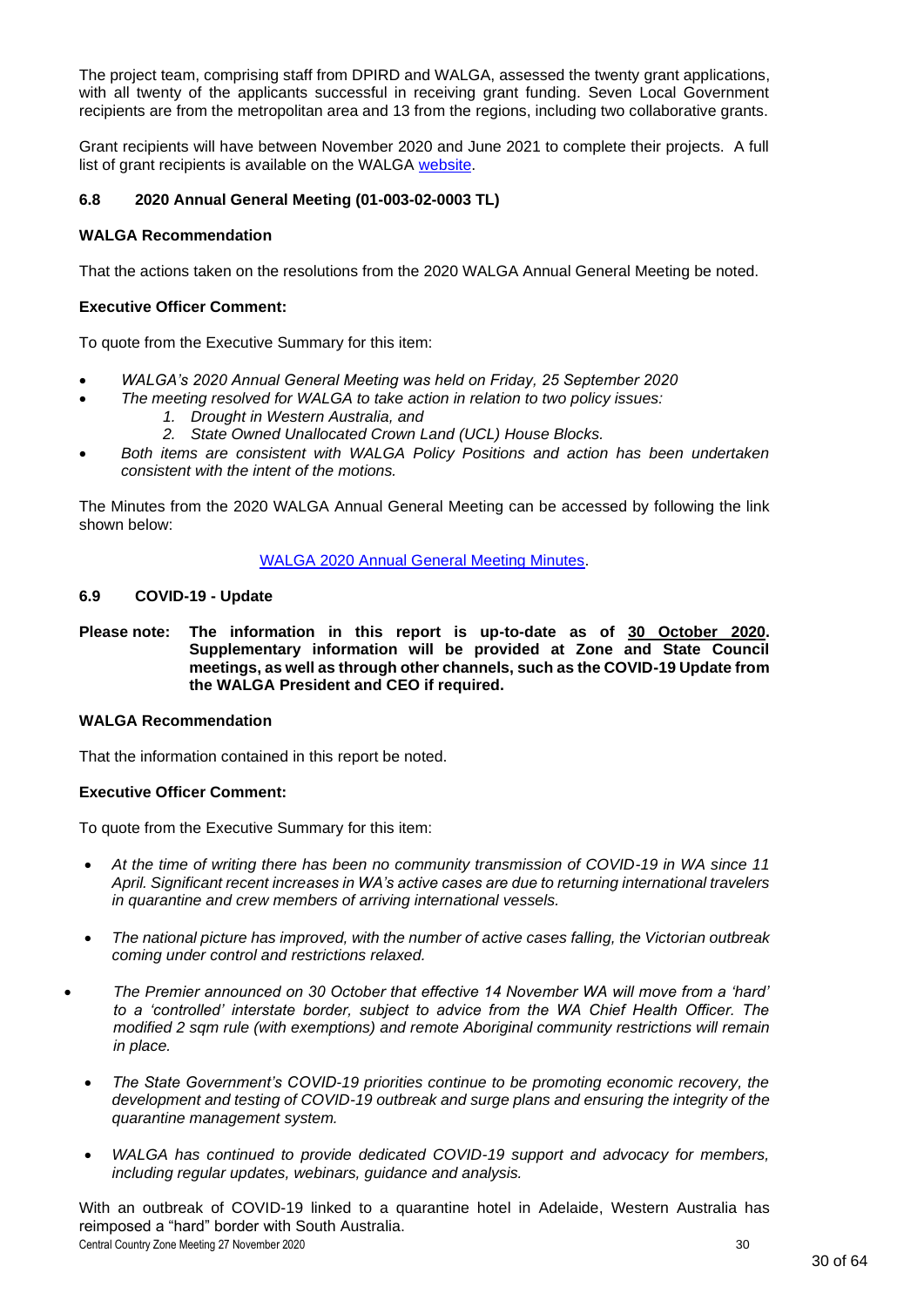The latest information on COVID-19 in WA (including by Local Government Area) and nationally can be found on the WA Health website [here.](https://experience.arcgis.com/experience/359bca83a1264e3fb8d3b6f0a028d768)

Member Councils can seek further information on any further changes to COVID-19 controls and restrictions at the meeting on 27 November.

## <span id="page-30-0"></span>**6.5 Review of WALGA State Council Agenda - Organisational Reports**

#### **7.1 Key Activity Reports**

- 7.1.1 Report on Key Activities, Commercial and Communications (01-006-03-0017 ZD)
- 7.1.2 Report on Key Activities, Governance and Organisational Services (01-006-03-0007 TB)
- 7.1.3 Report on Key Activities, Infrastructure (05-001-02-0003 ID)
- 7.1.4 Report on Key Activities, Strategy, Policy and Planning (01-006-03-0014 MJB)

## <span id="page-30-1"></span>**6.6 Review of WALGA State Council Agenda - Policy Forum Reports**

#### **7.2 Policy Forum Reports**

- 7.2.1 Mayors/Presidents Policy Forum
- 7.2.2 Mining Community Policy Forum
- 7.2.3 Container Deposit Legislation Policy Forum
- 7.2.4 Economic Development Policy Forum

There have been no Policy Forum meetings since the last State Council meeting.

## <span id="page-30-2"></span>**6.7 WALGA President's Report (Attachment)**

#### **RECOMMENDATION:**

That the Central Country Zone notes the following reports contained in the WALGA State Council Agenda:

- Matters for Noting/Information:
- Organisational reports;
- Policy Forum reports; and
- WALGA President's Report.

## **RESOLUTION: Moved: Cr Russell Seconded: Cr Blight**

**That the Central Country Zone notes the following reports contained in the WALGA State Council Agenda:**

- **Matters for Noting/Information;**
- **Organisational reports;**
- **Policy Forum reports; and**
- **WALGA President's Report.**

**CARRIED**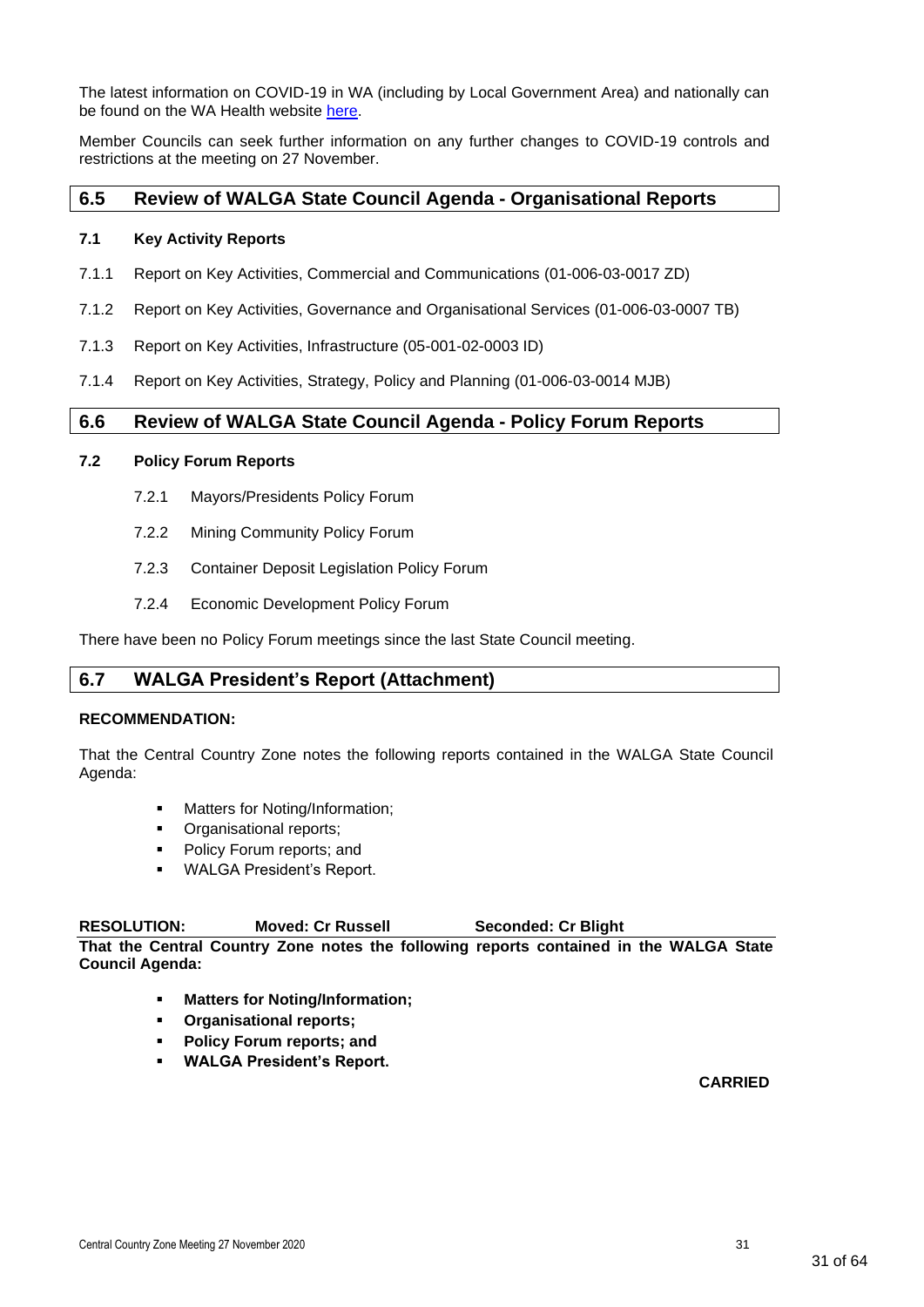# <span id="page-31-0"></span>**7.0 FINANCE**

# <span id="page-31-1"></span>**7.1 Central Country Zone 2019/2020 Audit Report (Attachment)**

| <b>Reporting Officer:</b> | <b>Bruce Wittber, Executive Officer</b>          |
|---------------------------|--------------------------------------------------|
| Disclosure of Interest:   | Nil                                              |
| Date:                     | 12 November 2020                                 |
| Attachments:              | 2019/2020 Financial Report and Management Letter |

#### **Background:**

Presenting the finalised Financial Report and Management Letter

#### **Executive Officer Comment:**

The Draft Financial Report and Management Letter have been received and presented to the Zone Executive Committee for review prior to signing.

The Zone Executive Committee having reviewed the Draft Audited Financial Report, Audit Report and Management Letter resolved as follows by flying minute on 17 September 2020:

- *1. That the Central Country Zone Executive Committee endorse the Representation Letter and Draft Financial Statement and authorise the Zone President and Executive Officer, as appropriate, to sign the documents.*
- *2. That the Audited Financial Statements be submitted to the Zone Meeting on Friday 27 November 2020 for acceptance.*

The Audit was undertaken by Anderson Munro & Wylie and was undertaken efficiently and in a timely manner.

#### **RECOMMENDATION:**

That the Central Country Zone 2019/2020 Audited Financial Report and Management Letter be accepted.

**RESOLUTION: Moved: Cr Blight Seconded: Cr Crute That the Central Country Zone 2019/2020 Audited Financial Report and Management Letter be accepted.**

**CARRIED**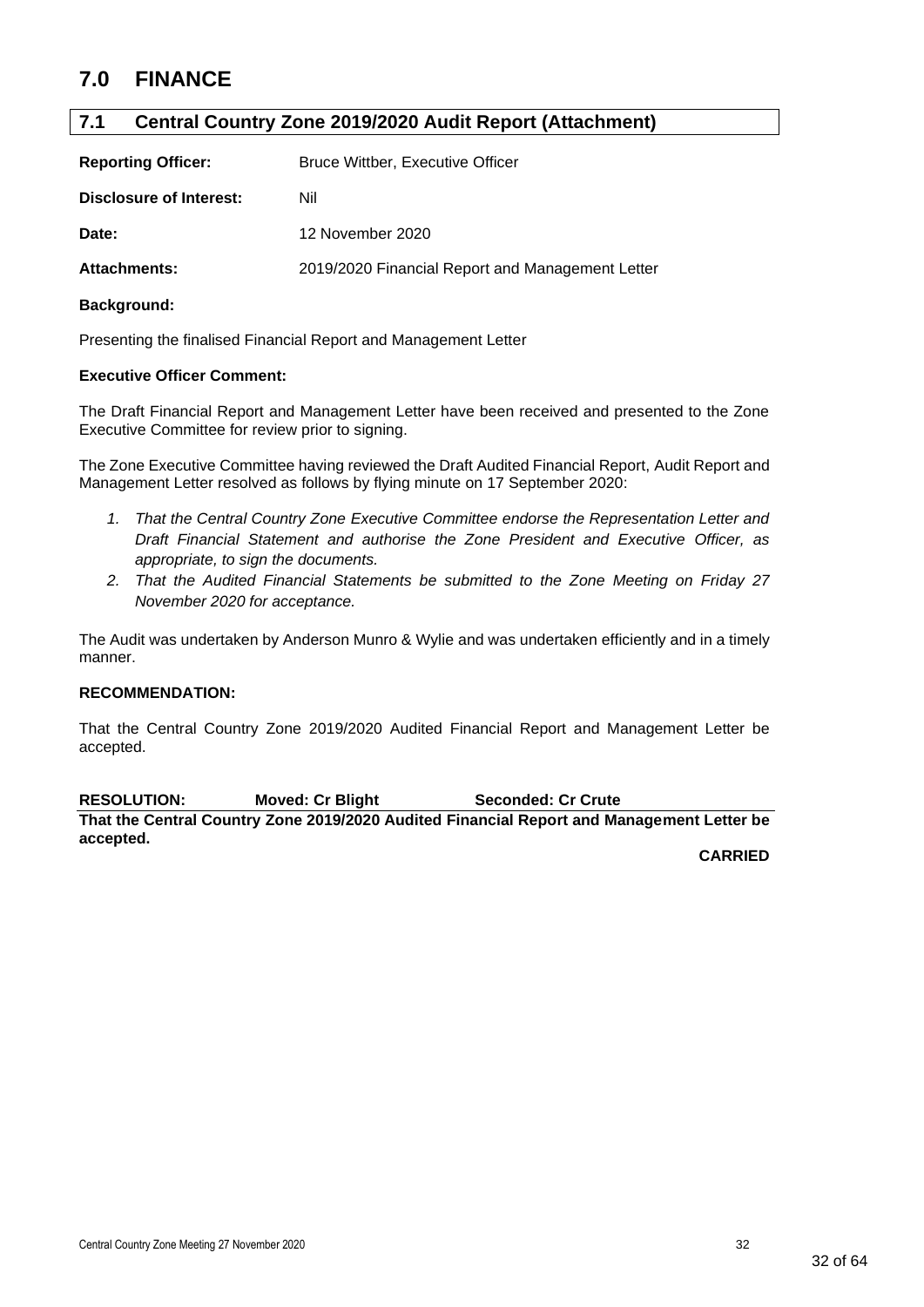# <span id="page-32-0"></span>**8.0 ZONE REPORTS**

# <span id="page-32-1"></span>**8.1 Zone President's Report**

Cr Brett McGuiness

In presenting his report Cr McGuinness expressed his thanks to the Zone Delegates and Executive for their support during 2020 which has been a trying and extraordinary 12 months.

## <span id="page-32-2"></span>**8.2 Local Government Agricultural Freight Group (LGAFG)**

Cr Katrina Crute

#### <span id="page-32-3"></span>**8.2.1 Minutes of Local Government Agricultural Freight Group Meeting Friday 10 July 2020 (Attachments)**

Presenting the Minutes of Local Government Agricultural Freight Group (LGAFG) Meeting Monday 5 October 2020.

A copy of information provided by Cr Crute, regarding Main Roads WA planning for the Great Southern and Brookton Highways, to members of the LGAFG also forms an attachment to the meeting agenda.

The Group's next meeting is scheduled for 12 February 2021.

#### **RECOMMENDATION:**

That the Minutes of the Local Government Agricultural Freight Group Meeting held Monday 2 October 2020 be received.

**RESOLUTION: Moved: Cr Blight Seconded: Cr Mulroney That the Minutes of the Local Government Agricultural Freight Group Meeting held Monday 2 October 2020 be received.**

**CARRIED**

## <span id="page-32-4"></span>**8.3 Great Southern District Emergency Management Committee (DEMC)**

President Leigh Ballard

The Great Southern DEMC was not scheduled to meet until Wednesday 18 November 2020. At the time of preparing this meeting agenda a Communiqué had not been released.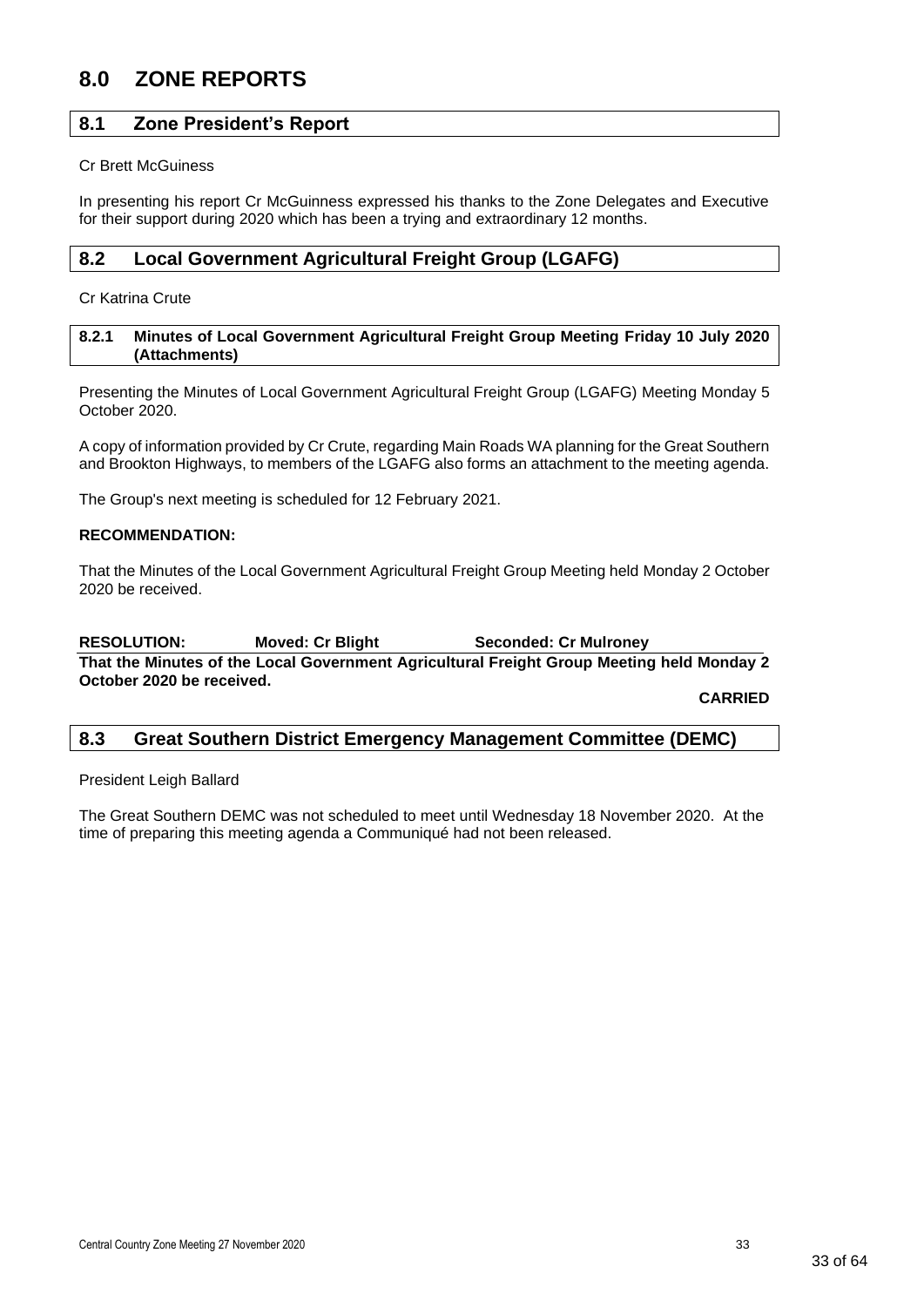# <span id="page-33-0"></span>**9.0 ZONE BUSINESS - MEMBER COUNCIL MATTERS**

#### <span id="page-33-1"></span>**9.1 Matters for Noting**

#### **New guidelines to promote Aboriginal language for place naming**

On 11 November 2020 the Minister for Lands, Hon Ben Wyatt MLA launched the Aboriginal and Dual Naming Guidelines for naming Western Australian geographic features.

Developed in consultation with local governments, Aboriginal organisations and other key stakeholders, the guidelines give communities across Western Australia the tools to identify opportunities for Aboriginal place naming and implement them.

The guidelines can be accessed by following the link shown below:

<https://www0.landgate.wa.gov.au/maps-and-imagery/wa-geographic-names>

#### **Report of the Inquiry into the Town of Cambridge**

On 18 November 2020 the Minister for Local Government; Heritage; Culture and the Arts, Hon David Templeman Dip Tchg BEd MLA, tabled the report into the Town of Cambridge in State Parliament.

A copy of the report can be accessed by following the link shown below:

[https://www.dlgsc.wa.gov.au/docs/default-source/local-government/inquiries/report-of-the](https://www.dlgsc.wa.gov.au/docs/default-source/local-government/inquiries/report-of-the-inquiry-into-the-town-of-cambridge.pdf?sfvrsn=1f54b650_1)[inquiry-into-the-town-of-cambridge.pdf?sfvrsn=1f54b650\\_1](https://www.dlgsc.wa.gov.au/docs/default-source/local-government/inquiries/report-of-the-inquiry-into-the-town-of-cambridge.pdf?sfvrsn=1f54b650_1)

#### **RECOMMENDATION:**

That the matters listed for noting be received.

| <b>RESOLUTION:</b>                              | <b>Moved: Cr Crute</b> | <b>Seconded: Cr Blight</b> |
|-------------------------------------------------|------------------------|----------------------------|
| That the matters listed for noting be received. |                        |                            |

**CARRIED**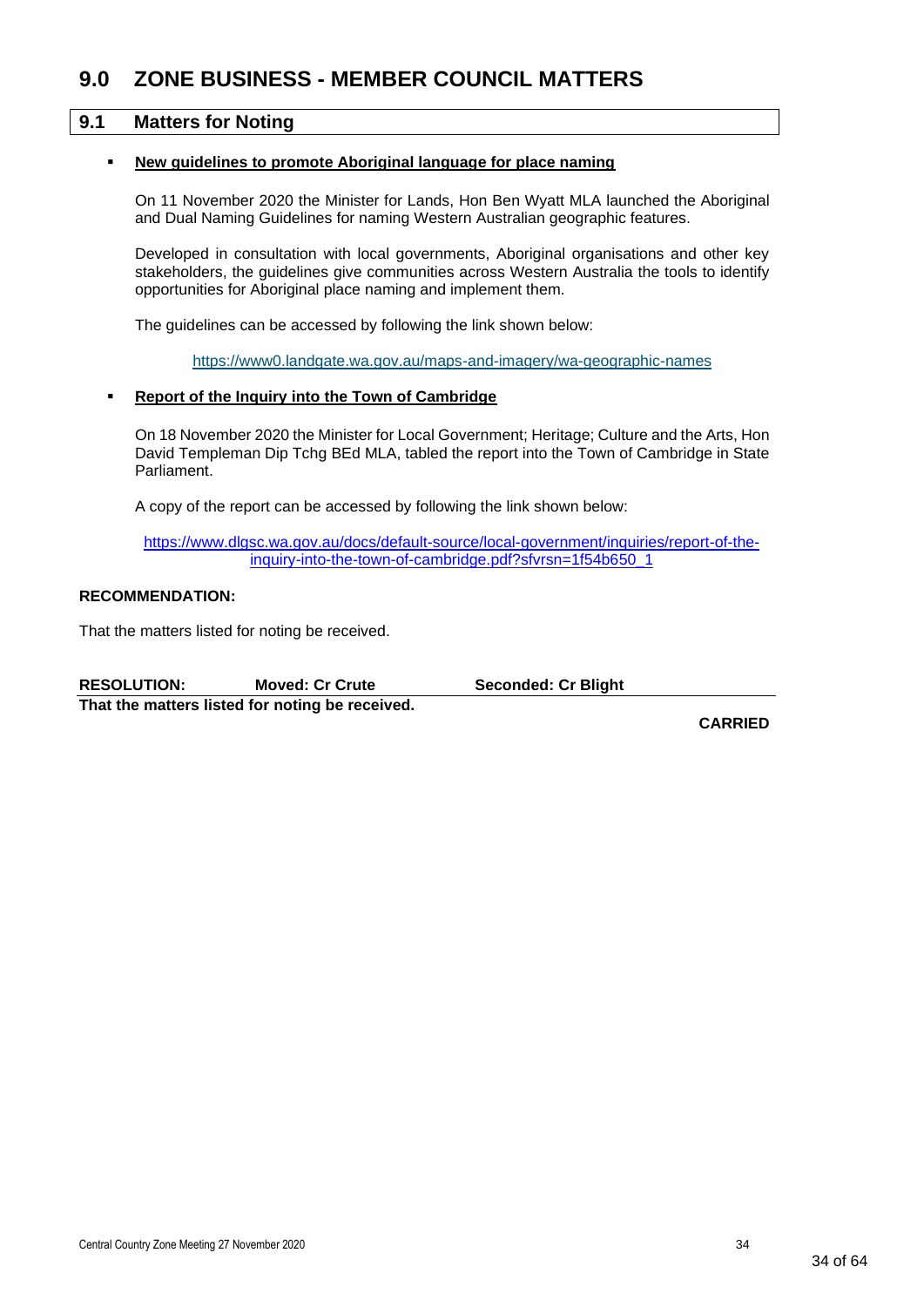# <span id="page-34-0"></span>**9.2 Review of the Central Country Zone Constitution and Standing Orders (Attachments)**

| <b>Reporting Officer:</b> | Helen Westcott, Executive Officer                                                                                                        |
|---------------------------|------------------------------------------------------------------------------------------------------------------------------------------|
| Disclosure of Interest:   | Nil                                                                                                                                      |
| Date:                     | 16 November 2020                                                                                                                         |
| <b>Attachments:</b>       | Central Country Zone Constitution with proposed tracked changes<br>Central Country Zone Standing Orders with proposed tracked<br>changes |

#### **Background:**

At the Executive Committee Meeting held 12 August 2020 it was proposed that a review of the Central Country Zone's Constitution and Standing Orders be undertaken with the meeting resolving as shown below:

*RESOLUTION: Moved: Cr West Seconded: Cr Crute That the Central Country Zone Executive undertake a review of the Central Country Zone's Constitution and Standing Orders with a report to be prepared for consideration by the Zone at the meeting scheduled for Friday 27 November 2020.*

#### *CARRIED*

The review was proposed because the Zone's current Constitution and Standing Orders were last reviewed in 2013 and in order to maintain good governance a review was considered timely. It was also acknowledged that of the delegates that oversaw the review in 2013 only a small number of delegates remain.

As outlined in the above resolution the Executive Officer reviewed both the Zone's Constitution and Standing Orders, with the Zone's Executive Committee reviewing the revised documents at a meeting held Wednesday 4 November resolving as shown below:

*RESOLUTION: Moved: Cr Armstrong Seconded: Cr Russell*

- *1. That the Central Country Zone Executive Committee recommend to the Zone Meeting on Friday 27 November 2020 that the proposed amendments to the Central Country Zone's Constitution and Standing Orders as outlined in the attached documents be approved.*
- *2. That the proposed amendments to the Central Country Zone's Constitution and Standing Orders be distributed to Member Councils no later than Wednesday 11 November 2020.*

#### *CARRIED*

#### **Executive Officer Comment:**

Member Councils received copies of the revised Central Country Zone's Constitution and Standing Orders on Wednesday 11 November as per the resolution above. This is in accordance with Clause 24 of the current Constitution which states:

*This Constitution may be altered, added to or repealed by a resolution passed by not less than 75% of representatives present at an Ordinary Meeting of the Zone. Copies of proposed alterations, additions or amendments shall be forwarded to all Member Councils by the Executive Officer prior to the meeting.*

It is recommended that meeting delegates have a copy of each document to assist in reading through each of the two documents.

It is proposed to consider each of the significant amendments detailed in each document.

# **RECOMMENDATION:**

- 1. That the Central Country Zone amend the Central Country Zone Constitution as follows:
- 2. That the Central Country Zone amend the Central Country Zone Standing Orders as follows: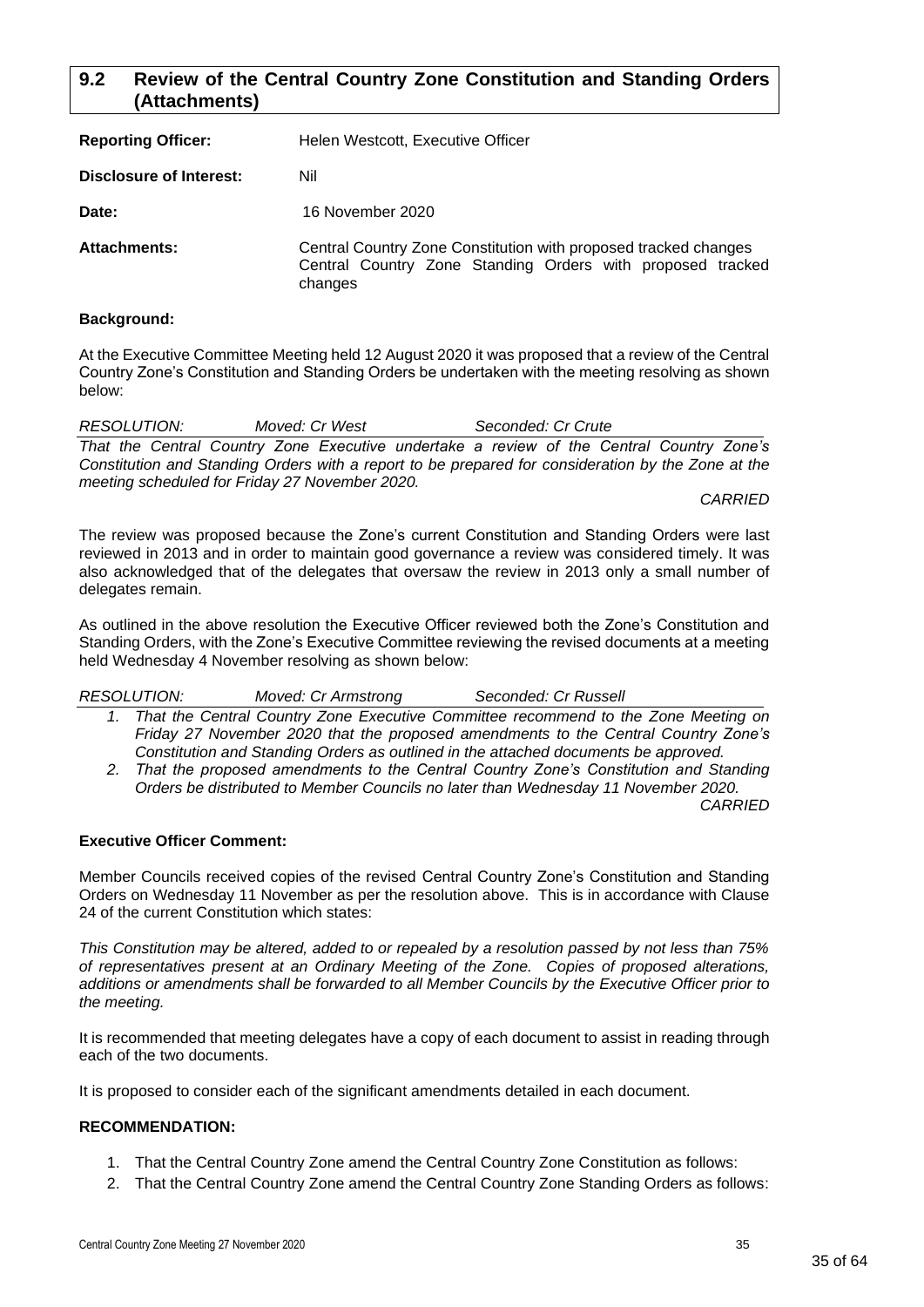**That the Central Country Zone:**

- **1. Adopt the amended Central Country Zone Constitution as presented; and**
- **2. Adopt the amended Central Country Zone Standing Orders as presented.**

**CARRIED**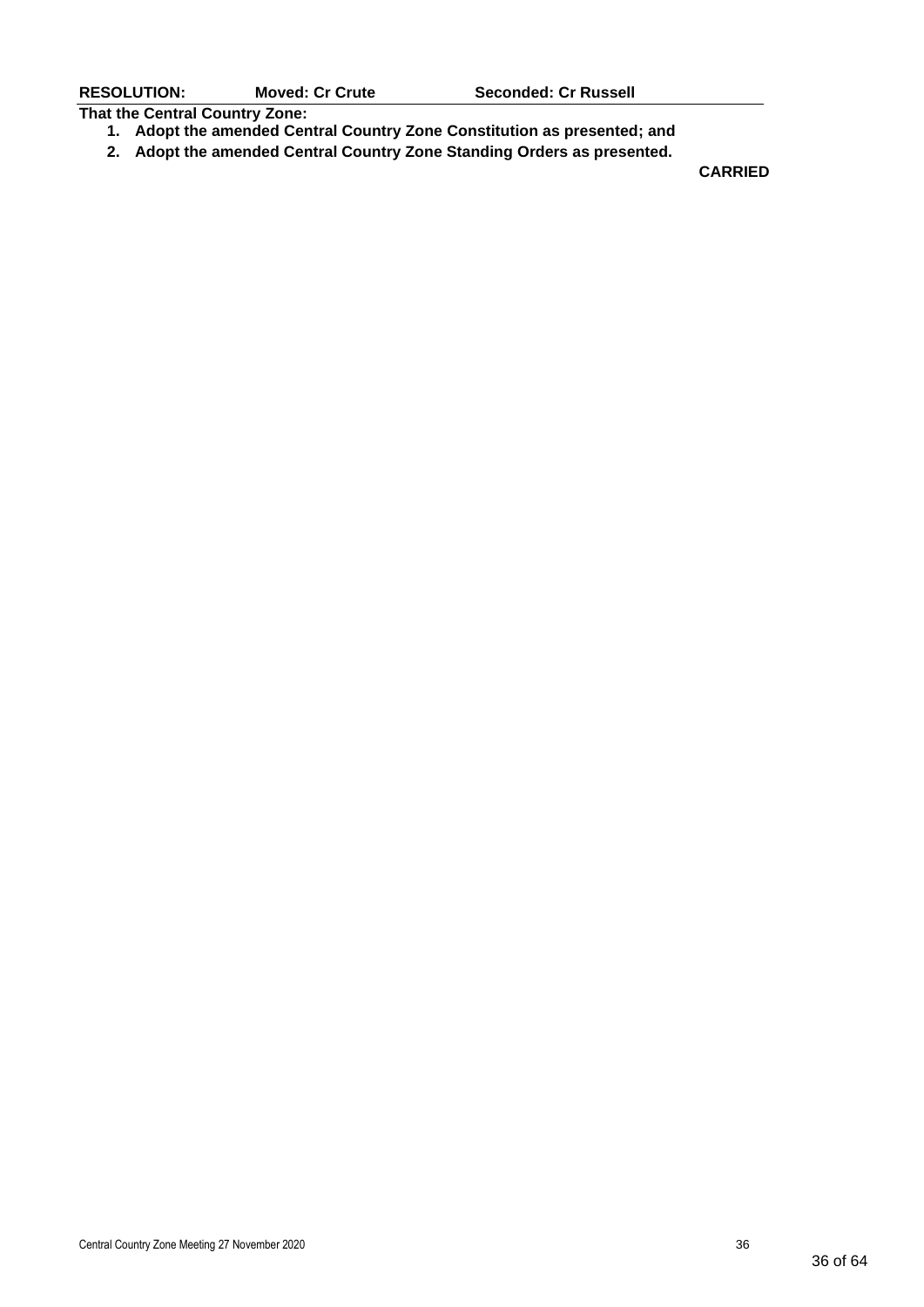# <span id="page-36-0"></span>**9.3 Engagement of Executive Officer Services for the Central Country Zone**

| <b>Reporting Officer:</b> | Helen Westcott, Executive Officer |
|---------------------------|-----------------------------------|
| Disclosure of Interest:   | Nil                               |
| Date:                     | 16 November 2020                  |
| <b>Attachments:</b>       |                                   |

#### **Background:**

At the Executive Committee Meeting held 14 August 2019 the Executive Officer advised the meeting that BHW Consulting had indicated to then Zone President, Cr Mark Conley that it was unlikely it would continue in the Executive Officer role beyond 30 June 2020.

The Executive Committee Meeting further considered the engagement of a new Executive Officer at a meeting held Wednesday 3 February 2020 at which time it was resolved as shown below:

|                    | $\tau_{best}$ the Original Origins $\tau_{best}$ $\tau_{best}$ . The results of Original theory |                   |  |
|--------------------|-------------------------------------------------------------------------------------------------|-------------------|--|
| <b>RESOLUTION:</b> | Moved: Cr Blight                                                                                | Seconded: Cr West |  |

*That the Central Country Zone Executive Committee:*

- *1. Proceed to develop recruitment documentation for the Executive Officer position to advertise and explore the market place, noting the current Executive Officer ends their service on 30 June 2020;*
- *2. Request an Expression of Interest (EOI) proposal (without obligation) from WALGA with such EOI indicating how Central Country Zone's independence will be retained, the oversight and*  performance management of an assigned senior officer, together with the cost structure of *the service (eg. expenses such as travel and accommodation, rate for work required outside of offered services); and*
- *3. Further discuss the potential of seeking an Expression of Interest from CEO's currently offering services as "relief pool" for a short term appointment, should it be required.*

*CARRIED*

The outbreak of COVID-19 disrupted the plans for the Zone to advertise and fill the position of Executive Officer to the Central Country Zone.

Following discussions with BHW Consulting agreement was reached to renew its contract with the Central Country Zone until 30 June 2021, with the Executive Committee resolving as shown below:

*RESOLUTION: Moved: Cr Blight Seconded: Cr Crute*

*That the Executive Committee recommends to the Central Country Zone Meeting on 19 June 2020 that its action in extending the Executive Officer contract of W Squared Pty Ltd t/a BHW Consulting until 30 June 2021 be endorsed.*

*CARRIED*

This recommendation was endorsed by the Zone when it met on Friday 19 June 2020.

At a meeting held Wednesday 12 August 2020 the CCZ Executive Committee resolved as shown below:

| <b>RESOLUTION:</b> | Moved: Cr Blight | Seconded: Cr Russell |  |
|--------------------|------------------|----------------------|--|
|                    |                  |                      |  |

- *That:*
	- *1. To assist in the appointment of a new Executive Officer to the Central Country Zone the Executive Officer develop a timeline for consideration by the Executive Committee;*
	- *2. The Central Country Zone Executive Committee consider the proposed timeline with any decisions around the endorsement of the timeline for the recruitment process be by way of "flying email";*
	- *3. Following agreement on a timeline for the recruitment of a new Executive Officer, all documents required for the recruitment be prepared by the Executive Officer; and*
	- *4. The Executive Committee meet in-person to review all documentation prepared, with any decisions made to be endorsed by the Central Country Zone when it meets on Friday 27 November 2020.*

*CARRIED*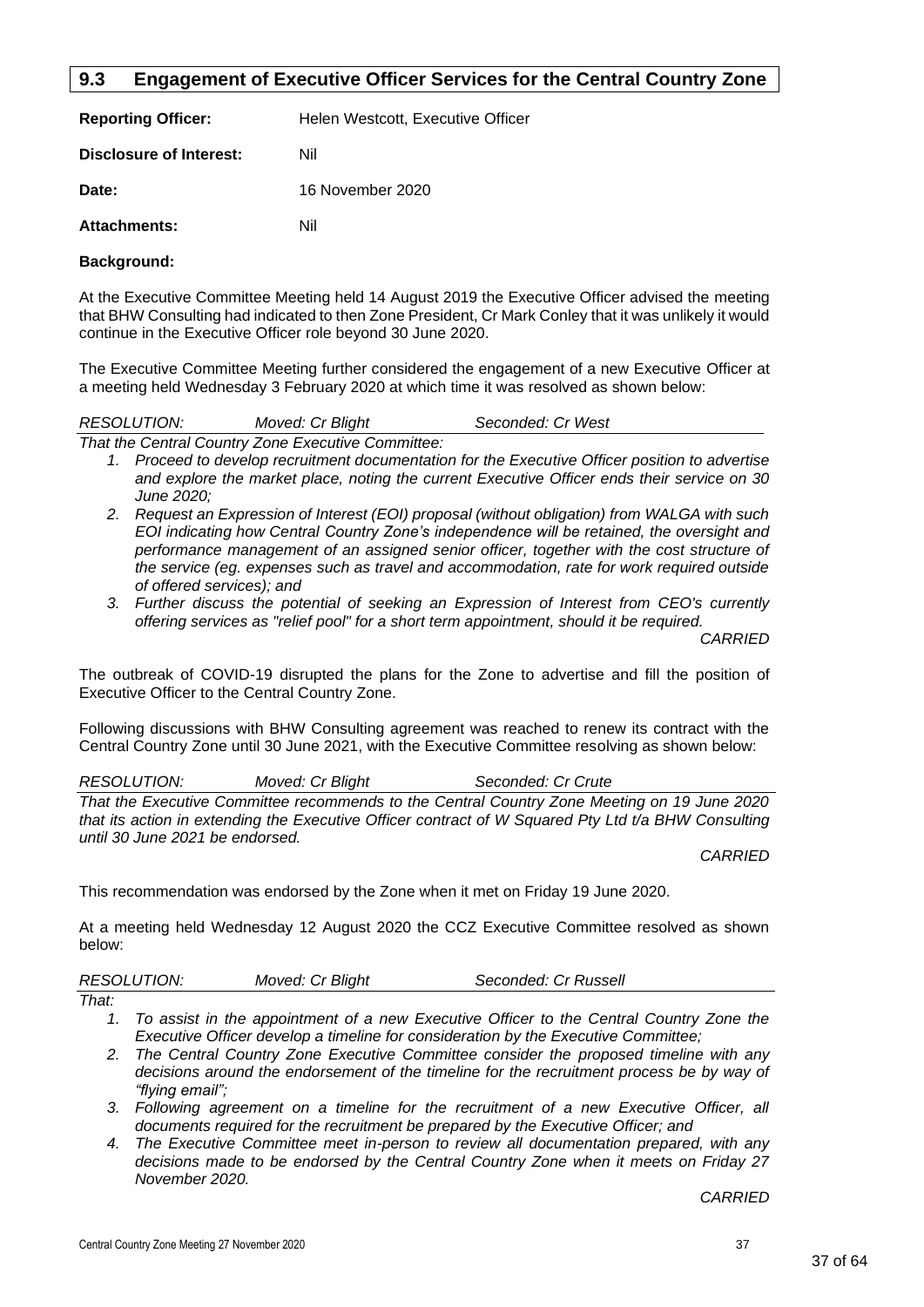#### **Executive Officer Comment**:

As requested, the Executive Officer prepared a timeline for consideration by the Executive Committee, with the Executive Committee resolving on 4 November as shown below:

|             | <b>RESOLUTION:</b>                                    | Moved: Cr Armstrong                                                                                                                                                                                                                                                                           | Seconded: Cr Russell                                                                                                                                                                                                                                                                                                                                           |
|-------------|-------------------------------------------------------|-----------------------------------------------------------------------------------------------------------------------------------------------------------------------------------------------------------------------------------------------------------------------------------------------|----------------------------------------------------------------------------------------------------------------------------------------------------------------------------------------------------------------------------------------------------------------------------------------------------------------------------------------------------------------|
| That:<br>1. | Zone be adopted:                                      | Friday 27 November 2020<br>Committee around the appointment of a new Executive Officer.                                                                                                                                                                                                       | The following timeline for the appointment of the new Executive Officer for the Central Country<br>Endorsement from the Central Country Zone for the work undertaken by the Executive                                                                                                                                                                          |
|             | ٠                                                     | Week commencing Monday 25 January 2021                                                                                                                                                                                                                                                        | In the week commencing Monday 25 January 2021 the position will be advertised.                                                                                                                                                                                                                                                                                 |
|             | ٠                                                     | Week commencing Monday 8 February 2021                                                                                                                                                                                                                                                        | Advertising period closes. The advertising will be for a period of 10 business days, with<br>the closing date determined by the date on which advertising for the position takes place.<br>It will also take into account that the Australia Day public holiday falls during this period.                                                                      |
|             |                                                       | Monday 15 February 2021<br>venue has yet to be determined). The meeting will also need to:<br>1. Determine who the applicants for interview will be;<br>during the interviews;<br>3. Determine membership to the interview panel; and<br>held during the week commencing Monday 8 March 2021. | An in-person meeting of the Executive Committee to consider all applications received (the<br>2. Review the interview questions and matrix prepared by the Executive Officer for use<br>4. Determine, date, time and venue for the interviews, with the interviews scheduled to be                                                                             |
|             |                                                       | fourth weeks of a calendar month.                                                                                                                                                                                                                                                             | This meeting date chosen will not clash with Council meetings scheduled for the third and                                                                                                                                                                                                                                                                      |
|             | Friday 26 February 2021<br>٠<br>26 February.          |                                                                                                                                                                                                                                                                                               | A summary report on the work undertaken by the Executive Committee around the<br>appointment of the new Executive Officer will be provided to the Zone when in meets on                                                                                                                                                                                        |
|             | ٠                                                     | Week commencing Monday 8 March 2021                                                                                                                                                                                                                                                           | Interviews for the new Executive Officer to be held during the week commencing Monday<br>8 March 2021, with the date, time and venue for the interviews determined at the Executive<br>Committee Meeting held Monday 15 February 2021. The interview panel will prepare a<br>recommendation for consideration at a Special Meeting of the Executive Committee. |
|             |                                                       | Wednesday 31 March 2021<br>determined by the Executive Committee.                                                                                                                                                                                                                             | Special Meeting of the Executive Committee to consider the recommendation for the<br>appointment of a new Executive Officer to the Central Country Zone. The meeting format,<br>ie whether the meeting is either a teleconference or an in-person meeting will be                                                                                              |
|             | Friday 9 April 2021<br>٠<br><b>Executive Officer.</b> |                                                                                                                                                                                                                                                                                               | Special teleconference Meeting of the Central Country Zone to consider the<br>recommendation of the Executive Committee regarding the appointment of a new Zone                                                                                                                                                                                                |
|             | Tuesday 1 June 2021                                   |                                                                                                                                                                                                                                                                                               |                                                                                                                                                                                                                                                                                                                                                                |

*Commencement of the new Executive Officer's contract. The date chosen is prior to the conclusion of the current Executive Officer's contract to allow time the incoming Executive Officer to attend the June meetings for both the Central Country Zone and its Executive Committee. It will also allow for a "handover" of duties from the current Executive Officer to the incoming Executive Officer.*

*2. Advertisements for the position of Executive Officer be placed online using [www.seek.com](http://www.seek.com/) and [www.LGnet.com.au.](http://www.lgnet.com.au/)*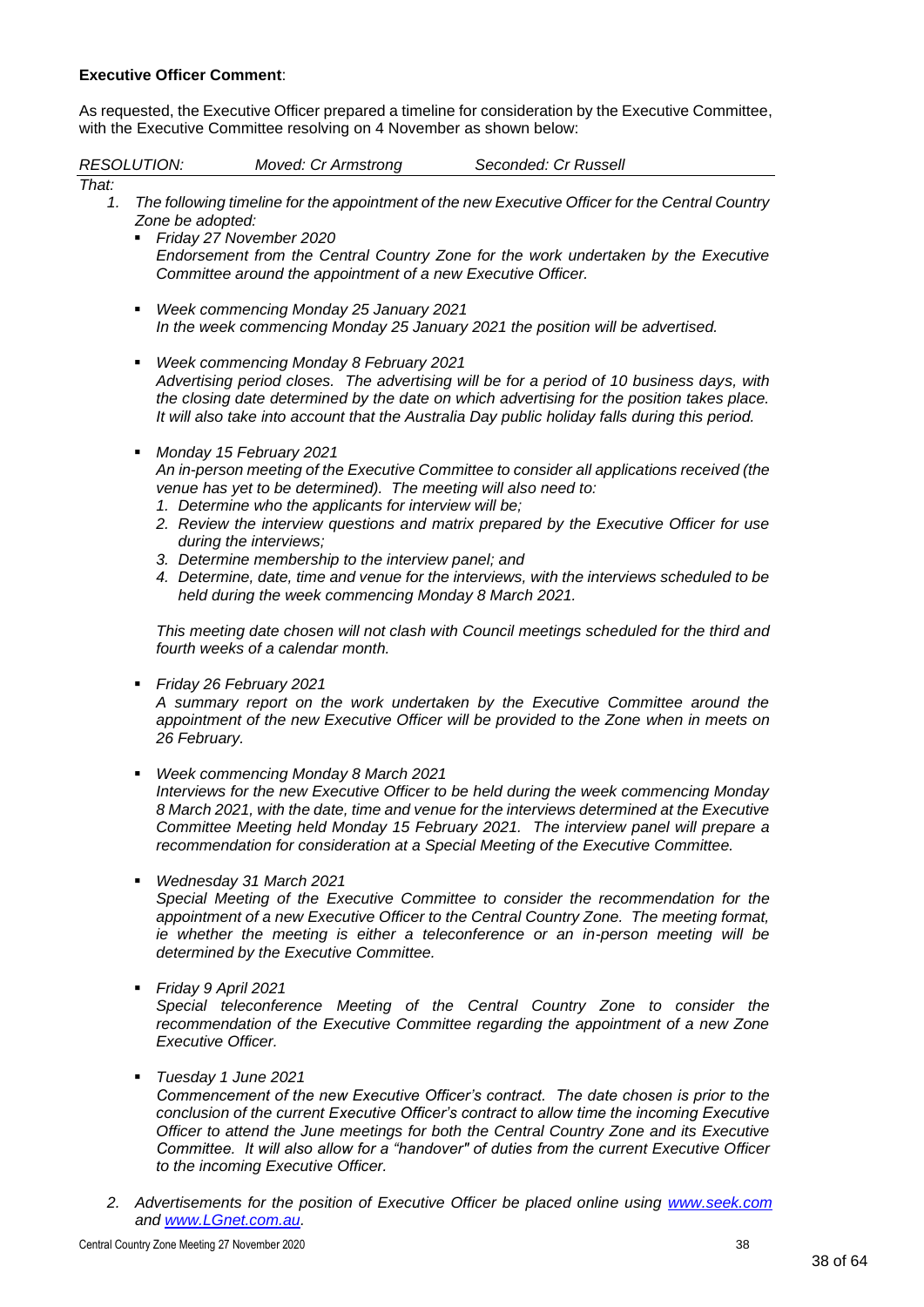*3. Subject to amendment, the draft position description and position information documents provided to the Executive Committee via confidential email on 8 October 2020 be approved. CARRIED*

Endorsement for the work undertaken by the Central Country Zone Executive Committee around the recruitment of the Zone's new Executive Officer is sought.

#### **RECOMMENDATION:**

That the Central Country Zone endorses the work undertaken by the Executive Committee in recruiting a new Executive Officer.

**RESOLUTION: Moved: Cr Mulroney Seconded: Cr Conley That the Central Country Zone endorses the work undertaken by the Executive Committee in recruiting a new Executive Officer.**

**CARRIED**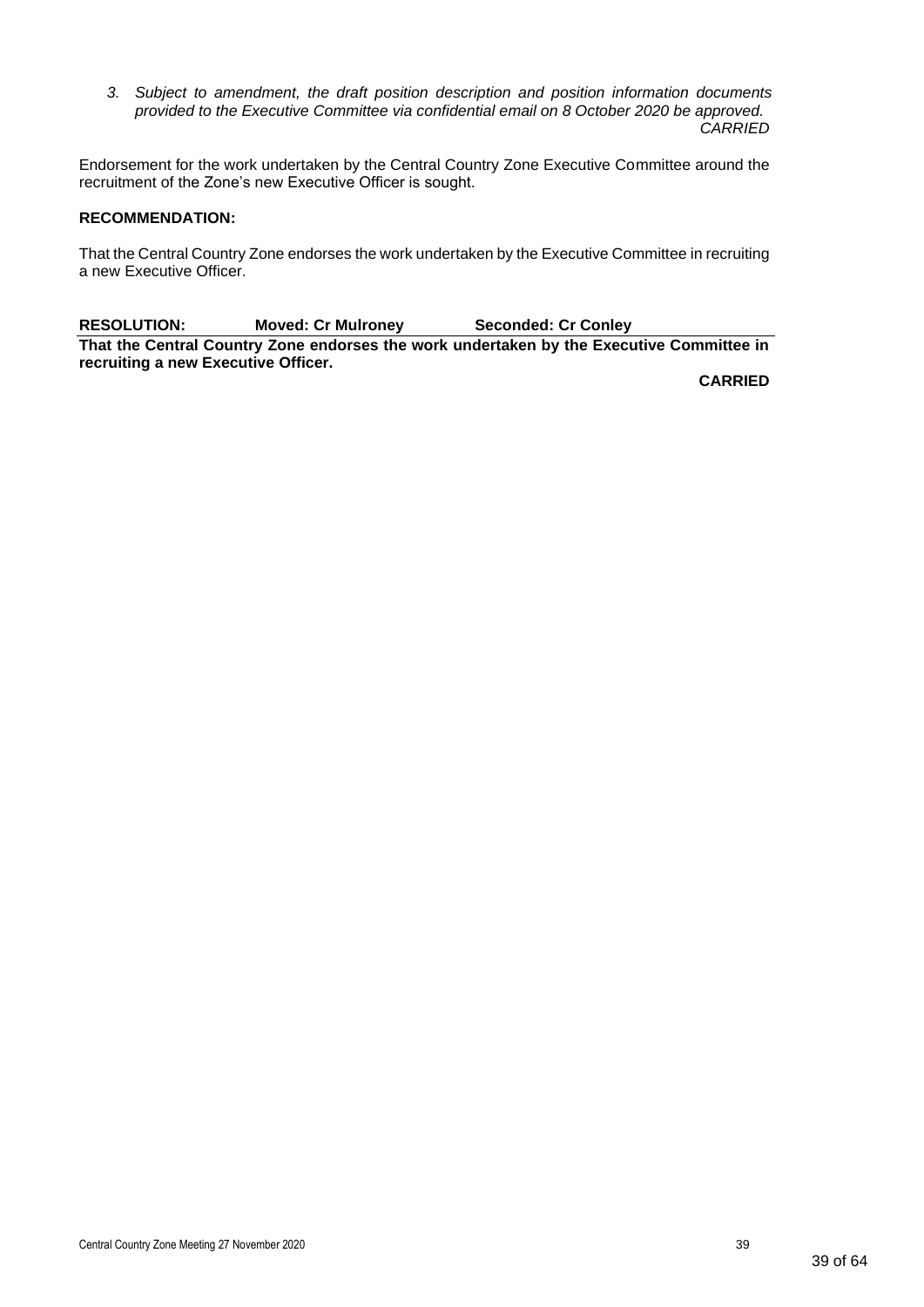# <span id="page-39-0"></span>**9.4 Central Country Zone Meeting Dates 2021**

| <b>Reporting Officer:</b> | Helen Westcott, Executive Officer |
|---------------------------|-----------------------------------|
| Disclosure of Interest:   | No interest to disclose           |
| Date:                     | 18 November 2020                  |
| <b>Attachments:</b>       | Nil                               |

#### **Background:**

Since 2018 the Central Country Zone has worked on a meeting schedule that has resulted in a mix of in-person and teleconference meetings, with some teleconference meetings held to deal solely with WALGA State Council related matters.

The meeting schedule for 2020 is as shown below:

| <b>Meeting Date</b>       | Type of Meeting   | Consideration of WALGA State<br>Council |
|---------------------------|-------------------|-----------------------------------------|
| Friday 21 February 2020   | In-person meeting | Yes                                     |
| Friday 1 May 2020         | Teleconference    | Yes, and only WALGA business            |
| <b>Friday 22 May 2020</b> | In-person meeting | No                                      |
| Friday 19 June 2020       | Teleconference    | Yes, and only WALGA business            |
| Friday 28 August 2020     | In-person meeting | Yes                                     |
| Friday 27 November 2020   | In-person meeting | Yes                                     |

With the outbreak of COVID-19 and the resultant restrictions imposed on gatherings for both business and personal activities, the Zone meeting held scheduled for Friday 22 May 2020 was cancelled.

WALGA advised the Executive Officer on 6 October that the State Council Meeting schedule for 2021 is as follows:

| <b>PREFERRED DATES FOR</b><br><b>2021 ZONE MEETINGS</b> | <b>STATE COUNCIL MEETING</b><br><b>DATES 2021</b>                                           |
|---------------------------------------------------------|---------------------------------------------------------------------------------------------|
| Friday 19 Feb<br>t٥<br>Friday 26 Feb                    | Wednesday 3 March<br><b>WALGA</b>                                                           |
| Friday 23 April<br>t٥<br>Friday 30 April                | Wednesday<br><b>South Metro Regional</b><br><b>Meeting (Cockburn)</b><br>5 May TBC          |
| Friday 25 June<br>t٥<br>Friday 2 July                   | <b>Wednesday 7 July</b><br><b>WAI GA</b>                                                    |
| Friday 21 Aug<br>tο<br>Friday 27 Aug                    | <b>Broome Regional Meeting</b><br><b>Thursday and Friday 3-4</b><br>September<br><b>TBC</b> |
| Friday 19 Nov<br>to<br>Friday 26 Nov                    | <b>Wednesday 1 December</b><br><b>WALGA</b>                                                 |

Central Country Zone Meeting 27 November 2020 40 and the state of the state of the state of the state of the state of the state of the state of the state of the state of the state of the state of the state of the state of The Zone's Executive Committee considered a meeting schedule for the coming 12 months when it met on 4 November 2020, resolving as shown below: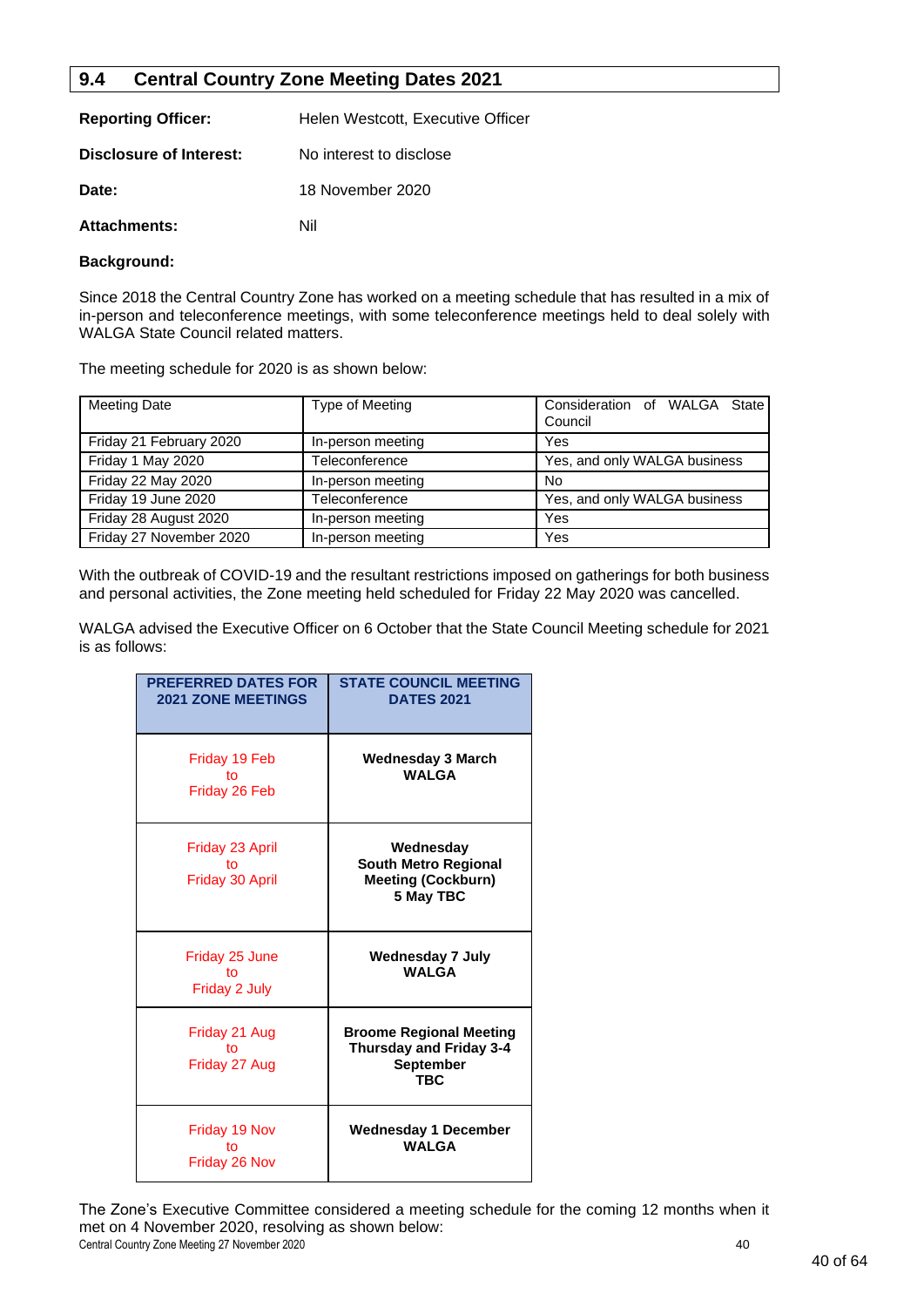*RESOLUTION: Moved: Cr Russell Seconded: Cr Armstrong*

*That the Central Country Zone Executive Committee recommend to the Central Country Zone Meeting on Friday 27 November 2020 that the 2021 meeting schedule be as follows:* 

| <b>Meeting Date</b>     | <b>Type of Meeting</b>         | Consideration of WALGA State                                                                                                                                          |
|-------------------------|--------------------------------|-----------------------------------------------------------------------------------------------------------------------------------------------------------------------|
|                         |                                | Council                                                                                                                                                               |
| Friday 26 February 2021 | In-person meeting              | Yes                                                                                                                                                                   |
| Friday 9 April 2021     | Special teleconference meeting | No.<br>only to consider<br>the<br>۰.<br>recommendation of<br>the<br><b>Executive Committee regarding</b><br>the appointment of a new Zone<br><b>Executive Officer</b> |
| Friday 30 April 2021    | In-person meeting              | Yes                                                                                                                                                                   |
| Friday 25 June 2021     | In-person meeting              | Yes                                                                                                                                                                   |
| Friday 27 August 2021   | In-person meeting              | Yes                                                                                                                                                                   |
| Friday 26 November 2021 | <i>In-person</i>               | Yes                                                                                                                                                                   |
|                         |                                | <i>CARRIED</i>                                                                                                                                                        |

WALGA advised the Executive Officer on Monday 16 November that the preferred dates had changed to the following:

| <b>PREFERRED DATES FOR</b><br><b>2021 ZONE MEETINGS</b> | <b>STATE COUNCIL MEETING</b><br><b>DATES 2021</b>                                           |
|---------------------------------------------------------|---------------------------------------------------------------------------------------------|
| Wednesday 17 Feb<br>TΩ<br>Monday 22 Feb                 | <b>Wednesday 3 March</b><br><b>WALGA</b>                                                    |
| Wednesday 21 April<br>t٥<br>Monday 26 April             | Wednesday<br><b>South Metro Regional</b><br><b>Meeting (Cockburn)</b><br>5 May TBC          |
| Wednesday 23 June<br>t٥<br>Monday 28 June               | <b>Wednesday 7 July</b><br><b>WALGA</b>                                                     |
| <b>Wednesday 18 Aug</b><br>t٥<br>Monday 23 Aug          | <b>Broome Regional Meeting</b><br>Thursday and Friday 3-4<br><b>September</b><br><b>TBC</b> |
| <b>Wednesday 17 Nov</b><br>t٥<br>Monday 22 Nov          | <b>Wednesday 1 December</b><br><b>WALGA</b>                                                 |

The reason given was to enable the secretariat more time to collate the Zones feedback prior to the State Council meetings.

#### **Executive Officer Comment:**

In putting forward the above meeting schedule the Executive Committee gave consideration to the following factors:

- A special meeting of the Zone is required to consider the appointment of a new Zone Executive Officer; and
- A late meeting date for the April Zone meeting is required to ensure there is no conflict with the Anzac Day long weekend.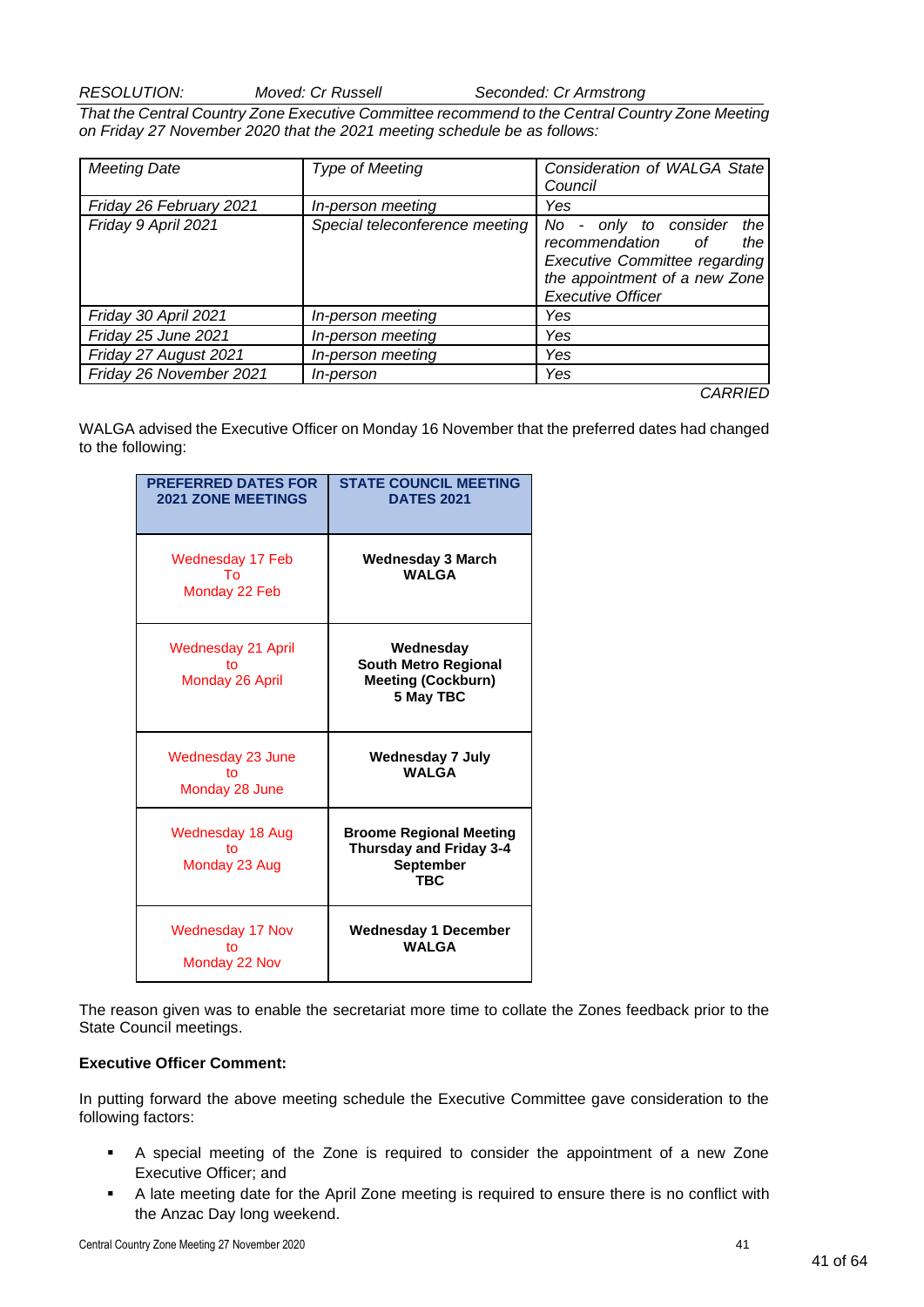The November meeting will also be the meeting at which elections take place for positions on State Council and the Zone Executive.

A review of the Zone meeting records shows that it has traditionally met on a Friday in the  $4<sup>th</sup>$  week of the month since at least the early 2000's.

Given 11 of the 15 Member Councils hold their Council meetings during the third week of the month, the Executive Officer considers this a compelling reason to hold in-person Zone meetings on the fourth or last Friday of the month. An exception to this may be where the meeting date clashes with a public holiday.

Given that there are fewer items now being included in the WALGA State Council agenda as Matters for Decision than has been the case previously the Executive Officer finds it a little puzzling that more time is required to collate Zone responses.

Following the Zone Meeting the Executive Officer prepares the minutes in a timely way to ensure that they are with WALGA secretariat no later than the Monday prior to the WALGA State Council Meeting.

A shortened timeframe over which to conduct Zone meetings potentially will also exclude Member Councils from taking the WALGA State Council Agenda to their Council for consideration thereby diminishing their input into the WALGA decision making process.

The Executive Officer is of the view that the proposed meeting schedule for 2021 allows adequate time for the details of Zone matters to be provided to WALGA.

The Executive Officer is unaware of any consultation with the Zones on the proposed changes for the preferred meeting dates.

#### **RECOMMENDATION:**

That the Central Country Zone adopt the following meeting schedule for 2021:

| <b>Meeting Date</b>     | <b>Type of Meeting</b>         | <b>Consideration of WALGA State</b><br>Council                                                                                                                                      |
|-------------------------|--------------------------------|-------------------------------------------------------------------------------------------------------------------------------------------------------------------------------------|
| Friday 26 February 2021 | In-person meeting              | Yes                                                                                                                                                                                 |
| Friday 9 April 2021     | Special teleconference meeting | No.<br>the<br>consider<br>only to<br>$\blacksquare$<br>recommendation of the Executive<br>Committee<br>the<br>regarding<br>appointment of a new<br>Zone<br><b>Executive Officer</b> |
| Friday 30 April 2021    | In-person meeting              | Yes                                                                                                                                                                                 |
| Friday 25 June 2021     | In-person meeting              | Yes                                                                                                                                                                                 |
| Friday 27 August 2021   | In-person meeting              | Yes                                                                                                                                                                                 |
| Friday 26 November 2021 | In-person meeting              | Yes                                                                                                                                                                                 |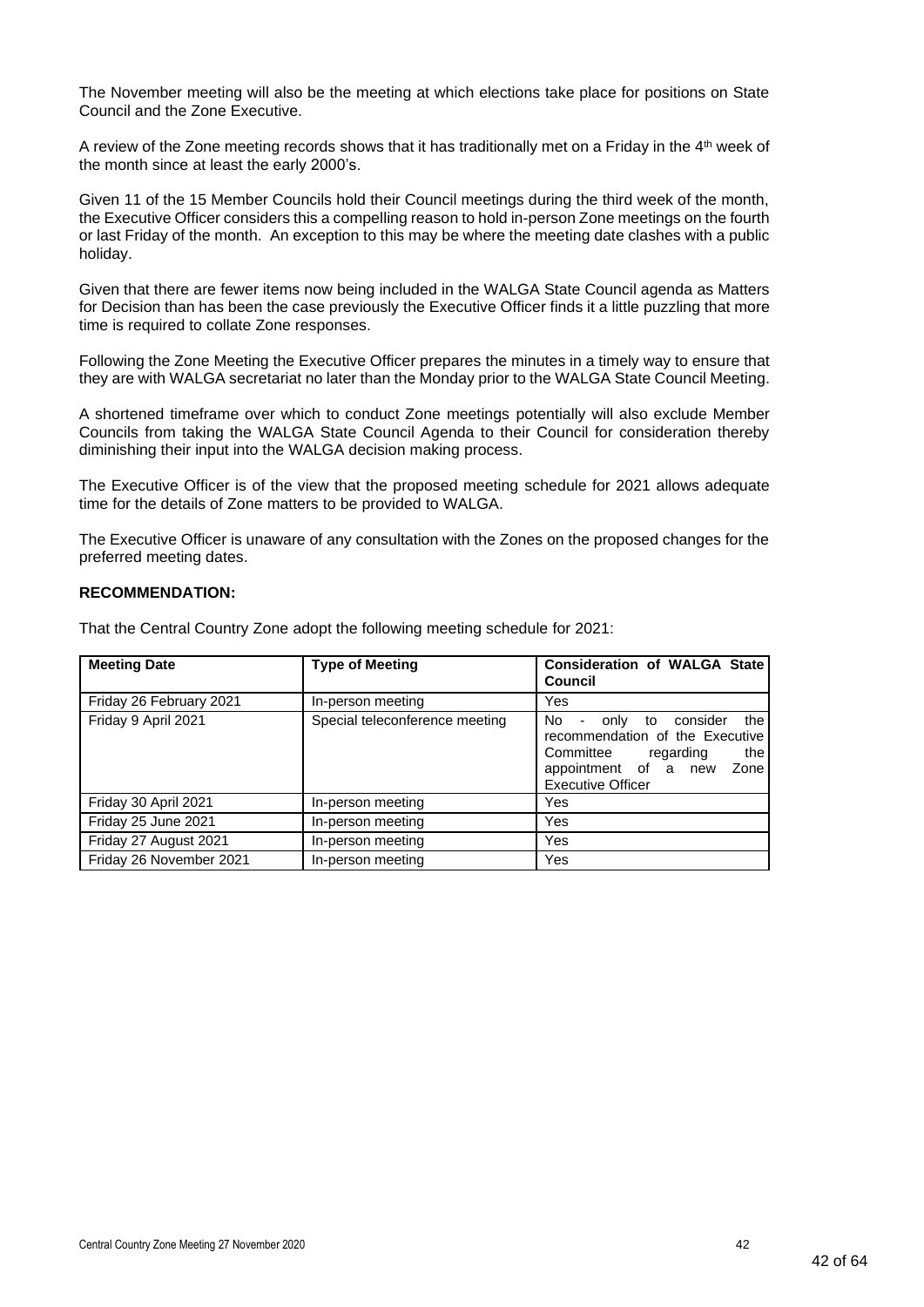**RESOLUTION: Moved: Cr Crute Seconded: Cr West**

**That the Central Country Zone adopt the following meeting schedule for 2021:** 

| <b>Meeting Date</b>     | <b>Type of Meeting</b>         | <b>Consideration of WALGA State</b><br>Council                                                                                                                         |
|-------------------------|--------------------------------|------------------------------------------------------------------------------------------------------------------------------------------------------------------------|
| Friday 26 February 2021 | In-person meeting              | Yes                                                                                                                                                                    |
| Friday 9 April 2021     | Special teleconference meeting | - only to consider<br>the<br>No l<br>recommendation<br>the<br>of.<br><b>Executive Committee regarding</b><br>the appointment of a new Zone<br><b>Executive Officer</b> |
| Friday 30 April 2021    | In-person meeting              | Yes                                                                                                                                                                    |
| Friday 25 June 2021     | In-person meeting              | Yes                                                                                                                                                                    |
| Friday 27 August 2021   | In-person meeting              | Yes                                                                                                                                                                    |
| Friday 26 November 2021 | In-person meeting              | <b>Yes</b>                                                                                                                                                             |

**CARRIED**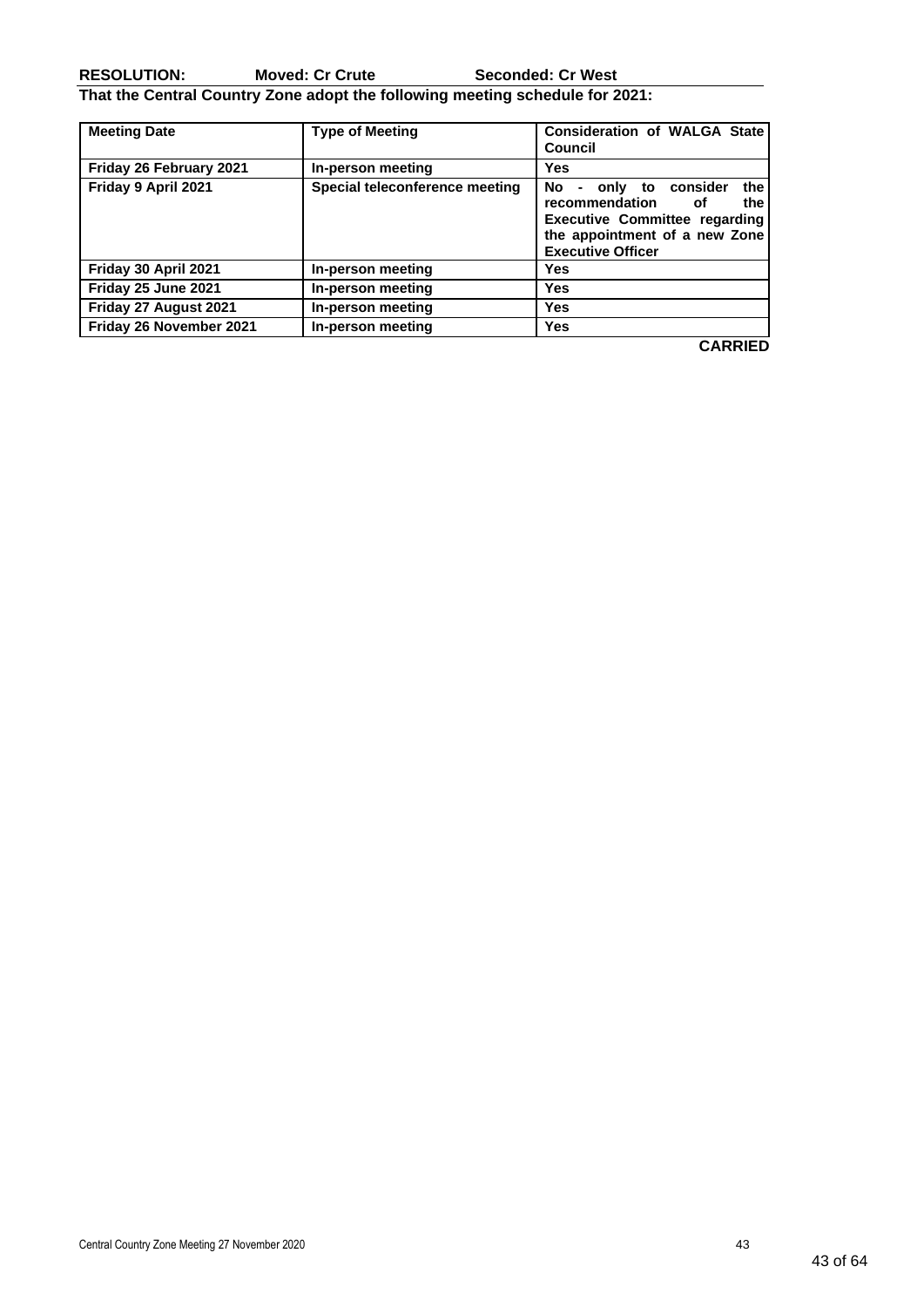# <span id="page-43-0"></span>**9.5 Template Noongar Heritage Agreement for Local Government Aboriginal and the Cultural Heritage Bill (Draft) 2020**

| <b>Reporting Officer:</b> | Helen Westcott, Executive Officer                    |
|---------------------------|------------------------------------------------------|
| Disclosure of Interest:   | Nil                                                  |
| Date:                     | 16 November 2020                                     |
| <b>Attachments:</b>       | Correspondence from Marcus Holmes, Land Equity Legal |

#### **Background:**

At the Central Country Zone Executive Committee Meeting held 4 November 2020 both the Template Noongar Heritage Agreement for Local Government and the Aboriginal Cultural Heritage Bill 2020 (Draft) were discussed.

Whilst these matters are also covered within the WALGA State Council Agenda (refer to Agenda Items 6.5 and 6.6), with the Zone recommendation being to support the WALGA recommendation the issue needs further consideration by the Zone as the Executive Committee resolved on 4 November as detailed below:

*RESOLUTION: Moved: Cr Russell Seconded: Cr Armstrong That the Central Country Zone Executive Committee recommend to the Central Country Zone Meeting on Friday 27 November 2020 as follows:*

- *a) That the information on the Aboriginal Cultural Heritage Bill 2020 (Draft) and Draft Noongar Heritage Agreement for Local Government be noted; and*
- *b) That Mr Marcus Holmes of Land Equity Legal be invited to the February 2021 Zone Meeting to provide comments on the likely impact on Member Councils of the Draft Noongar Heritage Agreement for Local Government.*

*CARRIED*

A copy of the letter received from Mr Marcus Holmes of Land Equity Legal that gave rise to part b) of the above resolution forms an attachment to the meeting agenda.

Land Equity Legal has previously advised the Central Country Zone on in indigenous land issues.

#### **Executive Officer Comment**:

The Zone's Executive Committee's recommendation arises from its uncertainty about the potential impact of the Draft Noongar Heritage Agreement for Local Government on Member Councils.

Given that the South West Aboriginal Land and Sea Council (SWALSC) has advised due to resourcing issues it is unable to respond to Local Government's directly on heritage matters and have requested all Local Governments' to contact DPLH for heritage advice (refer to WALGA State Council Agenda Item 6.5) a presentation from Marcus Holmes may be desirable.

When Mr Holmes has presented at previous Zone Meetings he did not charge a fee.

#### **RECOMMENDATION:**

That Mr Marcus Holmes of Land Equity Legal be invited to the February 2021 Zone Meeting to provide comments on the likely impact on Member Councils of the Draft Noongar Heritage Agreement for Local Government.

#### **Meeting Comment:**

The Executive Officer advised the meeting that Hon Ben Wyatt MLA, Minister for Aboriginal Affairs had issued a media release advising that the High Court of Australia had dismissed all special leave applications challenging the registration of the six Indigenous Land Use Agreements that form the South West Native Title Settlement. The High Court decision means that all avenues for review have been exhausted. As such the Settlement will proceed in early 2021.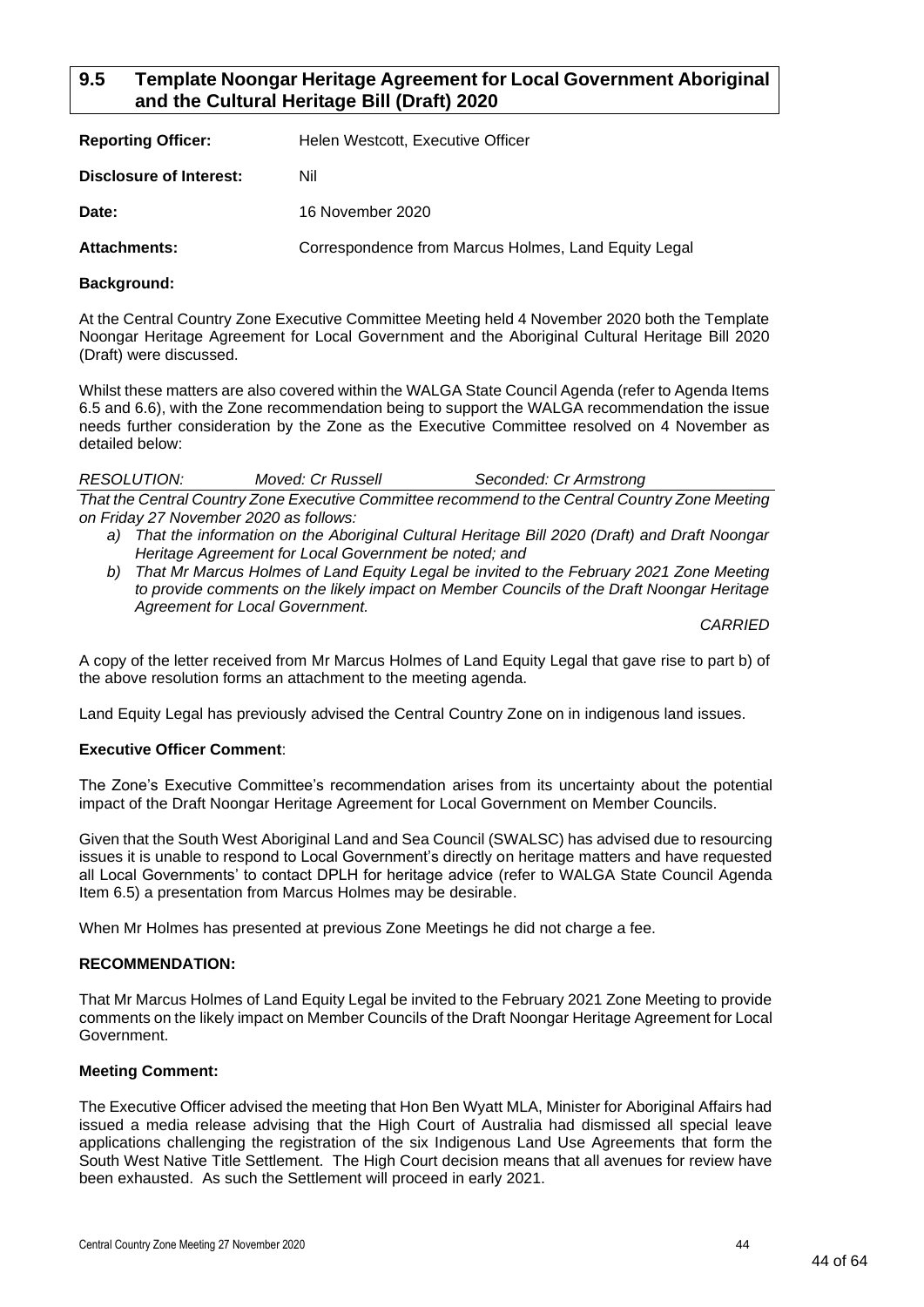**RESOLUTION: Moved: Cr Mulroney Seconded: Cr Haselby**

**That Mr Marcus Holmes of Land Equity Legal and representatives of the Department of Premier and Cabinet and Department of Planning, Land and Heritage be invited to the February 2021 Zone Meeting to provide comments on the likely impact on Member Councils of the Draft Noongar Heritage Agreement for Local Government and the South West Native Title Settlement.**

**CARRIED**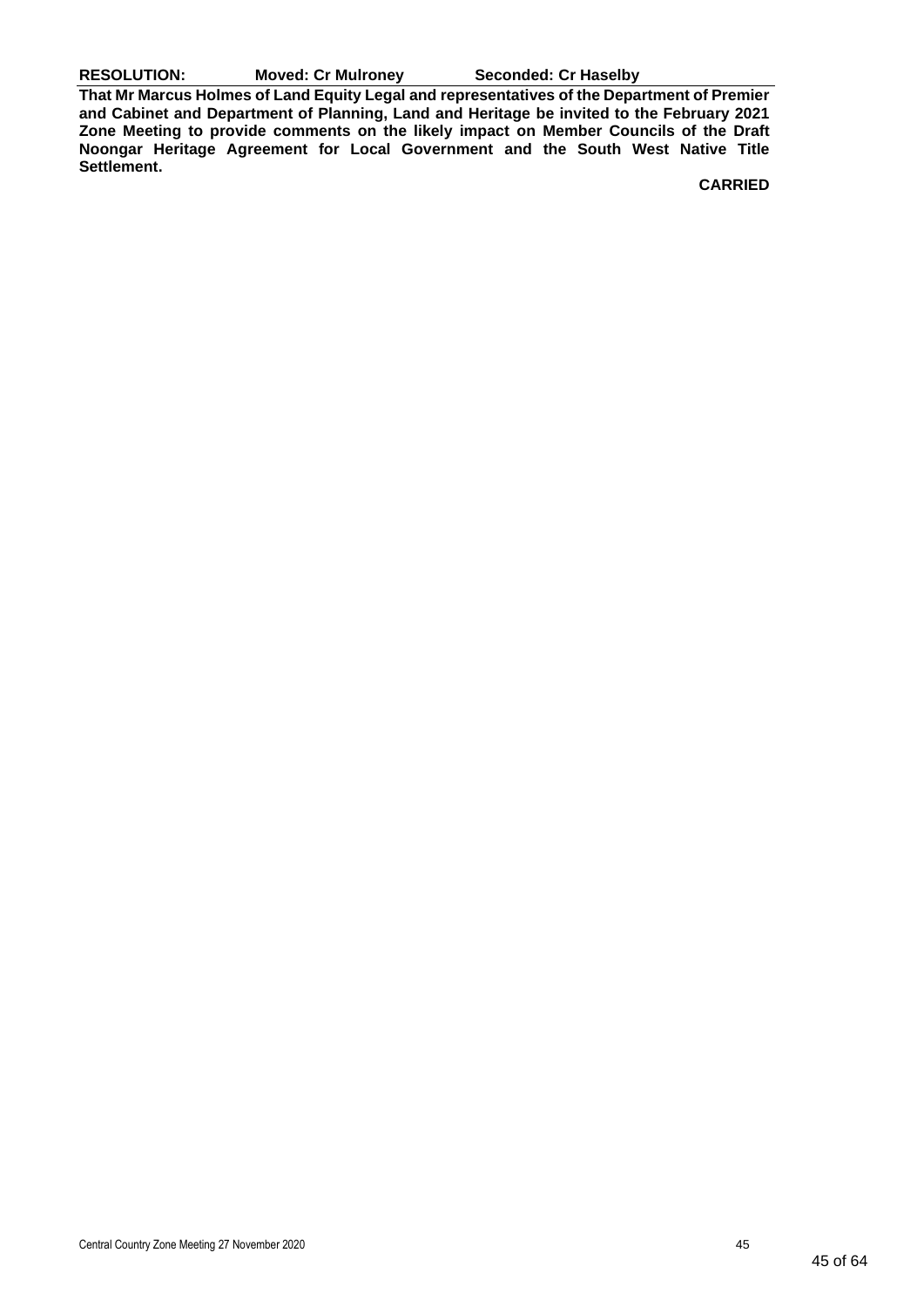# <span id="page-45-0"></span>**10.0 ZONE BUSINESS - OTHER BUSINESS/URGENT BUSINESS**

Nil

# <span id="page-45-1"></span>**11.0 ZONE BUSINESS - EMERGING ISSUES**

*(The intent of the item is to enable Member Councils to bring to the attention of the delegates a matter that is developing. It is proposed that the matter will be tabled for discussion but not decision and then enable Member Councils to take the information away and consider an outcome for possible consideration at the next Zone meeting.)*

# **LATE ITEM**

# <span id="page-45-2"></span>**11.1 ROADS 2040: Development Strategies for Regionally Significant Local Roads**

## **BACKGROUND**

The WALGA State Agenda, at 7.1.3 Report on Key Activities, Infrastructure, includes an update on the Roads 2040 process including:

ROADS 2040: Development Strategies for Regionally Significant Local Roads

The criteria for roads to be included in the development strategies for regionally significant roads are under review. Outside the metropolitan area, only these roads are eligible for Road Project Grant funding through the *State Road Funds to Local Government Agreement*. The selection guidelines have been revised and a draft has been provided to all Regional Road Groups for feedback. When finalised, the Regional Road groups will be tasked to review their roads and strategies for development of the next version of this important strategic document. The current version, ROADS 2030, was published in 2013 with some updates published since.

The Shire of Cuballing has been provided the *DRAFT GUIDELINES AND CRITERIA for the Identification of Significant Local Government Roads* by Main Roads WA.

These draft guidelines require local government roads satisfying two of four criteria for inclusion as a Significant Local Government Road.

These criteria are:

- 1. NETWORK / SIGNIFICANT
- Roads connecting areas of significant population (>500) Census quick stats data 2016 Link Here - use quick search to check ABS Census population of town (UCL). See also link below in Useful Links.
- A road that is a Regional or Inter Regional Route providing the main connection between this region and other regions, in the State and interstate. Note – "region" does not refer specifically to Main Roads or RRG Regions in this instance refers to a generic region of significance i.e. tourist region, mining region, major town or centre etc.
- A road that connects major transport terminals or connects a major transport terminal to a major route. (see definition below)
- A road that serves a major resource or industrial site. (see definition below)
- A road providing access to regional institutions or regional community service centres. (see definition below)
- A road that provides access to a remote indigenous community with a population of more than 250. (see definition below) OR a road that is the only land access between a remote indigenous community (population more than 50) and at least one town centre. (see definition below)
- URBAN ROADS A road which is the main connector to a significant industrial area, port facility, airport, major shopping centre or similar.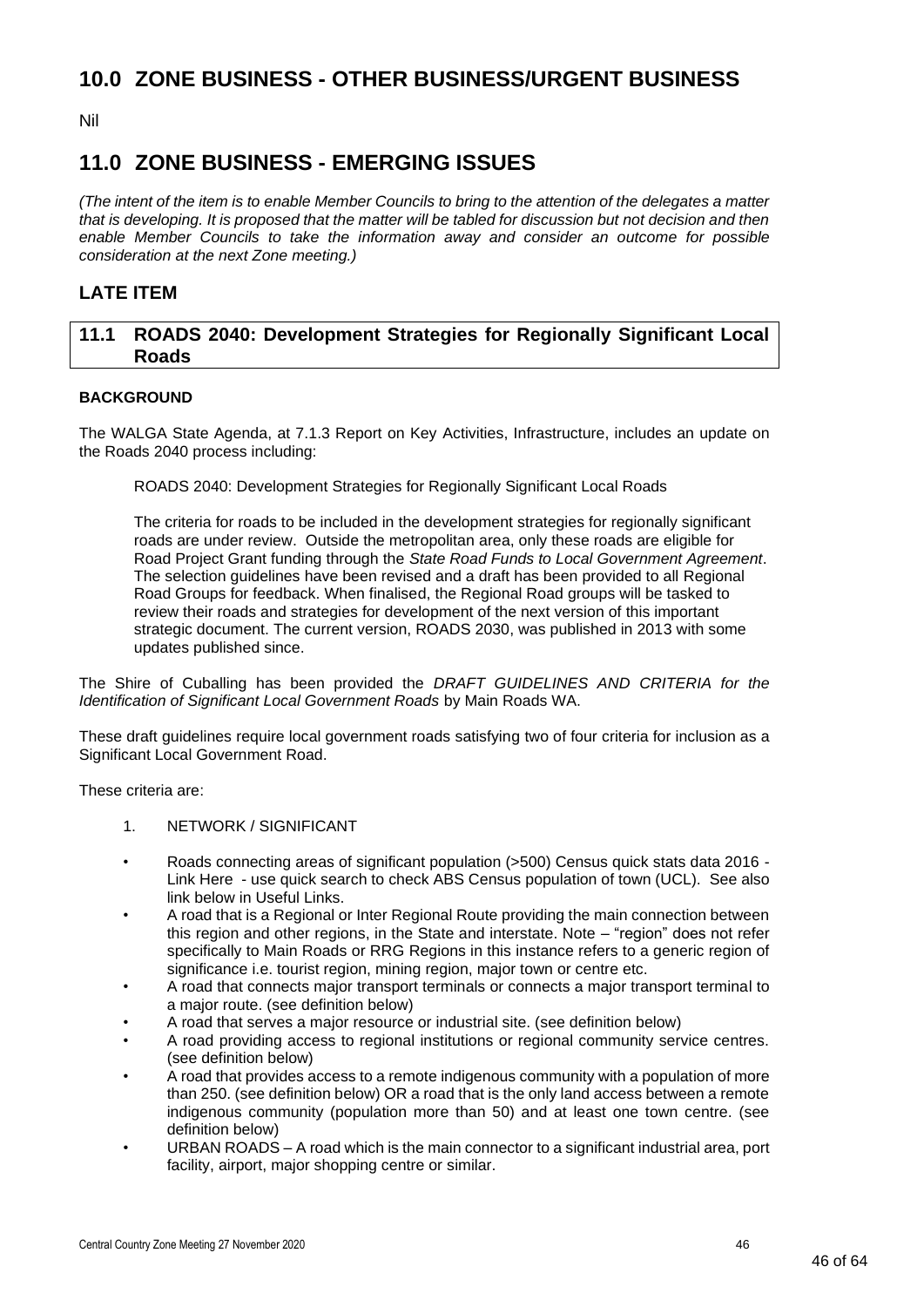#### 2. ROAD FUNCTION/FREIGHT

- RURAL ROADS ONLY A Major Route that performs a Regional Distributor function as shown in the Road Hierarchy.
- URBAN ROADS ONLY A road that is a Local Distributor or higher category in the Road Hierarchy.
- RURAL ROADS ONLY A road that forms part of the Restricted Access Vehicle notice network 2 or above.
- URBAN ROADS ONLY A road that forms part of the Restricted Access Vehicle notice network 4 or above.
- A road used for hauling grain from an off road rail bin to a railhead OR is included in a network such as the Secondary Road Freight Network Map. (Follow link and see page 24).
- 3. TRAFFIC VOLUME
- Has a PCU adjusted traffic AADT count (see the attached table) of over 200 AADT. (PCU = Passenger Car Unit. AADT = Annual Average Daily Traffic)
- URBAN ROADS ONLY- has a PCU adjusted traffic count (see the attached table) of over 10% of the town or cities current population OR a minimum 200 PCU, whichever is the greater. If under the required PCU traffic count, the road has a minimum of 200 AADT heavy vehicle count.
- 4. TOURISM
- Roads that provide access to tourist attractions or recreation areas of State or regional significance as per the Tourism WA website link below, OR Roads that form part of a State tourist drive or way.

#### **COMMENT**

In assessing the Shire of Cuballing's five routes currently included in ROADS 2030 against the draft ROADS 2040 criteria only two of these routes meet the criteria.

The Shire of Cuballing understands that the three Shire of Cuballing routes not included in ROADS 2040 would no longer be eligible to receive funding under the State Road Funds to Local Government Agreement.

The Shire of Cuballing had planned to develop these routes over the next decade and had completed State Government clearing approvals to do this.

Based on the limited information received, the Shire of Cuballing expects that a number of routes within the Central Country Zone region may also not meet the draft ROADS 2040 criteria.

#### **RECOMMENDATION:**

That the Central Country Zone seek comment from WALGA:

- 1. on the progress of implementation of the *DRAFT GUIDELINES AND CRITERIA for the Identification of Significant Local Government Roads;* and
- 2. on the anticipated inclusion of routes/roads within the Central Country Zone of WALGA region into ROADS 2040 that are currently included in Roads 2030.

| <b>RESOLUTION:</b> | <b>Moved: Cr Russell</b>                                  | <b>Seconded: Cr Conley</b> |
|--------------------|-----------------------------------------------------------|----------------------------|
|                    | That the Central Country Zone seek comment from WALGA on: |                            |

- **1. the progress of implementation of the** *DRAFT GUIDELINES AND CRITERIA for the Identification of Significant Local Government Roads;* **and**
- **2. the anticipated inclusion of routes/roads within the Central Country Zone of WALGA region into ROADS 2040 that are currently included in Roads 2030.**

**CARRIED**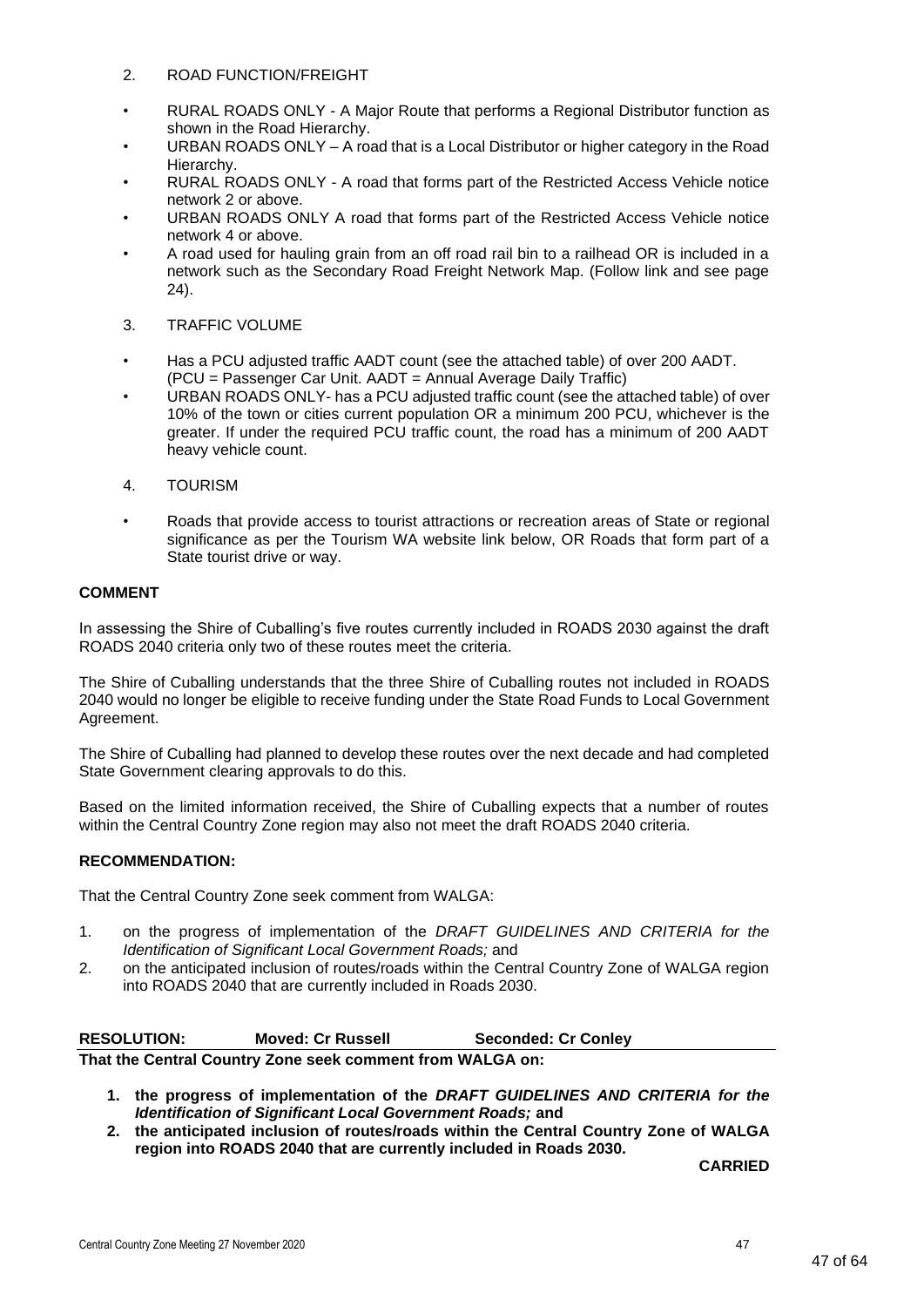# <span id="page-47-0"></span>**12.0 MEMBERS OF PARLIAMENT**

Nil

# <span id="page-47-1"></span>**13.0 OTHER REPRESENTATIVES REPORTS**

# <span id="page-47-2"></span>**13.1 Department of Local Government, Sport and Cultural Industries (DLGSC)**

Ms Jenifer Collins

A copy of the Department's latest newsletter can be read by following the link shown below:

#### [Local Matters November 2020](https://mailchi.mp/dlgsc/local-matters-november-2020)

Jen Collins advised the meeting of the soon to be mandated contact registers which Local Governments would be required to be have for their various facilities.

## <span id="page-47-3"></span>**13.2 Wheatbelt Development Commission (WDC)**

Mr Rob Cossart, CEO WDC

Refer also to Agenda Item 4.1

# <span id="page-47-4"></span>**13.3 Regional Development Australia (RDA) Wheatbelt**

Ms Mandy Walker, Director RDA Wheatbelt

Refer also to Agenda Item 4.4

## <span id="page-47-5"></span>**13.4 Main Roads WA (MRWA)**

Mr Craig Manton, Regional Manager Wheatbelt MRWA

Refer also to Agenda Item 4.5

# <span id="page-47-6"></span>**14.0 DATE, TIME AND PLACE OF NEXT MEETING**

Central Country Zone Executive Committee – Monday 15 February 2021 – an in-person meeting (venue still to be determined);

Central Country Zone Meeting – Friday 26 February 2021 — Narrogin

# <span id="page-47-7"></span>**15.0 CLOSURE**

There being no further business the Chair declared the meeting closed at 1.32pm

#### DECLARATION

These minutes were confirmed by the Central Country Zone at the meeting held on Friday 26 February 2021

> Signed Person presiding at the meeting at which these minutes were confirmed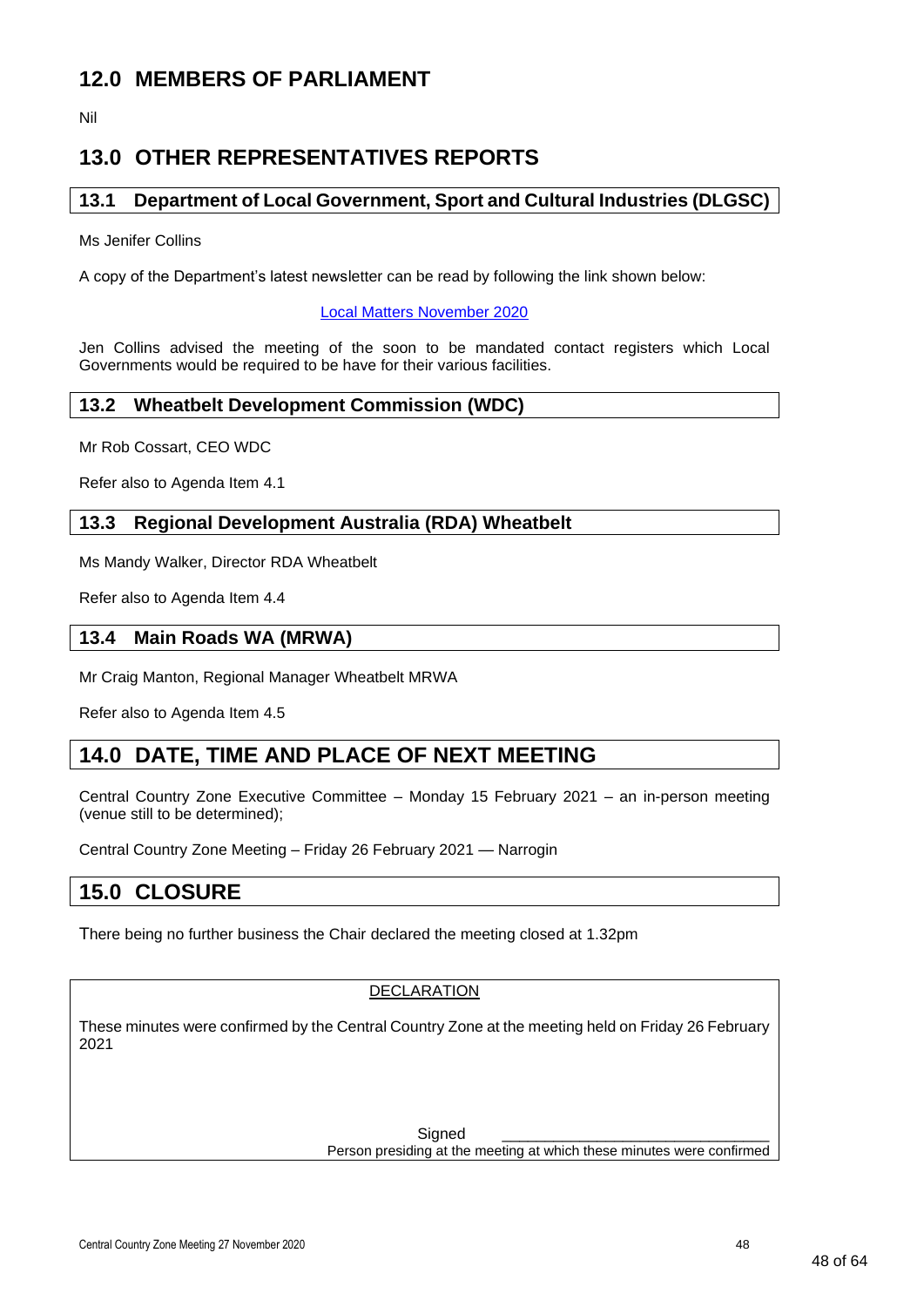

#### **Constitution Adopted: 23 September 2005 Amended: 23 August 2013 Amended:**

#### **1. NAME**

The name of the organisation is **"Central Country Zone of the Western Australian Local Government Association"**.

| 2. | <b>INTERPRETATION</b> |  |
|----|-----------------------|--|
|    |                       |  |

2.1 Throughout this Constitution, if not inconsistent with the context:

**"Absolute Majority"** has the meaning given in the Act;

**"Act"** means the *Local Government Act 1995*;

**"Constitution"** means the Constitution of the Zone;

- "Councillor" has the same meaning as under the Act, except that it includes a mayor or president elected by electors and includes a Commissioner appointed under section 2.6(4) or section 2.36A(3) of the Act;
- **"Delegate"** means a Councillor nominated or appointed to represent a Member Council at meetings of the Zone;
- **"Deputy Delegate"** means the deputy to a Delegate nominated or appointed to represent a Member Council at meetings of the Zone;
- **"Deputy President"** means the Deputy President for the time being of the Zone;
- **"Deputy Representative"** means a deputy to a member on the State Council elected or appointed by the Zone in accordance with the provisions of clause 10;

**"Executive Committee"** means the Executive Committee of the Zone.

**"Executive Officer"** means the Executive Officer of the Zone.

"Local Government" means an entity constituted under Part 2 of the Act, **Deleted:** *Local Government Act 1995* (WA);

**"Meeting"** means all meetings of the Zone.

"Member Council" means Ordinary Members of the Zone.

**Commented [BW1]:** When the Code of Conduct is legislated the Zone will need to give consideration to adopting such a document

**Commented [BW2]:** Using absolute majority instead of 75% majority, where it appears, makes it consistent with the LG Act.

**Deleted:** Local Government **Deleted:** 1995

**Deleted:** c

**Deleted:** Central Country

**Deleted:** .

**Deleted: "Local Government Act"** means the *Local Government Act 1995* (WA);

**Deleted:** , Observer and Associate Member Councils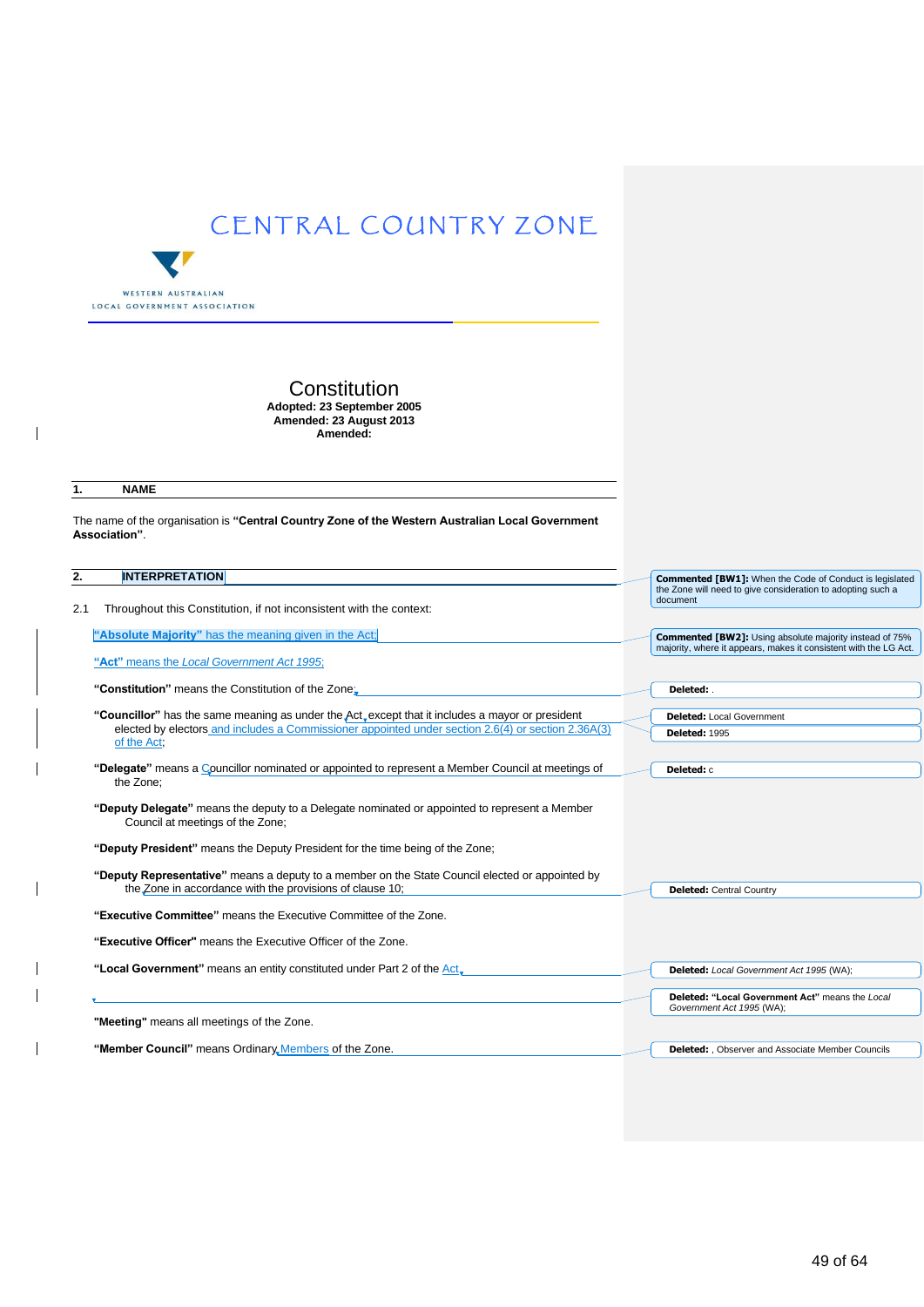|          | Central Country Zone - Constitution                                                                                                                                                                                                                                                                                                                                                                                                                                                    | $-Page 2 -$ |                                 |
|----------|----------------------------------------------------------------------------------------------------------------------------------------------------------------------------------------------------------------------------------------------------------------------------------------------------------------------------------------------------------------------------------------------------------------------------------------------------------------------------------------|-------------|---------------------------------|
|          |                                                                                                                                                                                                                                                                                                                                                                                                                                                                                        |             |                                 |
|          | "Observer" means a person attending a meeting, who does not have voting rights                                                                                                                                                                                                                                                                                                                                                                                                         |             |                                 |
|          | "Ordinary Member" means a Local Government admitted to membership of the Zone in accordance<br>with this Constitution.                                                                                                                                                                                                                                                                                                                                                                 |             |                                 |
|          | "President" means the President for the time being of the Zone;                                                                                                                                                                                                                                                                                                                                                                                                                        |             |                                 |
|          | "Representative" means a member on the State Council elected or appointed by the Zone in<br>accordance with the provisions of clause 9;                                                                                                                                                                                                                                                                                                                                                |             | <b>Deleted:</b> Central Country |
|          | "Simple Majority" means a majority comprising more than 50% of the number of voting<br>representatives that are present.                                                                                                                                                                                                                                                                                                                                                               |             |                                 |
|          | "State Council" means the State Council of WALGA;                                                                                                                                                                                                                                                                                                                                                                                                                                      |             | <b>Deleted: Executive</b>       |
|          | "WALGA" means the Western Australian Local Government Association;                                                                                                                                                                                                                                                                                                                                                                                                                     |             |                                 |
|          | "Zone" means the Central Country Zone of WALGA.                                                                                                                                                                                                                                                                                                                                                                                                                                        |             |                                 |
| b)<br>C) | 2.2 In this Constitution:<br>a) a reference to any written law, whether specific or general, includes a reference to all<br>amendments, modifications, re-enactments or replacements and includes all orders,<br>ordinances, regulations, rules and by-laws made under or pursuant to that written law;<br>words meaning persons include natural persons, corporations and associations; and<br>the headings shall not affect the interpretation or construction of this Constitution. |             |                                 |
| 3.       | <b>OBJECTS</b>                                                                                                                                                                                                                                                                                                                                                                                                                                                                         |             |                                 |
|          | The objects of the Zone shall be:                                                                                                                                                                                                                                                                                                                                                                                                                                                      |             |                                 |
|          | a) to provide a united voice for Local Governments in the Zone;                                                                                                                                                                                                                                                                                                                                                                                                                        |             | <b>Deleted: Central Country</b> |
|          | b) to work collectively to enhance the sustainable social, environmental and economic<br>development of the Zone at strategic and project levels;                                                                                                                                                                                                                                                                                                                                      |             | <b>Deleted:</b> Central Country |
| C)       | to promote the profile of Local Government within the region encompassed within the Zone;                                                                                                                                                                                                                                                                                                                                                                                              |             | <b>Deleted: Central Country</b> |
| d)       | to speak on behalf of Local Governments in the try Zone;                                                                                                                                                                                                                                                                                                                                                                                                                               |             | Deleted: Central Coun           |
| e)       | to elect, nominate and appoint Committees and representatives of the Zone to other                                                                                                                                                                                                                                                                                                                                                                                                     |             |                                 |
| f)       | organisations:<br>to enter into agreements, formal or informal, with organisations having similar aims and                                                                                                                                                                                                                                                                                                                                                                             |             | Deleted:                        |
|          | objectives:                                                                                                                                                                                                                                                                                                                                                                                                                                                                            |             | Deleted:                        |
| q)       | to represent the views of Local Governments within the Zone at the State Council of the                                                                                                                                                                                                                                                                                                                                                                                                |             | <b>Deleted: Central Country</b> |
| h)       | Association:<br>to do all and any such other things as in the opinion of the Zone may conveniently be carried on                                                                                                                                                                                                                                                                                                                                                                       |             |                                 |
| i)       | by the Zone or which promote or assist or are incidental or conducive to the attainment of these<br>objects or any of them, or anything considered beneficial to the Zone; and<br>to use the property and income of the Zone solely for the promotion of the objects or purposes<br>of the Zone. No part of the property or income of the Zone may be paid or otherwise distributed,                                                                                                   |             |                                 |
|          | directly or indirectly, to members of the Zone, except in good faith in the promotion of those<br>objects or purposes.                                                                                                                                                                                                                                                                                                                                                                 |             |                                 |

#### **4. MEMBERSHIP**

 $\overline{\phantom{a}}$ 

 $\overline{\phantom{a}}$ 

 $\overline{\phantom{a}}$ 

 $\overline{\phantom{a}}$ 

4.1 Ordinary Members of the Zone are those Local Governments included in the Zone in accordance with clause 14 of the WALGA Constitution.

4.2 Any Local Government seeking admission as an Ordinary Member shall make written application to the State Council, who shall consider the application and may admit or refuse the application.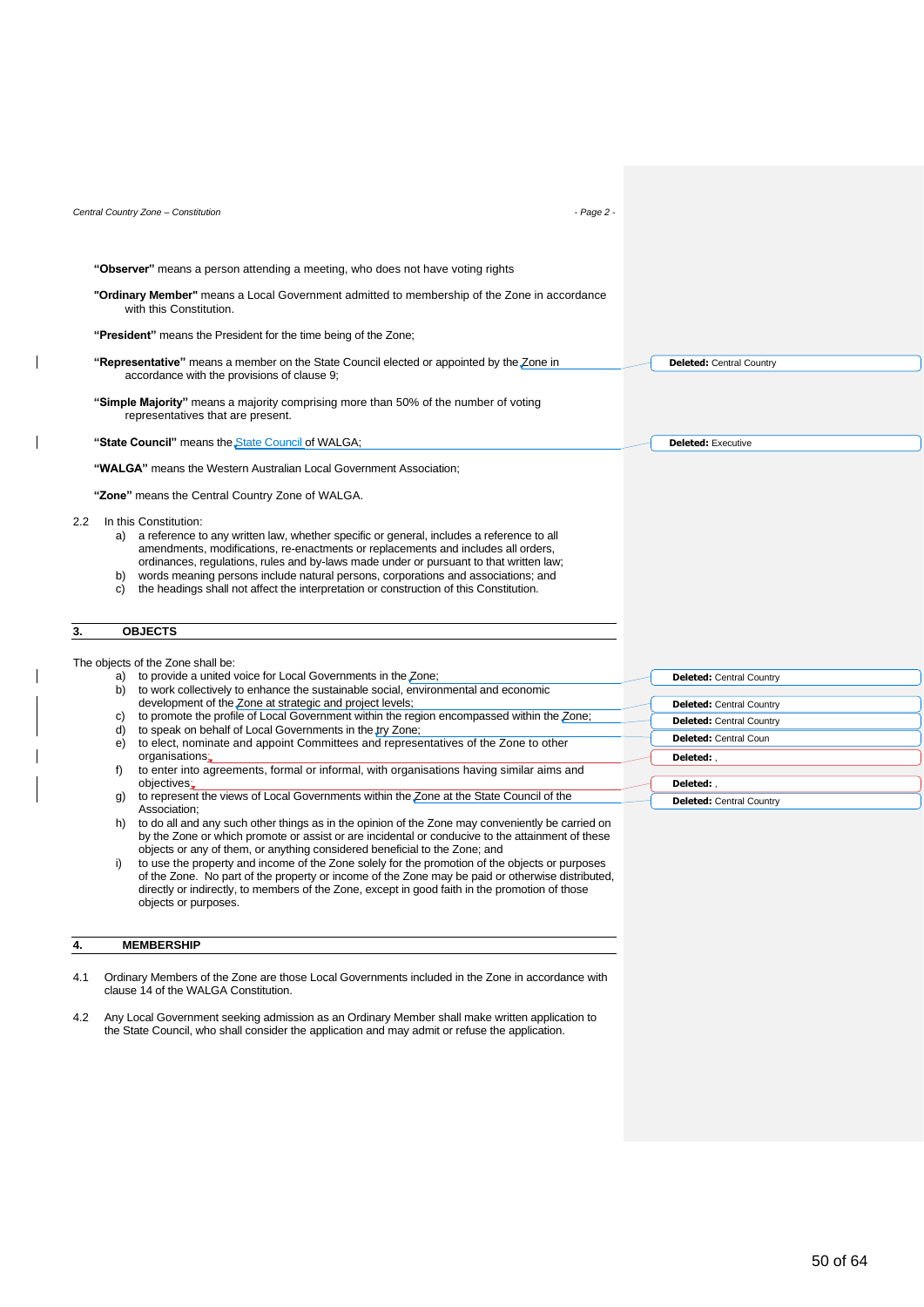|     | Central Country Zone - Constitution<br>$-Page 3 -$                                                                                                                                                                                                                                                                                                                                                                                                                                                                  |                                                             |
|-----|---------------------------------------------------------------------------------------------------------------------------------------------------------------------------------------------------------------------------------------------------------------------------------------------------------------------------------------------------------------------------------------------------------------------------------------------------------------------------------------------------------------------|-------------------------------------------------------------|
|     |                                                                                                                                                                                                                                                                                                                                                                                                                                                                                                                     |                                                             |
| 5.  | <b>CHANGES OF MEMBERSHIP STATUS</b>                                                                                                                                                                                                                                                                                                                                                                                                                                                                                 |                                                             |
| 5.1 | Any Ordinary Member may withdraw from membership of WALGA, and therefore from the Zone, at<br>any time by giving not less than three (3) months' notice in writing of their intention to WALGA.                                                                                                                                                                                                                                                                                                                     | Deleted:                                                    |
| 5.2 | An Ordinary Member withdrawing from membership of WALGA and therefore from the Zone, shall not<br>be entitled to a refund of any portion of their subscription.                                                                                                                                                                                                                                                                                                                                                     |                                                             |
| 5.3 | An Ordinary Member may be disqualified from membership if:<br>the annual subscription as determined by the Zone remains in arrears after three months<br>unless the Zone determines otherwise, or                                                                                                                                                                                                                                                                                                                   | <b>Deleted:</b> six months                                  |
|     | the Zone considers there to be sufficient reason for disqualification.<br>b)                                                                                                                                                                                                                                                                                                                                                                                                                                        |                                                             |
| 5.4 | An Ordinary Member disqualified under clause 5.3b) has the right, within 30 days of the notice of<br>disqualification, to seek a review by the Executive Committee who shall make a recommendation to<br>the next Ordinary Meeting.                                                                                                                                                                                                                                                                                 |                                                             |
| 6.  | <b>MEETINGS - ORDINARY AND SPECIAL</b>                                                                                                                                                                                                                                                                                                                                                                                                                                                                              |                                                             |
|     |                                                                                                                                                                                                                                                                                                                                                                                                                                                                                                                     |                                                             |
| 6.1 | Meetings of the Zone shall be:<br>a) Ordinary – held in person or by such other means <sup>1</sup> , generally on the Friday prior to State<br>Council meetings, or such other time as may be agreed or directed by the Zone, to transact<br>any business of the Zone.<br>Special – held in person or by such other means <sup>2</sup> , shall be called by the Executive Officer                                                                                                                                   |                                                             |
|     | b)<br>upon the written request of the President or at least 4 Ordinary Members, to only transact the<br>business notified.                                                                                                                                                                                                                                                                                                                                                                                          | <b>Commented [BW4]:</b> It was not clear who could call the |
| 6.2 | Notice, proceedings and business of meetings of the Zone shall be conducted according to the                                                                                                                                                                                                                                                                                                                                                                                                                        | <b>Special Meeting</b><br><b>Deleted: only</b>              |
|     | Standing Orders as adopted, from time to time.                                                                                                                                                                                                                                                                                                                                                                                                                                                                      |                                                             |
|     |                                                                                                                                                                                                                                                                                                                                                                                                                                                                                                                     |                                                             |
| 7.  | QUORUM                                                                                                                                                                                                                                                                                                                                                                                                                                                                                                              |                                                             |
| 7.1 | The Zone shall not conduct business at a meeting unless a quorum is present.                                                                                                                                                                                                                                                                                                                                                                                                                                        |                                                             |
| 7.2 | At Ordinary and Special Meetings of the Zone, a quorum shall be at least one Delegate<br>representative from a minimum of $(9)$ Ordinary Members <sup>3</sup>                                                                                                                                                                                                                                                                                                                                                       |                                                             |
|     |                                                                                                                                                                                                                                                                                                                                                                                                                                                                                                                     | Deleted: (10)<br>Deleted:                                   |
| 7.3 | If a quorum has not been established within the 30 minutes after a meeting is due to begin then the<br>meeting is adjourned.                                                                                                                                                                                                                                                                                                                                                                                        |                                                             |
| 7.4 | The business that could have been transacted had there been a quorum at the meeting may be<br>transacted at the resumption of the adjourned meeting, or listed for the next scheduled meeting of<br>the Zone.                                                                                                                                                                                                                                                                                                       |                                                             |
| 7.5 | If at any time during a meeting a quorum is not present, the President shall suspend proceedings of<br>the meeting for a period of up to fifteen (15) minutes and if a quorum is not present at the expiration<br>of that period, the meeting shall be deemed to have been adjourned and the person presiding is to<br>reschedule it to some later time.                                                                                                                                                            | Deleted:                                                    |
| 7.6 | Notice of a meeting adjourned because of the absence of a quorum shall be given to all Member<br>Councils.                                                                                                                                                                                                                                                                                                                                                                                                          |                                                             |
|     | <sup>1</sup> For the avoidance of doubt "by such other means" includes teleconference, video conference or other electronic<br>methods as appropriate.<br><sup>2</sup> For the avoidance of doubt "by such other means" includes teleconference, video conference or other electronic<br>methods as appropriate.<br><sup>3</sup> The effect of this clause is that an Ordinary or Special Meeting can be held with as few as <b>Q</b> Delegates, providing<br>each Delegate represents a different Ordinary Member. | Deleted: 10                                                 |

 $\begin{array}{c} \hline \end{array}$ 

 $\overline{\phantom{a}}$ 

 $\begin{array}{c} \hline \end{array}$ 

 $\overline{\phantom{a}}$ 

 $\overline{\mathbf{I}}$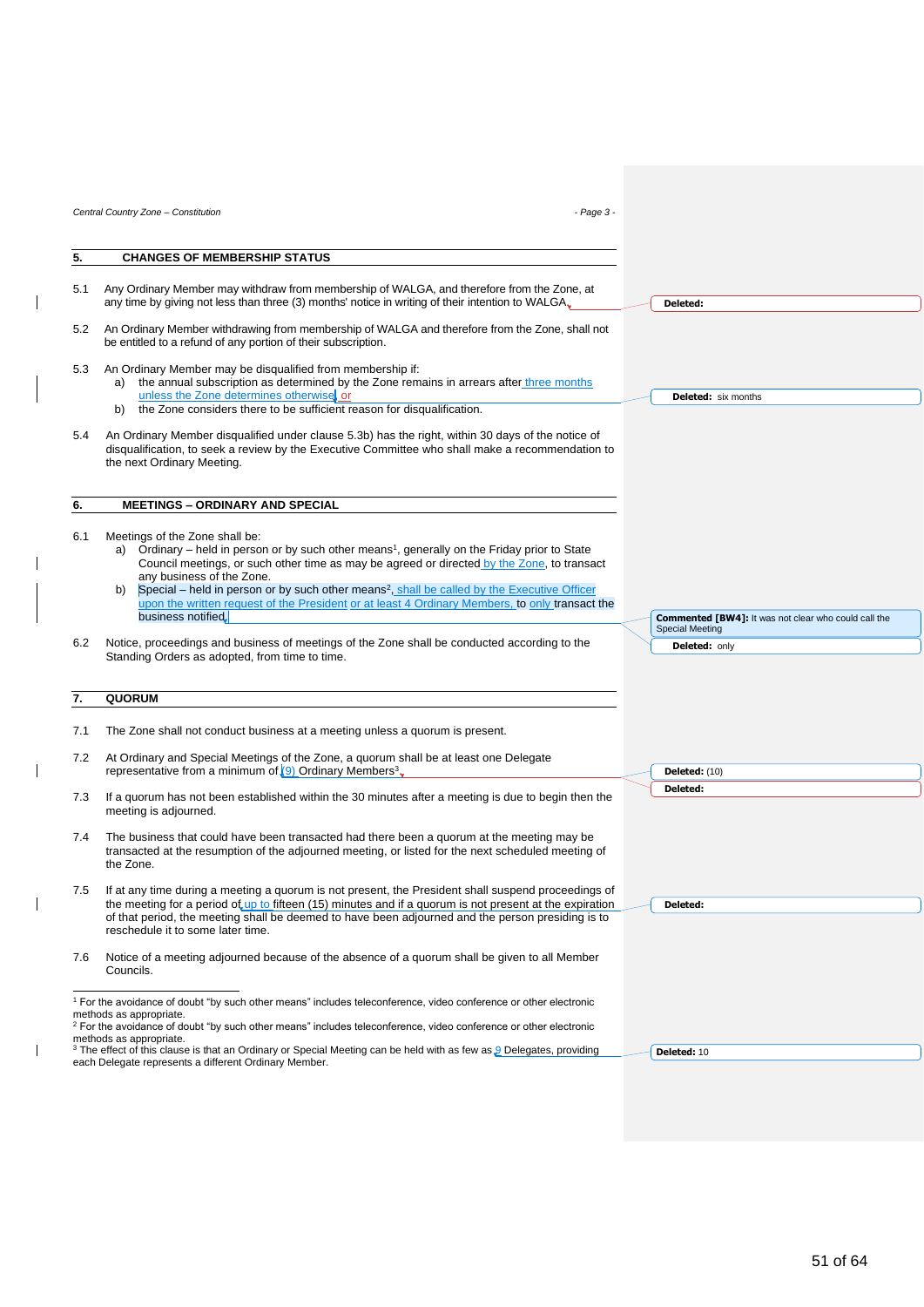*Central Country Zone – Constitution - Page 4 -*

 $\begin{array}{c} \hline \end{array}$ 

 $\overline{\phantom{a}}$ 

 $\begin{array}{c} \hline \end{array}$ 

 $\begin{array}{c} \hline \end{array}$ 

 $\overline{\phantom{a}}$ 

 $\overline{1}$ 

 $\overline{\phantom{a}}$ 

 $\overline{\phantom{a}}$ 

 $\overline{\phantom{a}}$ 

7.7 Notice of resumption of an adjourned meeting shall be not less than five (5) days.

| 8.  | <b>PRESIDENT</b>                                                                                                                                                                                                            |                                                                 |
|-----|-----------------------------------------------------------------------------------------------------------------------------------------------------------------------------------------------------------------------------|-----------------------------------------------------------------|
| 8.1 | The Zone shall elect a President.                                                                                                                                                                                           | Deleted:                                                        |
|     |                                                                                                                                                                                                                             |                                                                 |
| 8.2 | The President shall be elected at the first Ordinary Meeting following local government general<br>elections for a two (2) year term, commencing immediately upon election and shall be eligible for                        |                                                                 |
|     | re-election.                                                                                                                                                                                                                | Deleted:                                                        |
| 8.3 | A person shall not be eligible for election as President unless they are a Councillor and Delegate of an<br>Ordinary Member.                                                                                                |                                                                 |
| 8.4 | The President shall generally exercise the powers and role of President as defined in the Act.                                                                                                                              | <b>Deleted:</b> Local Government                                |
|     |                                                                                                                                                                                                                             |                                                                 |
| 9.  | <b>DEPUTY PRESIDENT</b>                                                                                                                                                                                                     |                                                                 |
|     |                                                                                                                                                                                                                             |                                                                 |
| 9.1 | Following election of the President under clause $\beta$ , the Delegates of the Zone shall elect a Deputy<br>President.                                                                                                     | Deleted: pursuant to                                            |
|     |                                                                                                                                                                                                                             | Deleted: 7                                                      |
| 9.2 | The Deputy President shall be elected at the first Ordinary Meeting following local government<br>general elections for a two (2) year term, commencing immediately upon election and shall be<br>eligible for re-election. |                                                                 |
| 9.3 | A person shall not be eligible for election as Deputy President unless they are a Councillor and<br>Delegate of an Ordinary Member                                                                                          |                                                                 |
| 9.4 | The Deputy President shall generally exercise the powers and role of Deputy President as defined<br>in the Act.                                                                                                             | <b>Deleted:</b> Local Government                                |
|     |                                                                                                                                                                                                                             |                                                                 |
| 10. | <b>REPRESENTATIVE TO STATE COUNCIL</b>                                                                                                                                                                                      |                                                                 |
|     |                                                                                                                                                                                                                             |                                                                 |
|     | 10.1 The Zone shall elect a Representative to State Council.                                                                                                                                                                | Deleted:                                                        |
|     | 10.2 The Representative shall be elected at the first Ordinary Meeting following local government                                                                                                                           |                                                                 |
|     | elections to hold office in accordance with, and for a term as specified by the WALGA Constitution.                                                                                                                         | Deleted:                                                        |
|     | 10.3 A person shall not be eligible for election as Representative unless they are a Councillor and Delegate<br>of an Ordinary Member.                                                                                      | <b>Deleted:</b> the provisions of                               |
|     | 10.4 The Representative to State Council shall represent the Zone at meetings of State Council, and<br>shall report on those meetings to the Zone as considered appropriate, at the next Ordinary<br>Meeting.               |                                                                 |
|     |                                                                                                                                                                                                                             |                                                                 |
| 11. | DEPUTY REPRESENTATIVE TO STATE COUNCIL                                                                                                                                                                                      |                                                                 |
|     | 11.1 The Zone shall elect a Deputy Representative to State Council,                                                                                                                                                         | <b>Deleted:</b> from amongst those of its Delegates.            |
|     | 11.2 The Deputy Representative shall be elected at the first Ordinary Meeting following local government                                                                                                                    |                                                                 |
|     | elections and hold office in accordance with, and for a term as specified by, the provisions of the<br>WALGA Constitution, and shall be eligible for re-election.                                                           | <b>Commented [BW6]:</b> This has been changed to align with the |
|     |                                                                                                                                                                                                                             | <b>WALGA Constitution</b>                                       |
|     | 11.3 A person shall not be eligible for election as Deputy Representative unless they are a Councillor and<br>Delegate of an Ordinary Member.                                                                               | <b>Deleted:</b> concurrently with the Representative            |
|     |                                                                                                                                                                                                                             | <b>Deleted: or Observer</b>                                     |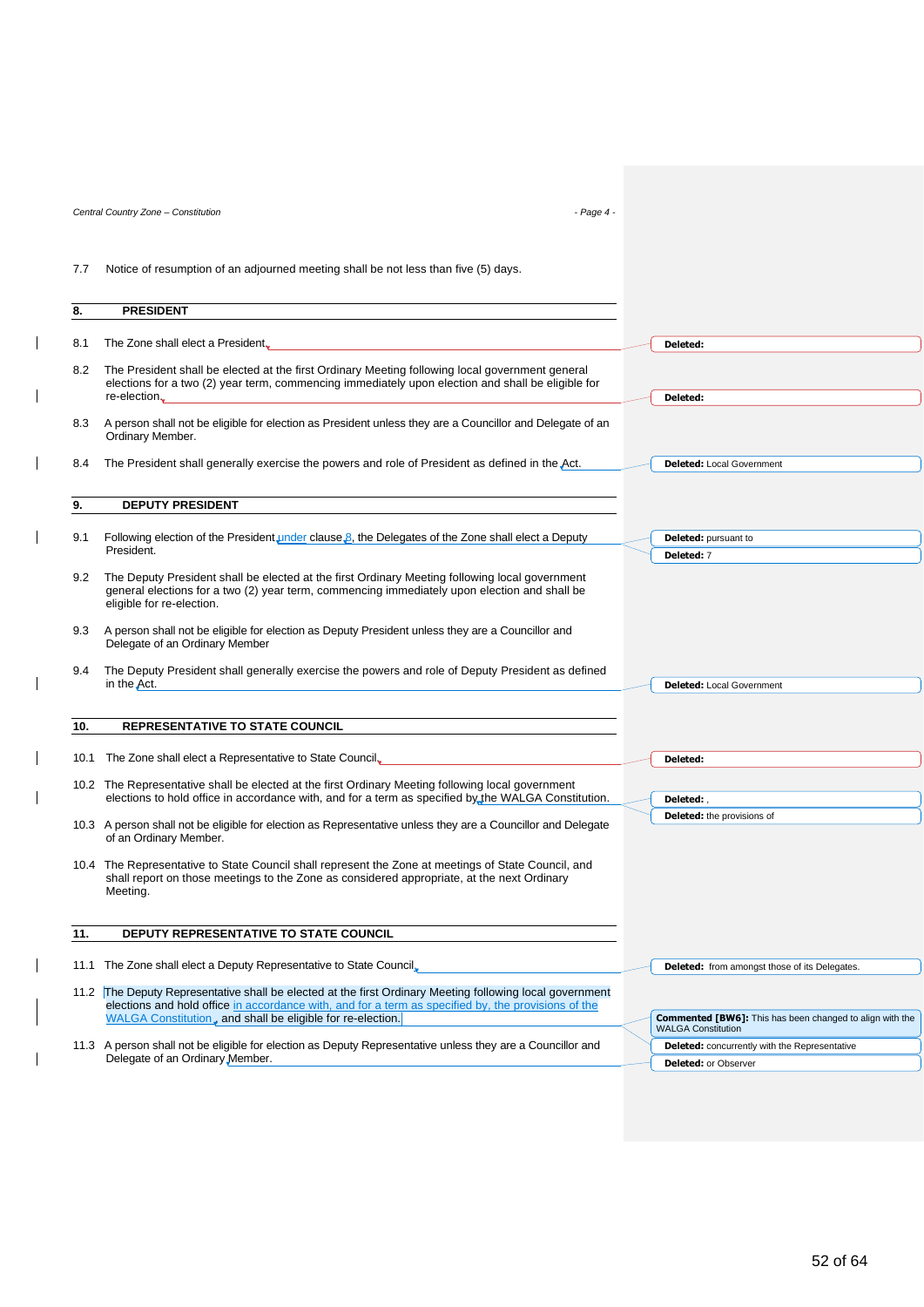*Central Country Zone – Constitution - Page 5 -*

11.4 As necessary, the Deputy Representative to State Council shall represent the Zone at meetings of State Council, and shall report on those meetings to the Zone as considered appropriate, and at the next Ordinary Meeting.

#### **12. EXECUTIVE OFFICER**

- 12.1 The Zone may appoint an Executive Officer at such remuneration and on such terms and conditions and with such powers, authorities, discretions and duties as it thinks fit, and may terminate the appointment of the Executive Officer.
- 12.2 The Zone may delegate to the Executive Officer the exercise of any of its powers or the discharge of any of its duties under this Constitution from time to time in such manner as the Zone determines. The Executive Officer shall not be delegated powers which require an absolute majority. The Executive Officer shall be responsible for the establishment and maintenance of a Register of the Powers, Authorities, Discretions and Duties delegated by the Zone.
- 12.3 The Executive Officer shall be the custodian of records, books, documents and securities of the Zone.
- 12.4 The Executive Officer shall generally, and prudently, exercise the powers and role of the Chief Executive Officer as defined in the Act.

#### **13. MANAGEMENT OF THE ZONE**

The final authority for the management and affairs of the Zone is vested in the Zone comprising two (2) Delegates from each Ordinary Member.

#### **14. ZONE EXECUTIVE COMMITTEE**

- 14.1 The Zone Executive Committee shall consist of up to six delegates, being: a) President, ex-officio;
	- b) Deputy President, ex-officio;
	- c) Representative to State Council, ex-officio, if not President or Deputy President; and<br>d) Three Delegates elected from Member Councils as necessary
	- Three Delegates elected from Member Councils, as necessary
- 14.2 The elected members of the Executive Committee shall be elected at the first Ordinary Meeting following local government general elections for a two (2) year term commencing immediately upon election and shall be eligible for re-election.
- 14.3 A person shall not be eligible for election to the Zone Executive Committee unless they are a Councillor and Delegate of an Ordinary Member.
- 14.4 The quorum for the Executive Committee shall be three (3) members.
- 14.5 The Executive Committee shall meet from time to time as considered necessary by the President or a majority of the Executive Committee.
- 14.6 The Executive Committee is permitted to act on behalf of the Zone in matters of urgency, and exercise the powers of the Zone delegated to it, in order to further the objects of the Zone.
- 14.7 Where a vacancy occurs in the office of Deputy President, Deputy Representative to State Council or nominee to any agency or committee, for any reason, the Executive Committee shall have the power to appoint a person to act in that position, until the matter can be brought to the next Ordinary Meeting of the Zone.

**Deleted:** 75%

**Deleted:** Local Government

| <b>Deleted:</b> a maximum of |
|------------------------------|
| Deleted: persons             |
| Deleted: .                   |
| Deleted:                     |
| Deleted:                     |
| Deleted: m                   |
| Deleted: c                   |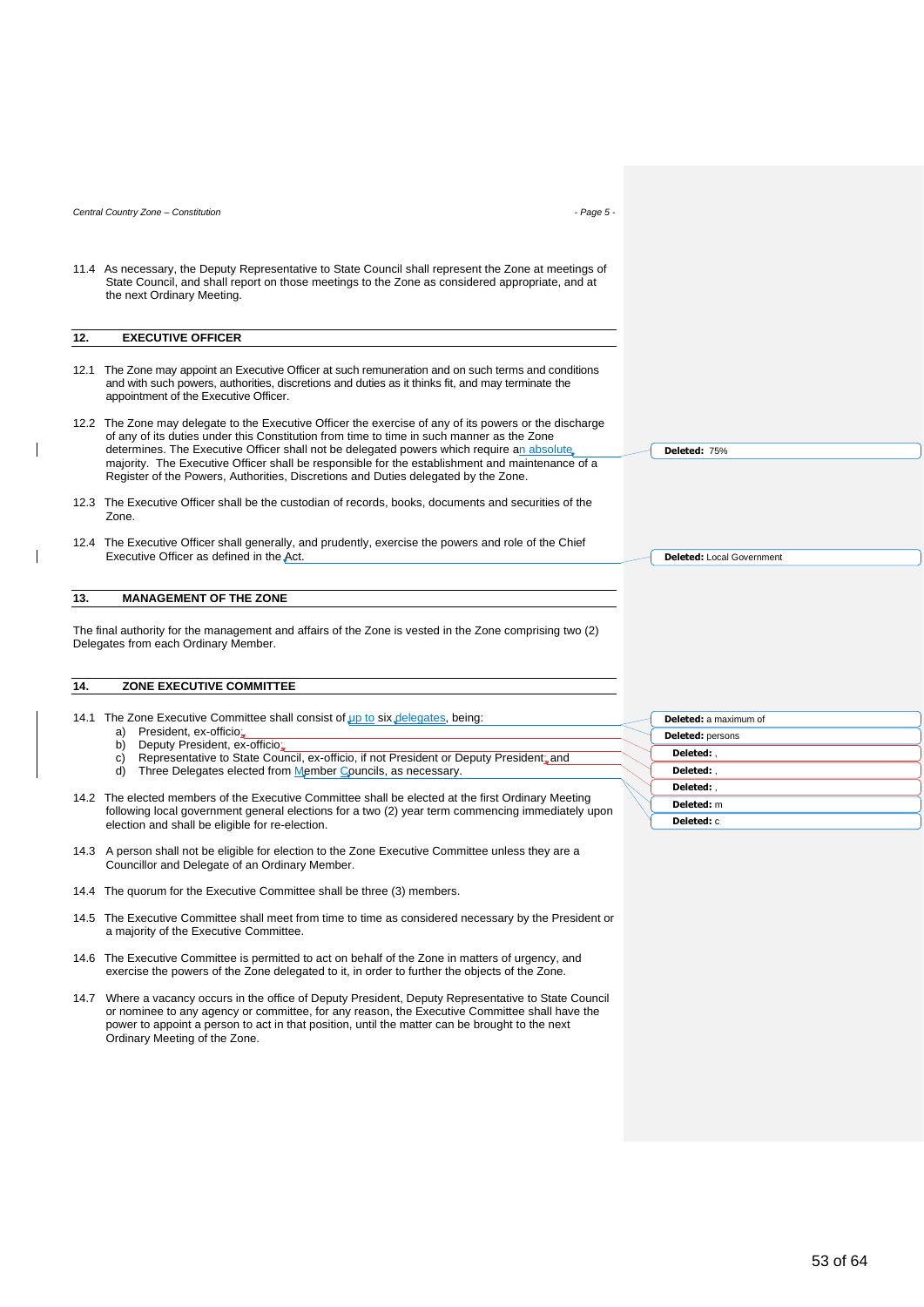*Central Country Zone – Constitution - Page 6 -*

14.8 Should both the substantive and deputy position be vacant, the Executive Committee shall have the power to appoint a person to act in that position, until the matter can be brought to the next Ordinary Meeting of the Zone.

#### **15. COMMITTEES AND SUB-COMMITTEES**

- 15.1 The Zone may from time to time as necessary or expedient appoint, delegate or refer to any person or committee any of its powers, duties and functions as it thinks fit except the powers to:
	- $\frac{a}{b}$  acquire, hold and dispose of real property;<br>b) adopt the annual Zone budget: adopt the annual Zone budget
	-
	- c) borrow money; and
	- d) progress any matter requiring an absolute majority resolution of the Zone.
- 15.2 The person or the members of any committee shall be comprised of Delegates to the Zone, Councillors or any other person so nominated by the Zone.
- 15.3 Any person or committee in the exercise of the powers, duties or functions so delegated or referred to it shall observe and perform any rules, regulations and directions that may be made by the Zone.
- 15.4 Other than the Executive Committee, each Committee shall elect a Chairman from the members of the Committee.

#### **16. ZONE NOMINEES AND REPRESENTATIVES**

16.1 The Zone may from time to time as necessary or expedient, appoint or nominate person to other agencies or committees in order to represent the Zone, and to further the objects of the Zone.

16.2 The person appointed or nominated shall provide a report to the Zone when requested.

#### **17. ELECTION PROCEDURE**

- 17.1 Any election held by the Zone shall be conducted having regard to the general principles and procedures of the Act.
- 17.2 The Executive Officer shall act as Returning Officer for all Zone elections.
- 17.3 All elections are to be conducted by secret ballot.
- 17.4 The Executive Officer shall notify all Member Councils of vacancies prior to any election, inviting nominations for the position vacant or becoming vacant, the term of office and other relevant matters.
- 17.5 Nominations shall be in writing prior to the election; however where no nominations are received for a position or office, nominations may be accepted from the floor immediately prior to the ballot.
- 17.6 A nomination is cancelled if it is withdrawn, in writing to the Returning Officer, before the close of nominations or within 72 hours after the close of nominations.

#### **18. VACATING OF OFFICE**

- 18.1 A person shall cease or be disqualified from being:
	- a) President,
	- b) Deputy President,
	- c) Representative to State Council,<br>
	d) Deputy Representative to State Deputy Representative to State Council,
	- e) a member of the Executive or any other Committee of the Zone, or

**Deleted:** or advisable

Deputy President.

**Deleted:** 

**Deleted:** Local Government **Deleted:** 1995 as amended

**Commented [BW8]:** This has been added to give direction based on the recent situation relating to the election of the

**Commented [BW7]:** This makes it clear that the budget is adopted by the Zone Members and cannot be delegated.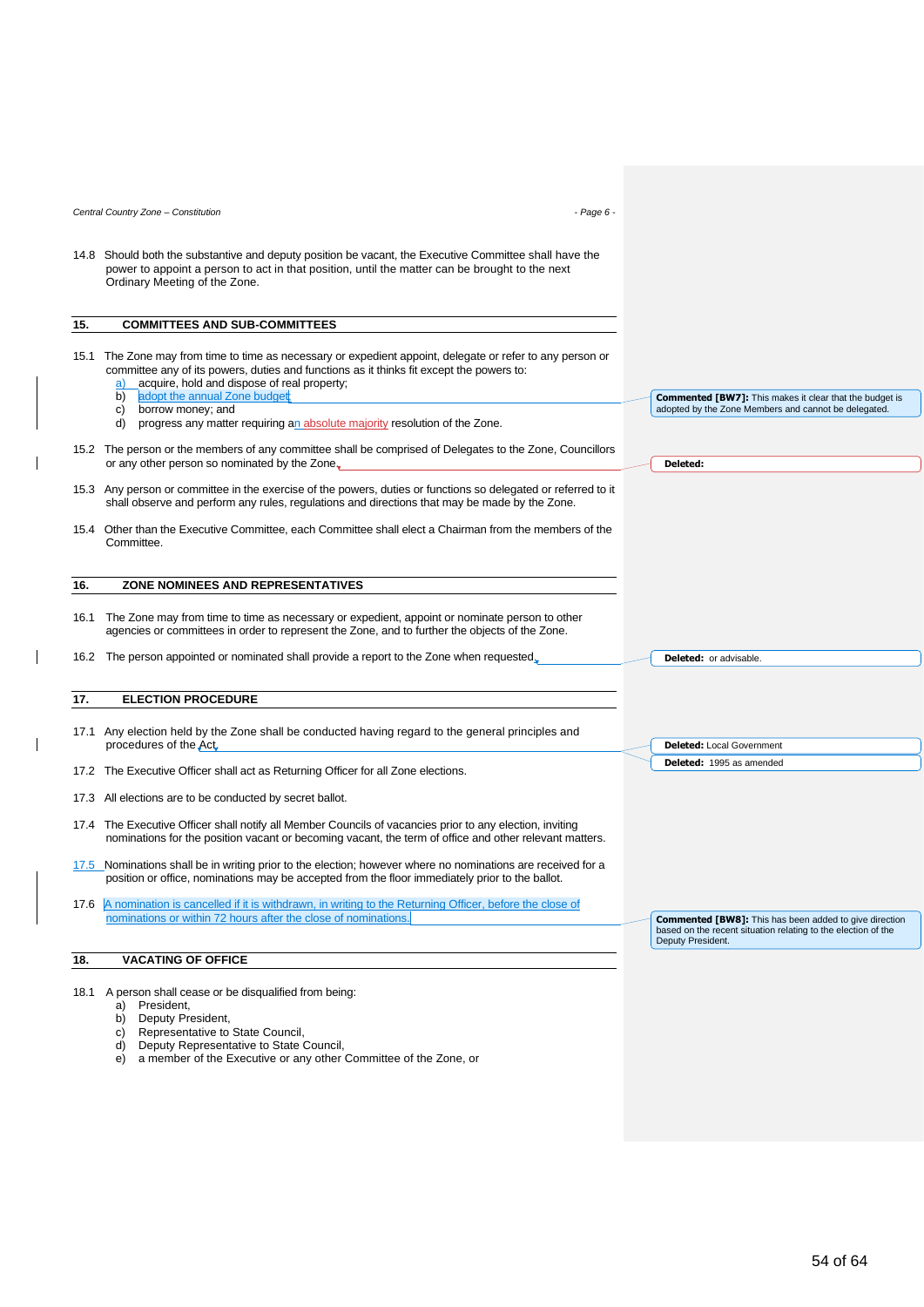f) a nominee or representative to another agency or organisation,

#### if that person:

- g) die
- h) ceases to be a Councillor and Delegate,
- i) resigns the position by notice in writing delivered<sup>4</sup> or sent by post to the President or the Executive Officer,
- j) is elected a member of State or Federal Parliament,
- $k$ ) in convicted of an offence under the Act
- l) is permanently incapacitated by mental or physical ill-health.or
- $\overline{m}$ ) is removed from office by an absolute majority resolution passed, at an Ordinary Meeting or a Special Meeting.
- n) Is a Councillor that has been suspended by the Minister for Local Government under Part 8 of the Act.
- 18.2 If an office becomes vacant, the deputy (if any) for that position shall hold office until the next Ordinary Meeting of the Zone, and the person elected at that Meeting shall hold office for the balance of the term originally elected.

#### **19. FINANCES**

- 19.1 The financial year of the Zone shall commence on 1 July and conclude on 30 June of the following year.
- 19.2 The finances shall be under the control of the Executive Officer who shall submit financial reports as appropriate or required, to the Zone.
- 19.3 The Zone's budget shall be prepared annually by the Executive Officer in consultation with Ordinary Members, including such other Committees as the Zone may deem expedient.
- 19.4 The accounting records of the Zone shall be open for inspection by Member Councils or their representatives during normal working hours and on reasonable notice.
- 19.5 At least once a year, the Executive Officer shall cause the Zone's accounts to be audited.

#### **20. SUBSCRIPTIONS**

- 20.1 The annual subscriptions of all Members to the Zone shall be as determined by the Zone.
- 20.2 Subscription levels shall be submitted for approval by the Zone together with the relevant budget each year.
- 20.3 Subscriptions shall be due and payable 30 days after the issue of the request for payment (invoice).
- 20.4 A Local Government, on becoming an Ordinary Member, shall pay a pro-rata subscription for the balance of the financial year.

#### **21. BANKING**

- 21.1 All funds received shall be banked without deduction, in a clearly identifiable account. Payments drawn on the account shall be paid by cheque or such other means<sup>5</sup> authorised by any two of the President, Deputy President or Executive Officer, jointly.
- $\frac{4}{5}$  Delivered shall also include delivery by email.<br> $\frac{5}{5}$  For the avoidance of doubt this also includes 5 For the avoidance of the avoidance of the avoidance of the also includes by electronic fund transfer.

**Deleted:** ;

**Deleted:** by not less than 75% of the Delegates

**Commented [BW10]:** These clauses align generally with the WAI GA Constitution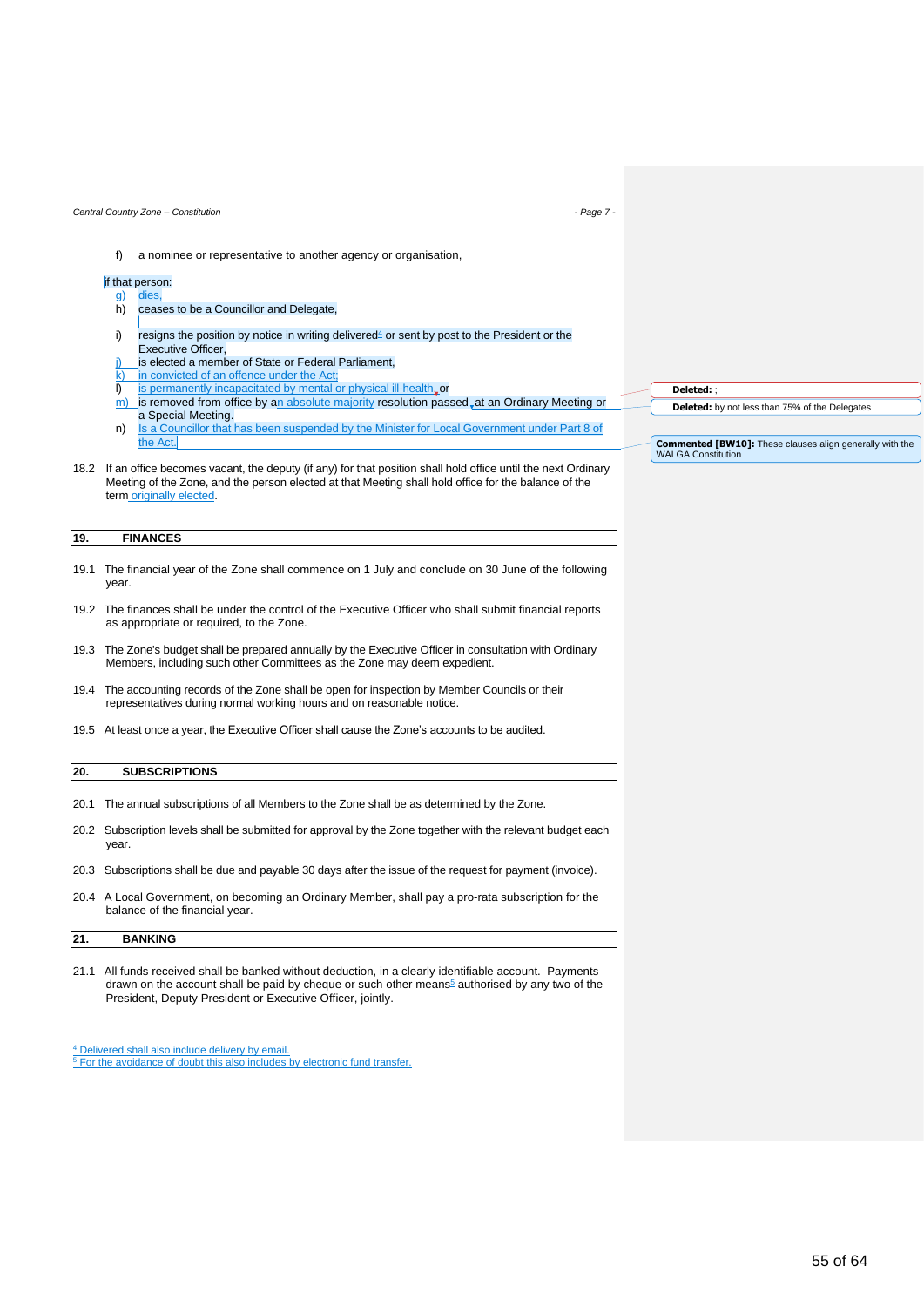*Central Country Zone – Constitution - Page 8 -*

21.2 The operating account to be so established, are to be utilised solely for the purposes of paying operating expenses and for other purposes authorised by a resolution of the Zone.

#### **22. CONSTITUTIONAL DISPUTES**

- 22.1 In the event of any dispute arising as to the interpretation or application of this Constitution and an agreement as to interpretation are not reached, the matter is to be referred to an Ordinary or Special Meeting to determine the question.
- 22.2 Should an agreement or resolution not be reached by the Zone, the dispute shall be referred to the President of WALGA for resolution, whose decision shall be final and binding on the Zone.

#### **23. DISSOLUTION**

Dissolution of the Zone shall only be by a resolution passed by not less than an absolute majority at an Ordinary or Special Meeting of the Zone. Details of the proposed dissolution and arrangements shall be forwarded to all Member Councils by the Executive Officer prior to the meeting.

Upon dissolution of the Zone, and after all debts have been satisfied, any funds remaining shall be equitably apportioned between the Ordinary Members at the time of dissolution, or paid to such organisation or person as the Zone directs in the resolution to dissolve.

#### **24. AMENDMENTS TO THE CONSTITUTION**

This Constitution may be altered, added to or repealed by an absolute majority resolution passed at an Ordinary or Special Meeting of the Zone. Copies of proposed alterations, additions or amendments shall be forwarded to all Member Councils by the Executive Officer not less than 14 days prior to the meeting.

**Deleted:** 

**Deleted:** Chief Executive Officer **Commented [HW11]:** This change was agreed to at the Executive Committee Meeting on 4 November 2020.

**Deleted:** 75% of representatives present

**Commented [BW12]:** Using absolute majority makes it consistent with the LG Act.

**Deleted:** by not less than 75% of representatives present

**Commented [BW13]:** This change makes it clear the number of days that details of changes to the Constitution need to be sent to Member Councils.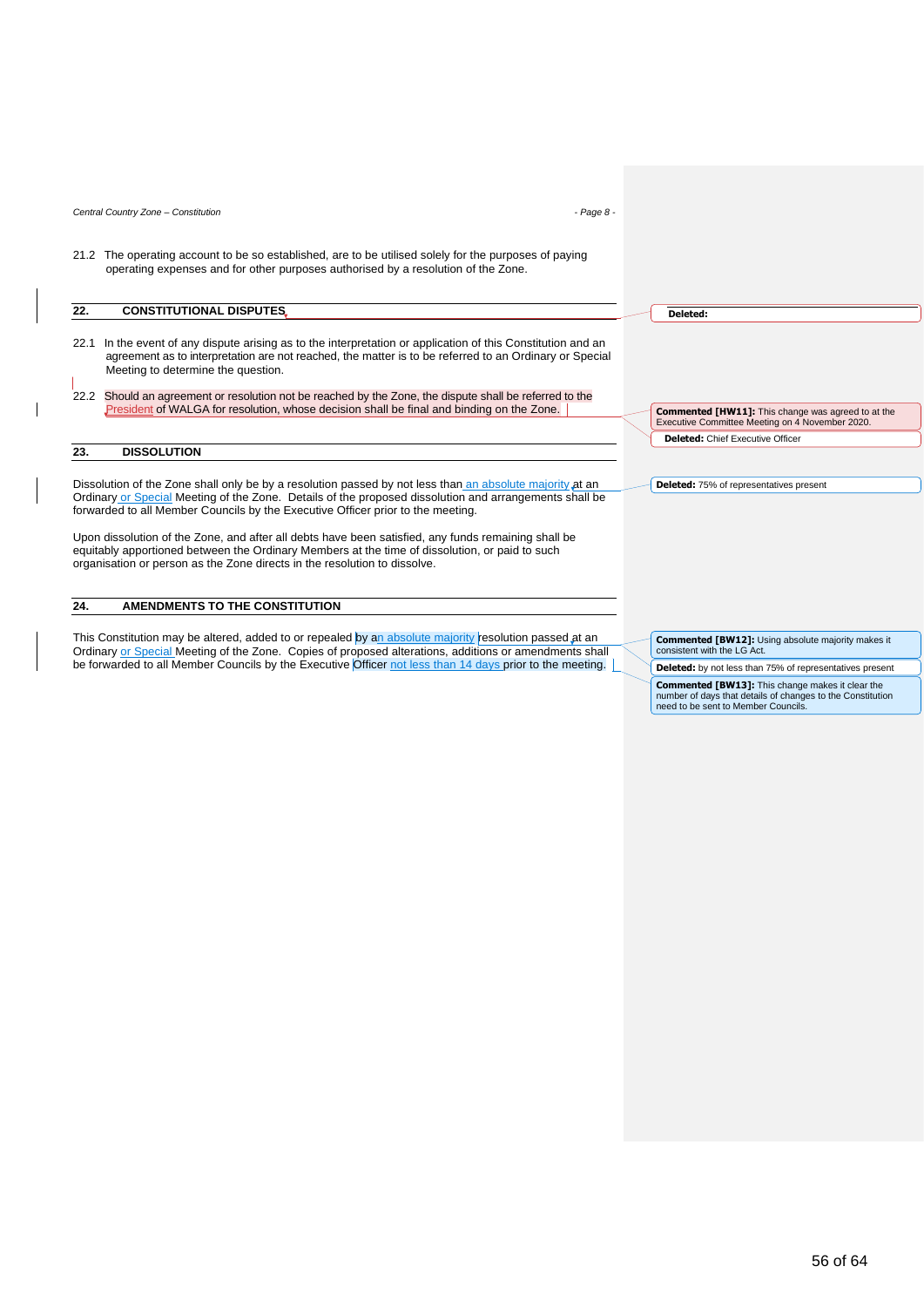*Central Country Zone – Constitution - Page 9 -*

# **REGISTER OF ORDINARY MEMBERS - as at <b>October 2020**

Shire of Beverley Shire of Brookton Shire of Corrigin Shire of Cuballing Shire of Dumbleyung Shire of Kulin Shire of Lake Grace Shire of Narrogin Shire of Pingelly Shire of Quairading Shire of Wagin Shire of Wandering Shire of West Arthur Shire of Wickepin

Shire of Williams

#### **REGISTER OF POWERS, AUTHORITIES, DISCRETIONS AND DUTIES**

**Deleted: August 2013**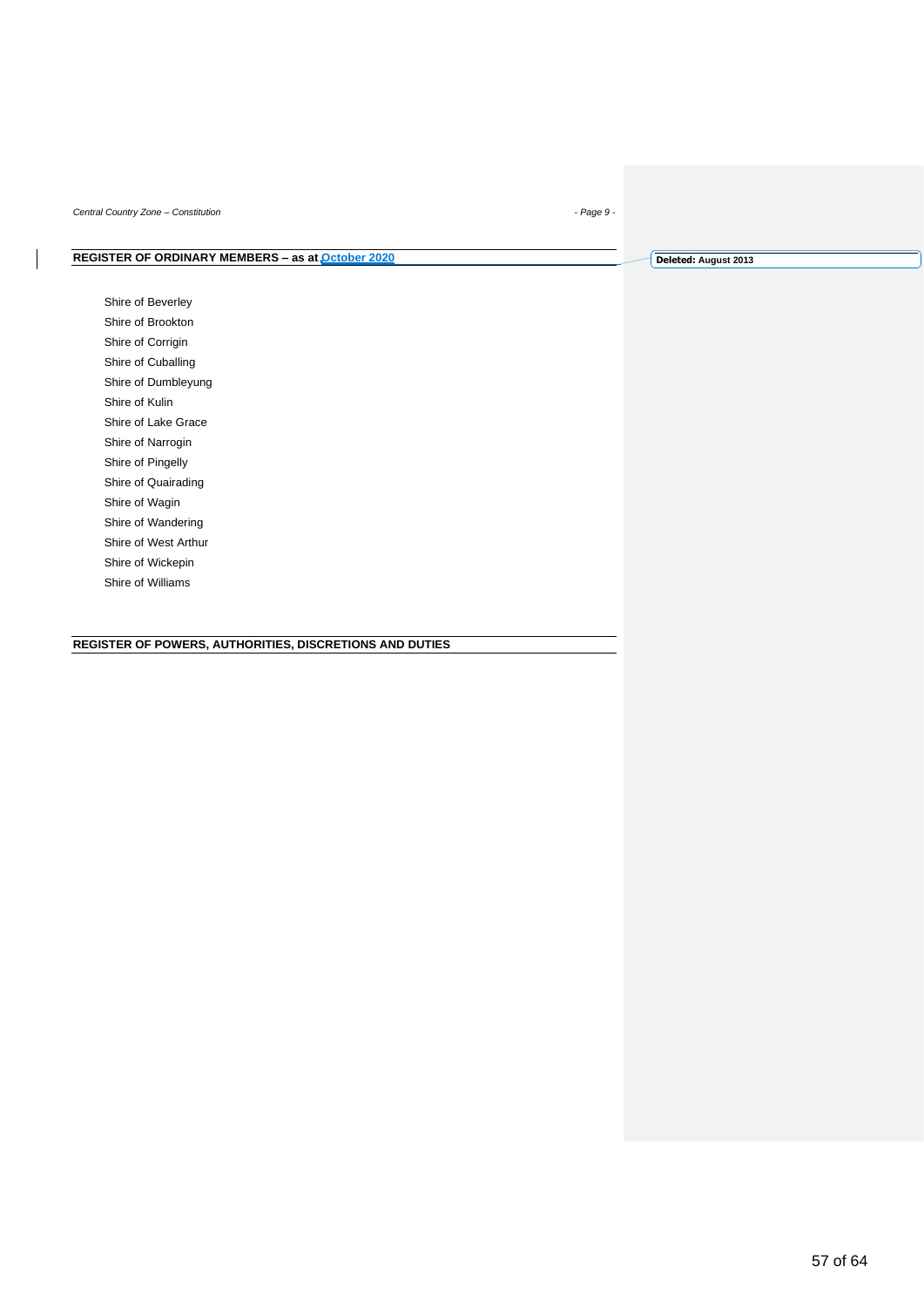

#### Standing Orders **Adopted: 23 September 2005 Amended: 23 August 2013 Amended:**

#### **1. INTERPRETATION**

| 1.1 For the purposes of these Standing Orders, if not inconsistent with the context, the following words |
|----------------------------------------------------------------------------------------------------------|
| shall have the following meanings:                                                                       |

**"Absolute Majority"** has the meaning given in the Act;

**"Act"** means the *Local Government Act 1995*;

**"Constitution"** means the Constitution of the Zone;

**"Councillor"** has the same meaning as under the Act except that it includes a mayor or president elected by electors and includes a Commissioner appointed under section 2.6(4) or section 2.36A(3) of the Act;

**"Delegate"** has the meaning given in the Constitution;

**"Deputy Delegate"** has the meaning given in the Constitution;

**"Deputy President"** means the Deputy President for the time being of the Zone;

**"Executive Committee"** means the Executive Committee of the Zone;

**"Executive Officer"** means the Executive Officer of the Zone;

"Local Government" means an entity constituted under Part 2 of the Act,

**"Member Council"** means Ordinary Members of the Zone;

**"Meeting"** means all meetings of the Zone;

**"Observer"** means a person, including an invited guest attending a meeting, who does not have voting rights;

**"Ordinary Member"** means a Local Government admitted to membership of the Zone in accordance with the Constitution;

**"President"** means the President for the time being of the Zone;

**"Representative"** means a member on the State Council elected or appointed by the Zone in accordance with the Constitution; **Deleted: Central Country** 

**Deleted:** .

**Deleted:** . **Deleted:** .

**Deleted:** . **Deleted:** , **Deleted:** .

**Deleted:** .

**Deleted:** Local Government Act 1995 except that it includes

a mayor or president elected by electors

**Deleted:** Local Government Act 1995 (WA)

Government Act 1995 (WA);

**Deleted: "Local Government Act"** means the Local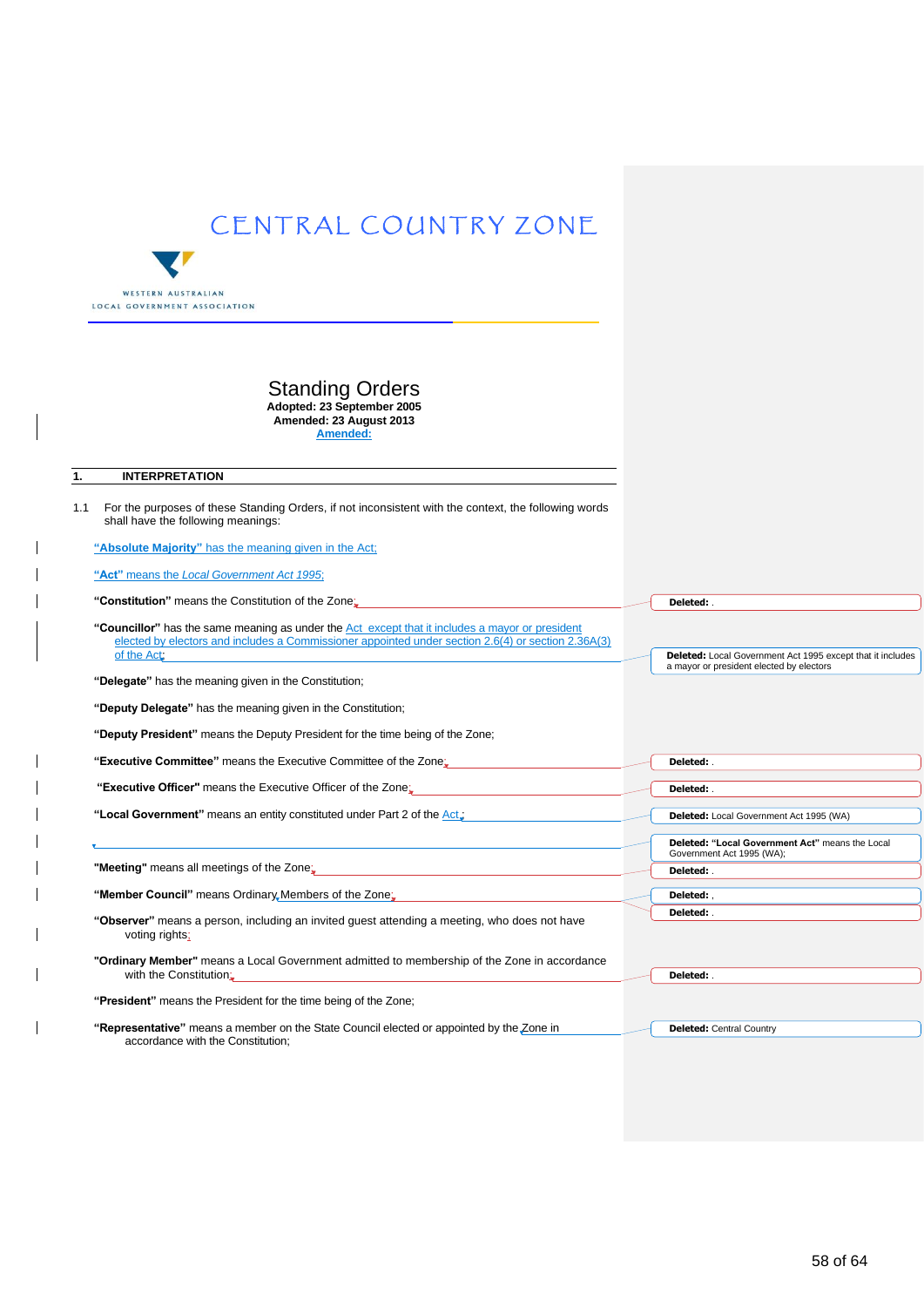*Central Country Zone – Standing Orders - Page 2 -*

**"Simple Majority"** means a majority comprising more than 50% of the number of voting representatives that are present;

**"State Council"** means the State Council of WALGA;

**"WALGA"** means the Western Australian Local Government Association;

**"Zone"** means the Central Country Zone of WALGA.

- 1.2 In these Standing Orders:
	- a) a reference to any written law, whether specific or general, includes a reference to all amendments, modifications, re-enactments or replacements and includes all orders, ordinances, regulations, rules and by-laws made under or pursuant to that written law;
	- b) words meaning persons include natural persons, corporations and associations; and c) the headings shall not affect the interpretation or construction of these Standing Orders.

#### **2. CONDUCT OF MEETINGS**

Notice, proceedings and business of meetings of the Zone shall be conducted according to these Standing Orders.

#### **3. NOTICE OF MEETING**

- 3.1 The Executive Officer shall give notice of meeting to Member Councils sent to the main administration centre of each Member Council as follows;
	- a) Ordinary at least 21 days notice
	- b) Special at least 5 days notice, and shall notify the purpose of the Special Meeting.
- 3.2 An agenda for the meeting and will be deemed to have been delivered immediately if transmitted electronically or, on the second date after posting, and shall be delivered:
	- a) Ordinary at least 7 days prior to the meeting,
	- b) Special at least 3 days prior to the meeting.
- 3.3 Ordinary Meetings shall be called by the Executive Officer pursuant to sub-clause 3.1.
- 3.4 Special Meetings shall be called by the Executive Officer pursuant to sub-clause 3.1 upon the written request of
	- a) the President, or

b) four (4) Ordinary Members

- and:
	- c) shall be notified to the Member Councils within three (3) days of receipt of the request by the Executive Officer, and
- d) held within 28 days of giving notice to the Member Councils.

#### **4. MEETINGS OPEN TO MEMBERS OF THE ASSOCIATION**

The business of the Zone shall be open to Member Councils of the Zone and the public, except upon such occasions as the Zone may by resolution otherwise decide.

**5. BUSINESS**

**Deleted:** .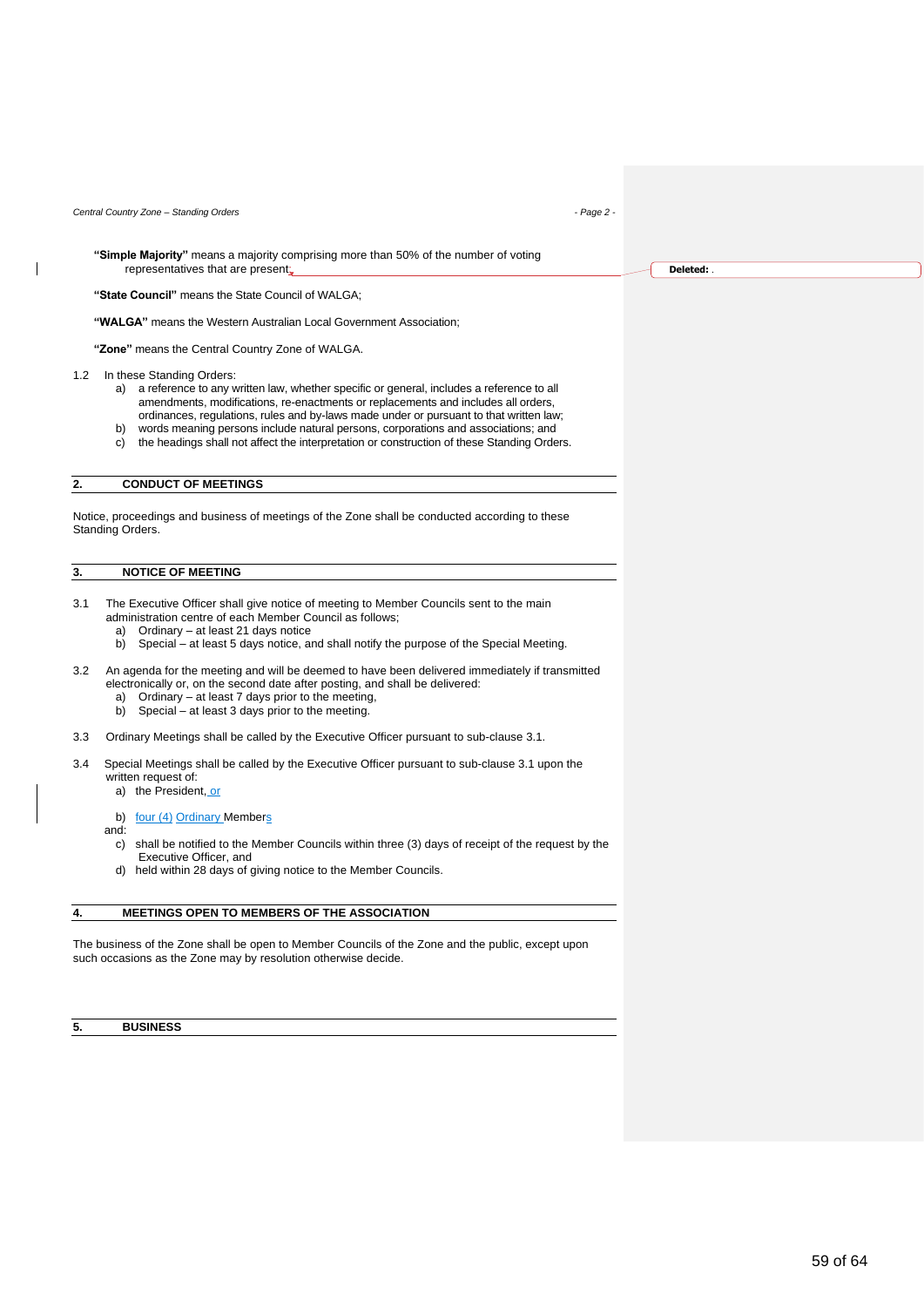|                         | Central Country Zone - Standing Orders<br>- Page 3 -                                                                                                                                                                                                                                                                                                                                                                                                                                                                  |                                                                   |
|-------------------------|-----------------------------------------------------------------------------------------------------------------------------------------------------------------------------------------------------------------------------------------------------------------------------------------------------------------------------------------------------------------------------------------------------------------------------------------------------------------------------------------------------------------------|-------------------------------------------------------------------|
| 5.1                     | The business at Ordinary Meetings shall generally be dealt with in the order listed in the agenda<br>unless varied by the President or the meeting, and shall include, but is not limited to:<br>a) Recording of attendance and apologies;<br>b) Announcements;<br>c) Adjourned business (if any);<br>d) Confirmation of minutes of previous meetings;<br>e) Presentations from guest speakers and visitors;<br>Review of the agenda for the next meeting of the State Council;<br>f)<br>g) Matters for decision; and | Deleted: :                                                        |
| 5.2                     | h) Urgent business with the consent of the President and/or delegates.<br>The business of Special Meetings is limited to that business notified to Member Councils, and shall                                                                                                                                                                                                                                                                                                                                         |                                                                   |
|                         | include:<br>Recording of attendance and apologies;<br>a)                                                                                                                                                                                                                                                                                                                                                                                                                                                              |                                                                   |
|                         | b) Announcements;<br>Adjourned business if any; and<br>C)<br>d) Matters for decision as previously notified.                                                                                                                                                                                                                                                                                                                                                                                                          |                                                                   |
| 6.                      | <b>URGENT BUSINESS</b>                                                                                                                                                                                                                                                                                                                                                                                                                                                                                                |                                                                   |
| meeting.                | At any time during an Ordinary Meeting a Delegate may introduce a motion relating to urgent business<br>that calls for an expression of opinion from the meeting, with the approval of the Delegates present at the                                                                                                                                                                                                                                                                                                   |                                                                   |
| 7.                      | <b>PRESIDENT</b><br>In the construction of these Standing Orders unless the context requires otherwise, "President" shall in<br>the absence of the President include the Deputy President or the Delegate chosen by resolution to                                                                                                                                                                                                                                                                                     |                                                                   |
|                         | preside as Chair at any meeting.                                                                                                                                                                                                                                                                                                                                                                                                                                                                                      | Deleted: man                                                      |
|                         | DELEGATE AND DEPUTY DELEGATE                                                                                                                                                                                                                                                                                                                                                                                                                                                                                          |                                                                   |
|                         | In the construction of these Standing Orders unless the context requires otherwise, the word<br>"Delegate" shall in the absence of the Delegate include the deputy Delegate.                                                                                                                                                                                                                                                                                                                                          |                                                                   |
|                         | A deputy Delegate elected to act in the capacity of a Delegate unable to attend a meeting shall<br>exercise all rights of that Delegate.                                                                                                                                                                                                                                                                                                                                                                              |                                                                   |
| 8.<br>8.1<br>8.2<br>8.3 | Each Ordinary Member is entitled to have two voting Delegates at any meeting of the Zone.                                                                                                                                                                                                                                                                                                                                                                                                                             |                                                                   |
|                         | Voting delegates shall be councillors of the Ordinary Members, except as provided in sub-clause                                                                                                                                                                                                                                                                                                                                                                                                                       | <b>Deleted:</b> current                                           |
| 8.4<br>8.5              | 8.5 following.<br>Where an Ordinary Member does not have two councillors in attendance to exercise their full voting<br>right, the CEO or such other employee of the member council may exercise a maximum of one vote<br>on behalf of that Ordinary Member.                                                                                                                                                                                                                                                          | <b>Deleted:</b> , and sub-clauses 4.5 and 4.6 of the Constitution |

## **9. PRESIDENT TO PRESIDE**

 $\overline{\phantom{a}}$ 

 $\overline{\phantom{a}}$ 

 $\mathsf I$ 

 $\overline{\phantom{a}}$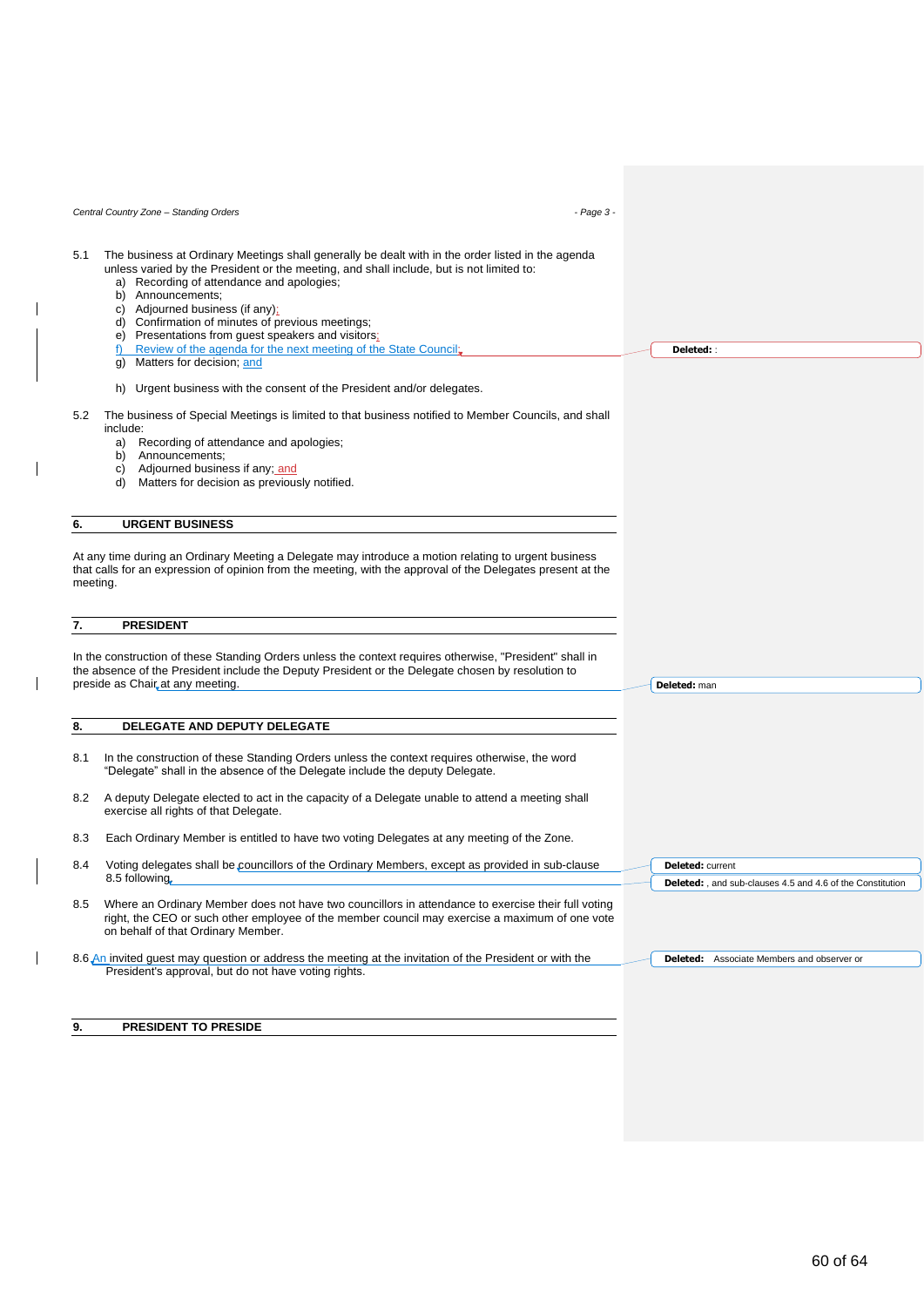*Central Country Zone – Standing Orders - Page 4 -*

- 9.1 The President shall preside at all meetings of the Zone but in absence of the President, the Deputy President shall preside.
- 9.2 In the absence of the President and Deputy President, the Zone shall choose by resolution a Chair, from the Delegates present to preside at that meeting.

#### **10. QUESTIONS**

Any Delegate seeking to ask a question at any meeting of the Zone shall direct the question to the President.

#### **11. DELEGATES TO ADDRESS THE PRESIDENT**

A Delegate moving or seconding a motion or amendment or taking part in a discussion thereon shall address the President.

#### **12. POINT OF ORDER**

A Delegate who is addressing the President shall not be interrupted except on a point of order, in which event the Delegate shall wait until the Delegate raising the point of order has been heard and the question of order has been disposed of, whereupon the Delegate so interrupted may, if permitted, continue.

#### **13. SUBSTANCE OF MOTION TO BE STATED**

A Delegate seeking to propose a motion or amendment shall state its substance before addressing the meeting and, if so required by the President, shall put the motion or amendment in writing.

#### **14. PRIORITY OF SPEAKERS**

If two or more Delegates wish to speak at the same time the President shall decide who is entitled to priority.

#### **15. PRESIDENT TO BE HEARD**

Whenever the President signifies a desire to speak during a debate, any Delegate speaking or offering to speak is to be silent, so that the President may be heard without interruption.

#### **16. PRESIDENT MAY CALL TO ORDER**

The President shall preserve order, and may call any Delegate to order when holding an opinion that there shall be cause for so doing.

**Deleted:** thereon

**Deleted:** thereon

**Deleted:** man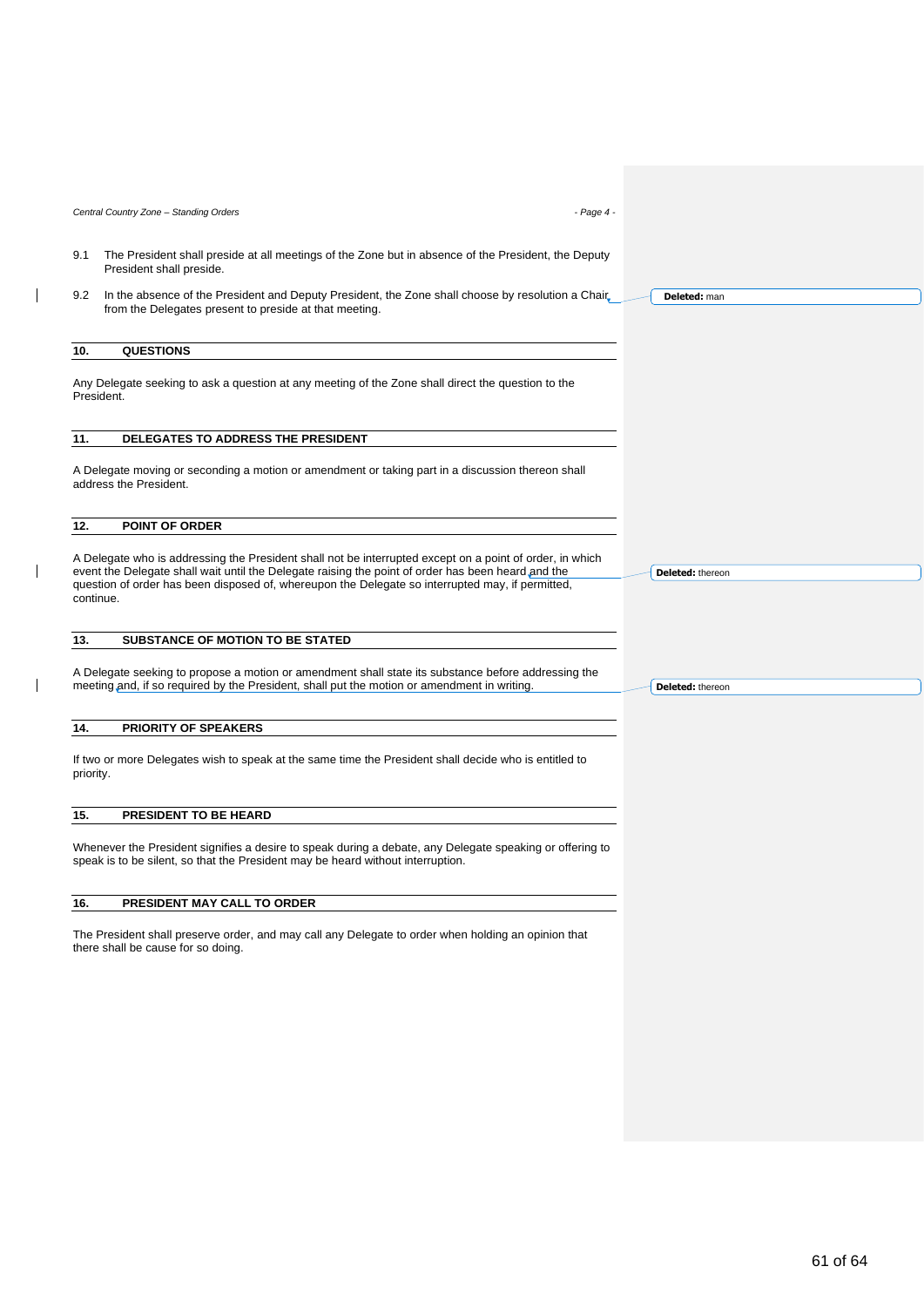#### **17. RULING BY PRESIDENT**

The President shall decide all questions of order or practice, whose decision shall be final and be accepted by the Zone without argument or comment unless in any particular case the Zone shall thereupon resolve that a different ruling shall be substituted for the ruling given by the President. Discussions shall be permitted on any such motion.

#### **18. LIMITATION OF SPEECHES**

- 18.1 A Delegate shall not speak upon any motion or amendment or in reply for a longer period than five (5) minutes without consent of the Zone which shall be signified without debate.
- 18.2 No Delegate shall speak more than once on any motion unless in exercising a right to speak in closing the debate on a motion which the Delegate has moved.

#### **19. RESOLUTIONS**

- 19.1 Except as otherwise provided in these Standing Orders or the Constitution, all motions concerning the affairs of the Zone shall be passed by a simple majority.
- 19.2 Subject to the Constitution, the following motions shall not be passed unless they receive an absolute majority resolution:
	- a) any addition, amendment, withdrawal, modification or substitution to, of or in the Constitution or Standing Orders;
	- b) any allocation or change in allocation of any representation or voting rights on the Zone;
	- c) rescission of a motion without the specified notice of motion to rescind;
	- d) the annual budget, including annual subscriptions; or
	- e) removal from office.

#### **20. NO DISCUSSION**

Where there is no discussion on a motion the President may deem the motion to be passed unless the meeting resolves otherwise.

#### **21. PERMISSIBLE MOTIONS DURING DEBATE**

21.1 When a motion is under debate, no further motion shall be moved except the following:

- a) that the motion be amended;
- b) that the meeting be adjourned;
- c) that the debate be adjourned;
- d) that the question be now put;
- e) that the meeting proceed with the next business; or f) that the meeting sits behind closed doors.
- that the meeting sits behind closed doors.

21.2 Any Delegate who has not already spoken on the subject of a motion at the close of the speech of any other Delegate may move without notice any one of the motions listed in clause 21.1 (b)-(f) and, if the motion is seconded, it shall be put forthwith.

21.3 When a debate is adjourned, the Delegate who moves the adjournment shall be the first to speak on the motion when the debate is resumed unless the Delegate advises of no desire to speak on the motion. Where this occurs, the President shall then call for further speakers.

**Deleted:** 

**Deleted:** 

**Deleted:** of not less than 75% of Delegates present at an Ordinary Meeting of the Zone

**Deleted:** 2 **Deleted:**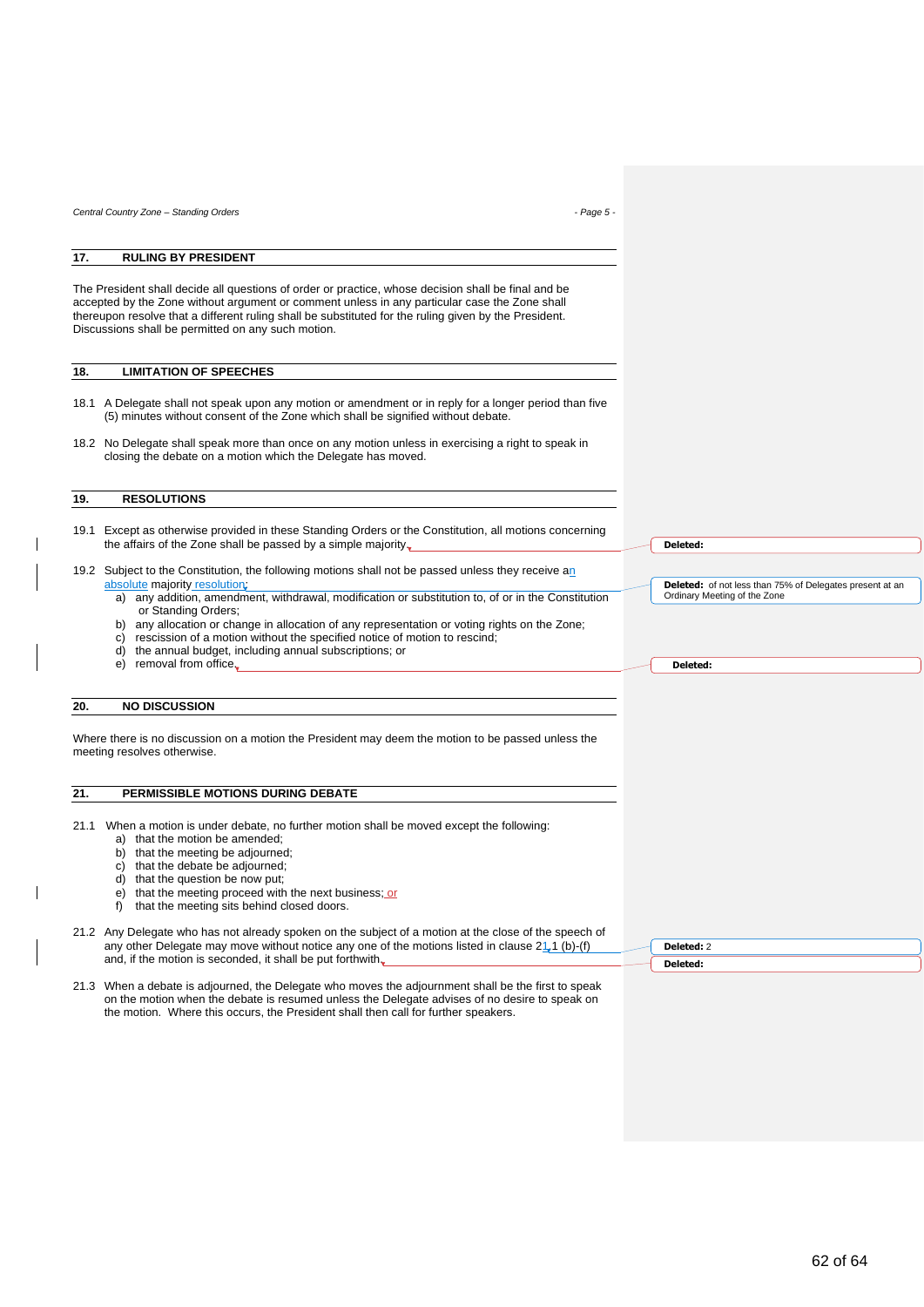*Central Country Zone – Standing Orders - Page 6 -*

#### **22. METHOD OF TAKING VOTES**

The President shall, in taking a vote on any motion or amendment, put the question first in the affirmative, and then in the negative and may do so as often as is necessary to enable formation and declaration of an opinion as to whether the affirmative or the negative has the majority on the voices or by a show of hands.

| 23. | <b>DIVISION</b> |
|-----|-----------------|
|     |                 |

The result of voting openly is determined on the voices or by a show of hands and, upon a vote being taken, a Delegate may call for a division.

#### **24. WITHDRAWAL OF MOTION**

A motion or amendment may be withdrawn by the mover, with the consent of the meeting, which shall be signified without debate. No Delegate may speak upon it after the mover has asked permission for its withdrawal, unless such permission shall have been refused.

#### **25. ALL DELEGATES TO VOTE**

- 25.1 At meetings of the Zone, a Delegate present at the meeting when a question is put shall vote on the question.
- 25.2 Each Delegate including the President shall be entitled to exercise one deliberative vote on any matter considered by the Zone. In the event of the votes of Delegates being equal the President shall exercise a second vote.
- 25.3 Except as provided in the Constitution or Standing Orders, all matters considered at a Meeting of the Zone shall be passed by a simple majority of the Delegates voting.
- 25.4 If a Delegate abstains from voting, then their vote shall be considered a vote in the negative.
- 25.5 All voting at a Meeting is to be in person and proxy voting is not permitted.

#### **26. PRESIDENT'S RIGHT TO VOTE**

The President shall exercise a casting vote only, in the event of there being an equality of votes in respect of a matter considered by the Zone.

#### **27. RESCISSION OF RESOLUTION**

Unless a greater majority is required for a particular kind of decision under the Constitution (in which event that shall be the majority required), the Zone may rescind or alter a resolution:

- a) At the same meeting by simple majority if all the Delegates who were present at the time the original resolution was passed are present when the rescission or alteration is proposed, b) At a later meeting –
	- i. by simple majority, where written notice of the intended motion has been given to each Member Council at least seven (7) days before the meeting by the Executive Officer; or
	- ii. by an absolute majority resolution passed at an Ordinary or Special Meeting, if sufficient notice has not been given.

**Deleted:** by not less than 75% of Delegates present **Deleted:**